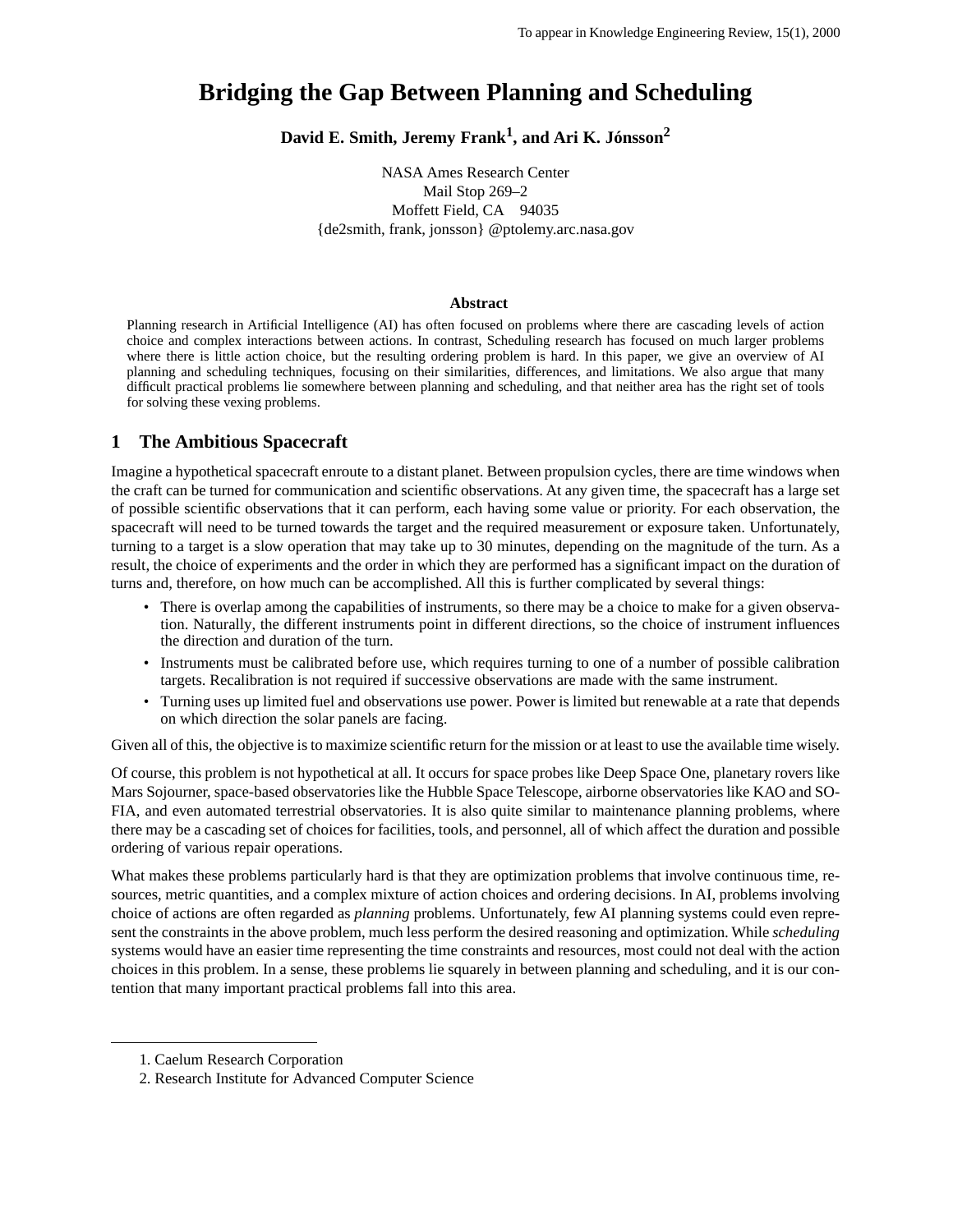In this paper, we provide an introduction to prominent AI planning and scheduling techniques, but from a rather critical perspective – namely, we examine the prospects of these techniques for helping to solve the kind of problem introduced above. We start with traditional planning techniques in Section 2 and move to scheduling in Section 3. We have not attempted to cover the vast array of scheduling techniques developed within the OR community. Instead we limit our discussion to techniques developed and used within the AI scheduling community. In Section 4, we return to planning again and examine recent work on extending planning techniques to provide the capabilities often found in scheduling systems (and desperately needed for our spacecraft problem).

## **2 Planning**

Open any recent AI textbook [119, 63, 118, 58] and you find a chapter on planning. Yet, it is difficult to find a succinct definition of planning, independent of the particular formalisms and algorithms being used. Fundamentally, planning is a synthesis task. It involves formulating a course of action to achieve some desired objective or objectives. In the most general sense, a course of action could be any program of actions and might include such things as conditional branches, loops, and parallel actions. In practice, the form is often restricted to simple sequences or partial orderings of actions. The objective in a planning problem can encompass many things, including achieving a set of *goals*, instantiating and performing an abstract task, or optimizing some objective function.

This definition of planning is very general and encompasses several specialized types of problems, including motion or path planning, assembly sequence planning, production planning, and scheduling. Yet, work in planning seems to have little connection with work that typically goes on in these more specialized areas. The reason is that the focus of work in AI planning has been very different. To a large extent, AI planning work has concentrated on problems that involve cascading levels of action selection with complicated logical interactions between actions. In addition, most work in planning has made strong assumptions about time, resources, the nature of actions and events, and the nature of the objective. We will talk more about these assumptions later in this section

Much of the planning work in AI has fallen into one of three camps, Classical Planning, Hierarchical Task Network (HTN) planning, and Decision-theoretic Planning. (Two other categories, case-based planning and reactive planning, will not be considered here, because they are less relevant to the solution of combinatorial optimization problems like the spacecraft problem.) For each of these approaches, there are survey articles that describe the history and techniques in greater detail [133, 134, 34, 21, 24]. We do not attempt to duplicate all this material here. In the following sections, we will give a brief introduction to these three approaches, concentrating on the relationships and shortcomings of the approaches with respect to the ambitious spacecraft.

### **2.1 Classical Planning**

### **2.1.1 Representation**

Over the last 30 years, much of the work done on planning falls loosely into what could be called the classical planning paradigm. In a classical planning problem, the objective is to achieve a given set of goals, usually expressed as a set of positive and negative literals in the propositional calculus. The initial state of the world, referred to as the *initial conditions*, is also expressed as a set of literals. The possible actions are characterized using what are known as STRIPS operators. A STRIPS operator is a parameterized template for a set of possible actions. It contains a set of *preconditions* that must be true before the action can be executed and a set of changes or *effects* that the action will have on the world. Both the preconditions and effects can be positive or negative literals.

Consider our spacecraft example from the introduction. Using STRIPS operators, we might model a simplified version of the action of turning the spacecraft to a target as:

Turn (?target): Preconditions: Pointing(?direction), ?direction ≠ ?target Effects: ¬Pointing(?direction), Pointing(?target)

This operator has one parameter, the target orientation for the turn. The preconditions specify that before a turn can be performed the spacecraft must be pointing in some direction other than the target direction. If this is the case, following the turn operation, the spacecraft will no longer be pointing in the original direction and will instead be pointing in the target direction. Note that the effects of the operator only specify those things that change as a result of performing the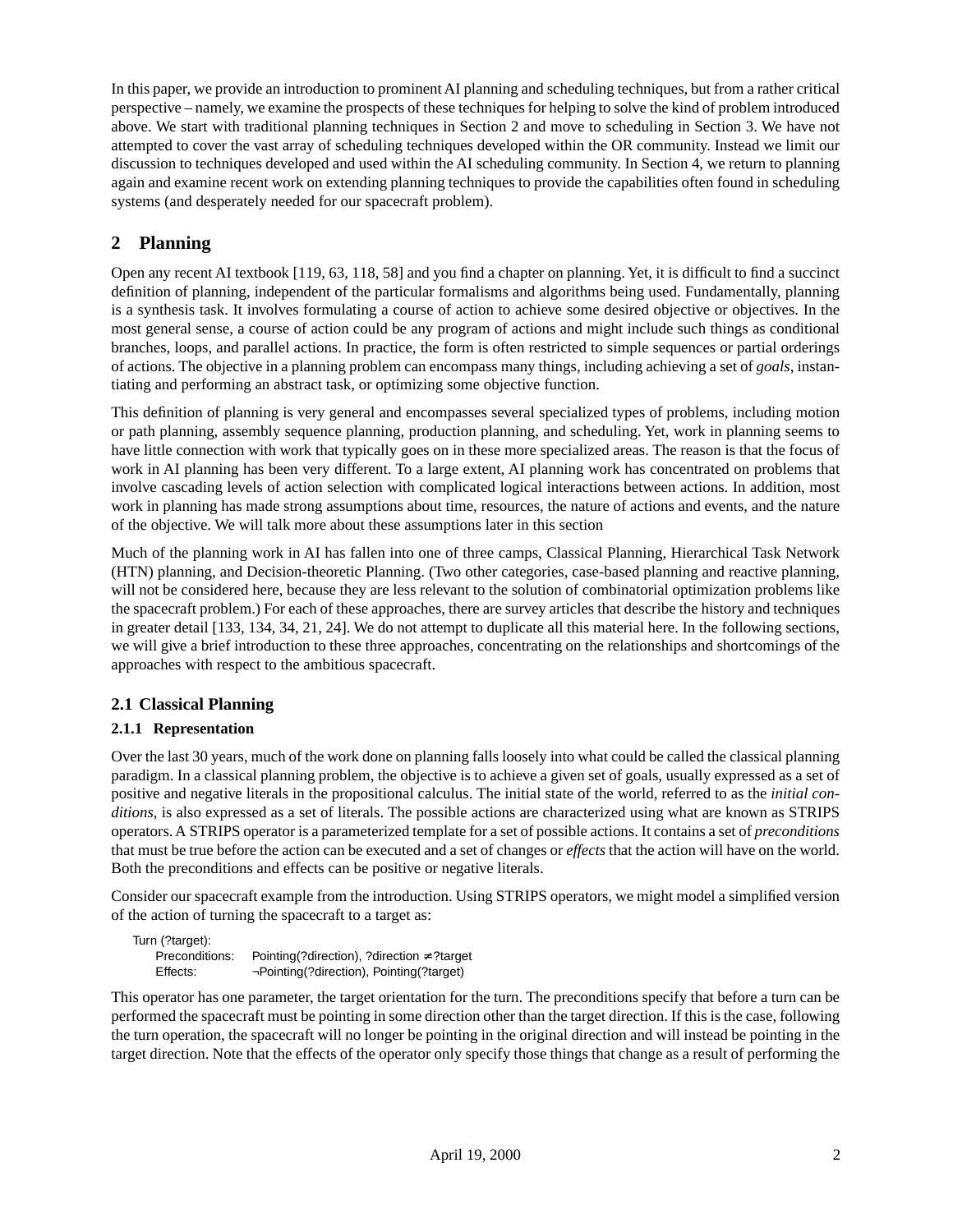operator. The status of the spacecraft cameras is not changed by the operation, nor is the status of any other proposition not explicitly mentioned in the effects of the operator.

Similarly, we might model the two operations for calibrating an instrument and taking an image of a target as:

| Calibrate (?instrument):          |                                                                                                                                      |
|-----------------------------------|--------------------------------------------------------------------------------------------------------------------------------------|
| Preconditions:<br>Effects:        | Status(?instrument, On), Calibration-Target(?target), Pointing(?target)<br>¬Status(?instrument, On), Status(?instrument, Calibrated) |
| Takelmage (?target, ?instrument): |                                                                                                                                      |
| Preconditions:                    | Status(?instrument, Calibrated), Pointing(?target)                                                                                   |
| Effects:                          | Image(?target)                                                                                                                       |

As originally defined, both the preconditions and effects for STRIPS operators were limited to being a conjunctive list of literals. However, a number of more recent planning systems have allowed an extended version of the STRIPS language known as ADL [105]. ADL allows disjunction in the preconditions, conditionals in the effects, and limited universal quantification in both the preconditions and effects. Quantification and conditionals in the effects of an action turn out to be particularly useful for expressing things like "all the packages in a truck change location when the truck changes location".

There are, however, a number of more serious limitations with the STRIPS and ADL representations:

- **Atomic time.** There is no explicit model of time in the representation. One cannot specify the duration of an action or specify time constraints on either goals or actions. In effect, actions are modeled as if they were instantaneous and uninterruptable, so there is no provision for allowing simultaneous action or representing external or exogenous events.
- **Resources.** There is no provision for specifying resource requirements or consumption. We cannot say that turning the spacecraft uses up a certain amount of fuel, or that taking an image uses a certain amount of power or data storage.
- **Uncertainty.** There is no ability to model uncertainty. The initial state of the world must be known with certainty, and the outcomes of actions are assumed to be known with certainty.
- Goals. The only types of objectives that can be specified are goals of attainment. It is not possible to specify a goal involving the maintenance of a condition or achievement of a condition by a deadline. In part, this is due to the fact that there is no explicit model of time. There is also no ability to specify a more general objective that involves optimization. In classical planning, optimization is generally assumed to be unimportant – simply finding a plan is good enough.

At one time or another, various researchers have extended the STRIPS and/or ADL representations to address some of these limitations. In particular, [130, 108, 125] have incorporated richer models of time into the STRIPS representation, [108, 85, 83] allow various types of resources, and [110, 47, 109, 87, 41, 116, 68, 124, 135, 67, 66] introduce forms of uncertainty into the representation. [130, 70, 138, 137] introduce more interesting types of goals, including maintenance goals and goals that involve deadlines. All of these extensions require extending the techniques for solving classical planning problems, and these extensions typically have significant, detrimental impact on performance.

### **2.1.2 Techniques**

A number of different techniques have been devised for solving classical planning problems. It would be impossible to cover them in much detail here. Instead, we give a brief sketch of the most significant approaches, concentrating on the central ideas, advantages, and disadvantages of the approaches.

### **Forward State Space Search**

The most obvious and straightforward approach to planning is *forward state space search (FSS)*. The planner starts with the world state consisting of the initial conditions, chooses an operator whose preconditions are satisfied in that state, and constructs a new state by adding the effects of the operator and removing any proposition that is the negation of an effect. Search continues until a state is found where all the goals are attained. Figure 1 gives a sketch of this algorithm.

The trouble with forward state space search is that the number of permissible actions in any state is often very large, resulting in an explosion in the size of the search space. In our spacecraft example, there are many instruments, switch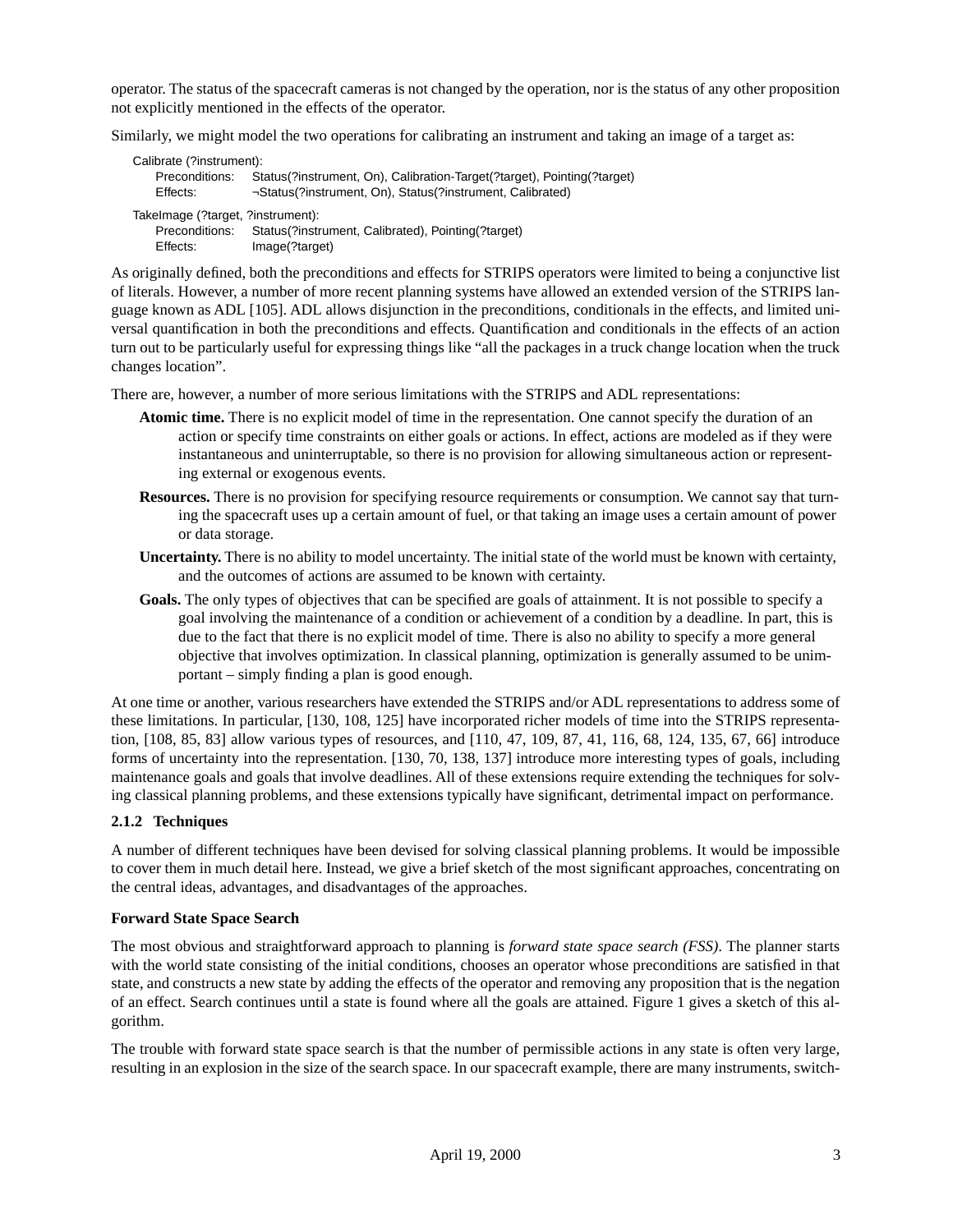FSS(current-state, plan)

1. If goals  $\subseteq$  current-state then **return**(plan)

- 2. **Choose** an action A (an instance of an operator) with preconditions satisfied in current-state
- 3. If no such actions exist, then **fail**.
- 4. Construct a new state s' by:

removing propositions in current-state inconsistent with effects of A

- adding the effects of A into current-state
- 5. FSS(s', plan | A)

**Figure 1:** A non-deterministic forward state space search algorithm. The algorithm is initially called with the initial state and an empty plan. The statement beginning with **choose** is a backtrack point.

es, and valves that can be activated at any given moment. In addition, there are an infinite number of different directions that the spacecraft could turn towards. In order for FSS search to be successful, strong heuristic guidance must be provided so that only a small fraction of the search space is explored. For this reason, most planning systems have used a much different search strategy. However, there are two recent and notable exceptions: in [8, 7], Bacchus uses formulas in temporal logic to provide domain specific guidance for a forward state space planning system, and Geffner [23] automatically derives strong heuristic guidance by first searching a simplified version of the space. Both planning systems have exhibited speed that is competitive with the most successful techniques described below, although the resulting plans are often considerably longer than the plans generated by those other techniques.

### **Goal-directed Planning**

Until recently, most classical planning work has focussed on constructing plans by searching backwards from the goals. The basic idea is to choose an action that can accomplish one of the goals and add that action to the nascent plan. That goal is removed from the set and replaced by *subgoals* corresponding to the preconditions of the action. The whole process is then repeated until the subgoals that remain are a subset of the initial conditions. Like the forward state space approach, this approach is relatively simple as long as the nascent plan is kept totally ordered. However, if the actions are left only partially ordered, some additional bookkeeping is necessary to make sure that the unordered actions do not interfere with each other. This algorithm is sketched in Figure 2.

| Subgoal(goals, constraints, plan)                                      |  |  |  |
|------------------------------------------------------------------------|--|--|--|
| 1. If constraints is inconsistent, fail                                |  |  |  |
| 1. If goals $\subseteq$ initial-conditions then return(plan)           |  |  |  |
| 2. Select a goal $g \in \text{goals}$                                  |  |  |  |
| 3. Choose an action A (an instance of an operator) with g as an effect |  |  |  |
| 4. Choose:                                                             |  |  |  |
| Subgoal(goals-g+preconditions(A), new-constraints, plan+A)             |  |  |  |
| If A is already in the plan, Subgoal (goals-g, new-constraints, plan)  |  |  |  |

**Figure 2:** A non-deterministic goal-directed planning algorithm. The algorithm is initially called with the goals and an empty plan. Statements beginning with **Choose** are backtrack points. Note that in step 4, even if a suitable action exists in the plan, adding another copy must still be considered as an alternative in case sharing produces conflicts.

Various strategies have been developed for doing the bookkeeping mentioned above [127, 29, 91, 80]; the most widely used being the *causal-link* approach popularized by McAllester [91]. Along with a plan, a set of causal links is maintained indicating propositions that must be preserved in between certain actions in the plan. Thus, when an action is added to the plan to establish a particular subgoal, a causal link is also added to make sure that the subgoal is preserved between the establishing action and the action that needed the subgoal. In our spacecraft example, suppose that our goal is to have an image of a particular asteroid, Image(Asteroid), and the plan already contains the action, TakeImage(Asteroid, Camera), for taking the image. We therefore have a subgoal, Pointing(Asteroid), of having the spacecraft pointed in the direction of the asteroid. To accomplish this subgoal, the planner adds the action, Turn(Asteroid), of turn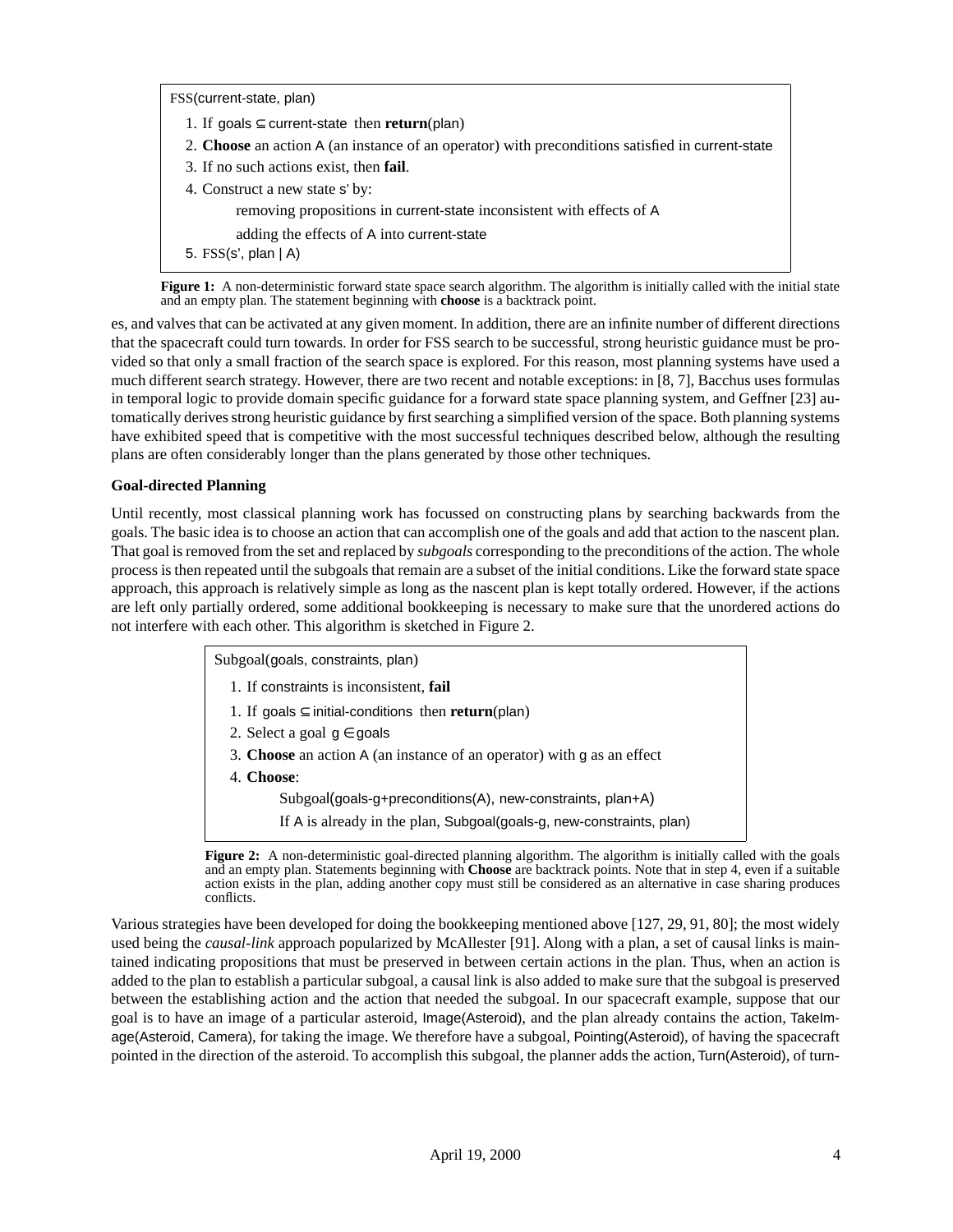ing the spacecraft to point at the asteroid. Along with this turn action, the planner would add the causal link to preserve the proposition pointing(asteroid) in between the Turn action and the action of taking the image.

Causal links must be checked periodically during the planning process to make sure that no other action can *threaten* them. In that case, additional ordering constraints are imposed among the actions in order to eliminate the threat. For the spacecraft, a second turn action (to a different heading) would threaten the causal link for the first heading. This turn action would, therefore, have to come either before the first turn action or after the TakeImage action.

Planners that make use of this approach are often called *partial order causal link (POCL)* planners. Good introductions to POCL planning can be found in [133, 119, 34].

Despite all the effort invested in goal-directed classical planning (particularly POCL planning), these planners have not met with much practical success. Although the branching factor is typically lower when searching backwards from goals (rather than forwards from initial conditions), it is still big enough, and there is considerable bookkeeping involved. As a consequence, the success of goal-directed planning depends just as heavily on strong heuristic guidance as FSS planning. Interestingly enough, guidance often seems to be more difficult to express in the goal-directed search paradigm. Without such guidance, these planners have generally been limited to solving problems that involve on the order of a dozen actions.

POCL planning has been extended beyond the classical planning paradigm. The most well known and widely distributed POCL planner, UCPOP [107], handles operators with quantified conditional effects, along with other features of the ADL language. POCL planners have also been constructed that can handle time [130, 108], metric quantities [108], and uncertainty [110, 47, 116, 68, 87, 41, 67, 66]. Unfortunately, these planners have generally been unable to solve problems involving more than a handful of actions.

### **Graphplan**

In 1995, Blum and Furst introduced a planning system, called Graphplan [18, 19], that employs a very different approach to searching for plans. The basic idea is to perform a kind of reachability analysis to rule out many of the combinations and sequences of actions that are not compatible. Starting with the initial conditions, Graphplan figures out the set of propositions that are possible after one step, two steps, three steps, and so forth. For the first step, this set will contain the union of the propositions that hold in states reachable in one step from the initial conditions. For our spacecraft example, after one step, an image could be taken in the starting direction, or the spacecraft could be pointed in a new direction. So, all of these propositions are in the reachable set after one step. After two steps, in addition to all of the propositions possible after one step, an image could be taken in any of the new directions, or a data link could be established with Earth (if the spacecraft were pointed at Earth in step 1). After three steps, data could be transmitted back to Earth.

However, not all of these propositions are compatible; even if we permitted concurrent action, not all of the reachable propositions could be achieved at the same time. For the spacecraft, we cannot take an image in the original direction and turn simultaneously, because the action of taking the image requires that the spacecraft remain pointed in the original direction. Likewise, the spacecraft cannot turn towards the asteroid and turn to face Earth at the same time. Graphplan captures this notion of incompatibility by inferring binary mutual exclusion (*mutex*) relationships between incompatible actions and between incompatible propositions. The rules for mutual exclusion are remarkably simple:

- Two actions are mutex at a given step if either:
	- they have opposite effects
	- an effect of one is opposite a precondition of the other
	- they have mutex preconditions at that step
- Two propositions are mutex at a given step if either:
	- they are opposite literals
	- if all actions that give rise to them are mutex at the previous step

Using these rules, Graphplan can infer the following:

- 1. After one step it is not possible to be oriented towards Earth and be oriented towards the asteroid.
- 2. After two steps it is not possible to have the asteroid image and be oriented towards Earth, nor is it possible to have the asteroid image and have a communications link established.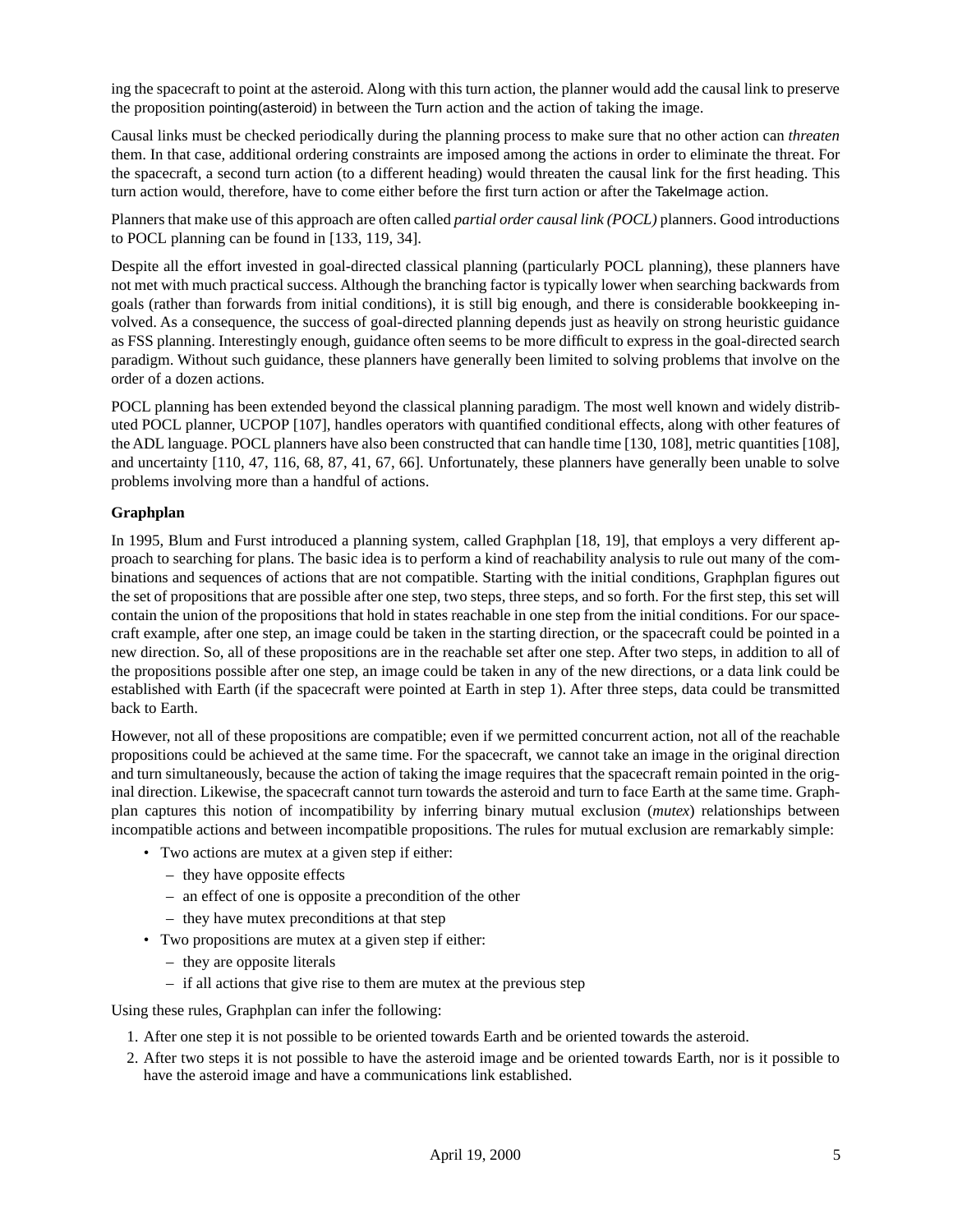3. After three steps it is still not possible to have both the asteroid image and have a communications link established.

Using this simple mutex information, the goal of having the asteroid image transferred back to Earth cannot be attained until after five steps. As a result, Graphplan would not bother to actually search for a plan until proposition level six of the plan graph had been constructed. The key features of the first two levels of the plan graph are illustrated in Figure 3 .



Figure 3: Key features of the first two levels of the plan graph for a spacecraft example. Vertical arcs between pairs of propositions and between pairs of actions indicate mutex relationships. Many additional actions, propositions, and mutual exclusion relationships have been omitted at each level for clarity.

Graphplan has been shown to significantly outperform the previously discussed POCL planning systems on a wide range of problems. In the recent planning systems competition held at AIPS-98 [92], all but one of the competing planning systems were based on Graphplan techniques. Roughly speaking, the best planners using this technology have been limited to problems involving less than about 50 actions.

As with POCL planning, the Graphplan technique has been extended to handle operators with quantified conditional effects and other features of ADL [57, 86, 5]. Attempts have been made to extend Graphplan to allow reasoning under uncertainty [124, 135, 20], but these efforts have, so far, not proven to be very practical. There are more recent efforts to allow certain limited consideration of time [125] and metric quantities in Graphplan [85]. It remains to be seen how far these ideas will go and how well the techniques will scale.

A more detailed introduction to Graphplan and extensions of Graphplan can be found in [134].

### **Planning as Satisfiability**

The basic idea behind planning as satisfiability is to guess a plan length, translate the planning problem into a set of propositional formulas, and try to solve the resulting satisfiability (SAT) problem. If the formulas are unsatisfiable, the length is increased, and the process is repeated. A number of different encoding schemes have been studied to date [82, 43, 81], but the basic idea in most of these schemes is to have a propositional variable for

- each possible action at each step
- each possible proposition at each step

Each action variable indicates the presence or absence of the action at that step in the plan. Each proposition variable indicates whether or not that proposition is true at that step in the plan. SAT clauses are generated for each of the following constraints:

| <b>Initial Conditions</b> | The propositions in the initial conditions are true at step 0.                                                                                                                                        |  |
|---------------------------|-------------------------------------------------------------------------------------------------------------------------------------------------------------------------------------------------------|--|
| Goals                     | The goals are true at the last step.                                                                                                                                                                  |  |
| <b>Actions</b>            | Each action occurring at step k implies that all of its preconditions are true at step k, and all<br>of its effects are true at step $k+1$ .                                                          |  |
| <b>Causality</b>          | If a proposition is false (true) at step $k$ and true (false) at step $k+1$ , then at least one of the<br>actions that can cause the proposition to become true (false) must have occurred at step k. |  |
| <b>Exclusion</b>          | Two incompatible actions cannot occur at the same step.                                                                                                                                               |  |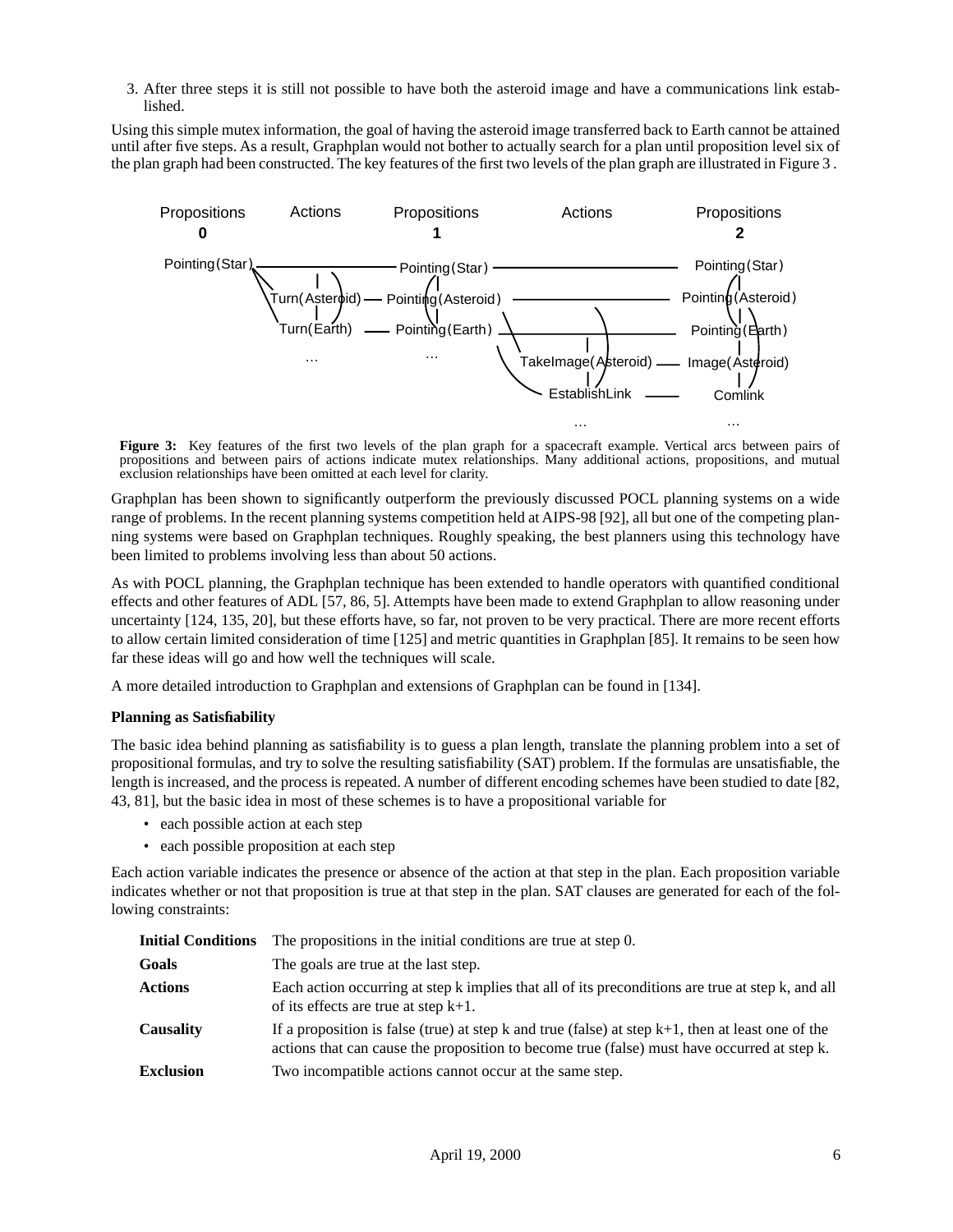A number of additional tricks can be employed to reduce the number of variables and clauses, particularly in cases where actions have multiple arguments [43, 81, 134].

After translation is performed, fast simplification algorithms, such as unit propagation and pure literal elimination, are used to shrink the formulas. Systematic or stochastic methods can then be used to search for solutions.

The best SAT planners and Graphplan-based planners have very similar performance. Both significantly outperform POCL planners on most problems. Like POCL and Graphplan planners, SAT planners can be extended to allow operators with quantification and conditional effects. In fact, this extension only impacts the translation process, not the solution process. Metric quantities like fuel present more serious difficulties. Wolfman [139] handles metric quantities by using linear programming in concert with SAT planning techniques. We will discuss this further in Section 4.2.

The most serious disadvantages of the SAT planning approach are:

- **Encoding size.** The number of variables and clauses can be very large because all possible actions and propositions are represented explicitly for each discrete time point. As a result, SAT planners often require huge amounts of memory (gigabytes) for even modestly sized problems.
- **Continuous Time.** The encoding described above is limited to discrete time and, therefore, cannot deal with actions that have varying durations or involve temporal constraints. An alternative *causal encoding* [81] could be used instead, but so far this encoding has not proven very practical or efficient.

A good introduction to SAT planning can be found in [134].

### **2.2 HTN Planning**

Virtually all planning systems that have been developed for practical applications make use of Hierarchical Task Network (HTN) planning techniques [136, 128, 103]. The basic difference between HTN planning and classical planning is that HTN planning is about reducing *high-level tasks* down to *primitive tasks*, while classical planning is about assembling actions to attain goals. In HTN planning, the objective is usually specified as a high-level task to be performed, rather than as a conjunction of literals to be attained. For example, the spacecraft objective of having an image of a particular asteroid might be specified as the high-level task, ObtainImage(Asteroid). Planning proceeds by recursively expanding high-level tasks into networks of lower level tasks that accomplish the high-level task. The allowed expansions are described by transformation rules called *methods*. Basically, a method is a mapping from a task into a partially ordered *network* of tasks, together with a set of constraints. In the spacecraft example, a possible method for instantiating ObtainImage tasks is shown in Figure 4. According to this method, ObtainImage(?target, ?instrument) can



**Figure 4:** Simple decomposition method for obtaining an image.

be replaced with a partially ordered network of three tasks, Turn(?target), Calibrate(?instrument), and TakeImage(?target, ?instrument), with an additional constraint that the proposition Pointing(?target) must be maintained in between turning and taking the image. After each expansion, an HTN planner looks for conflicts among tasks in the network. Conflicts are resolved using *critics* that typically impose additional ordering constraints and combine or eliminate over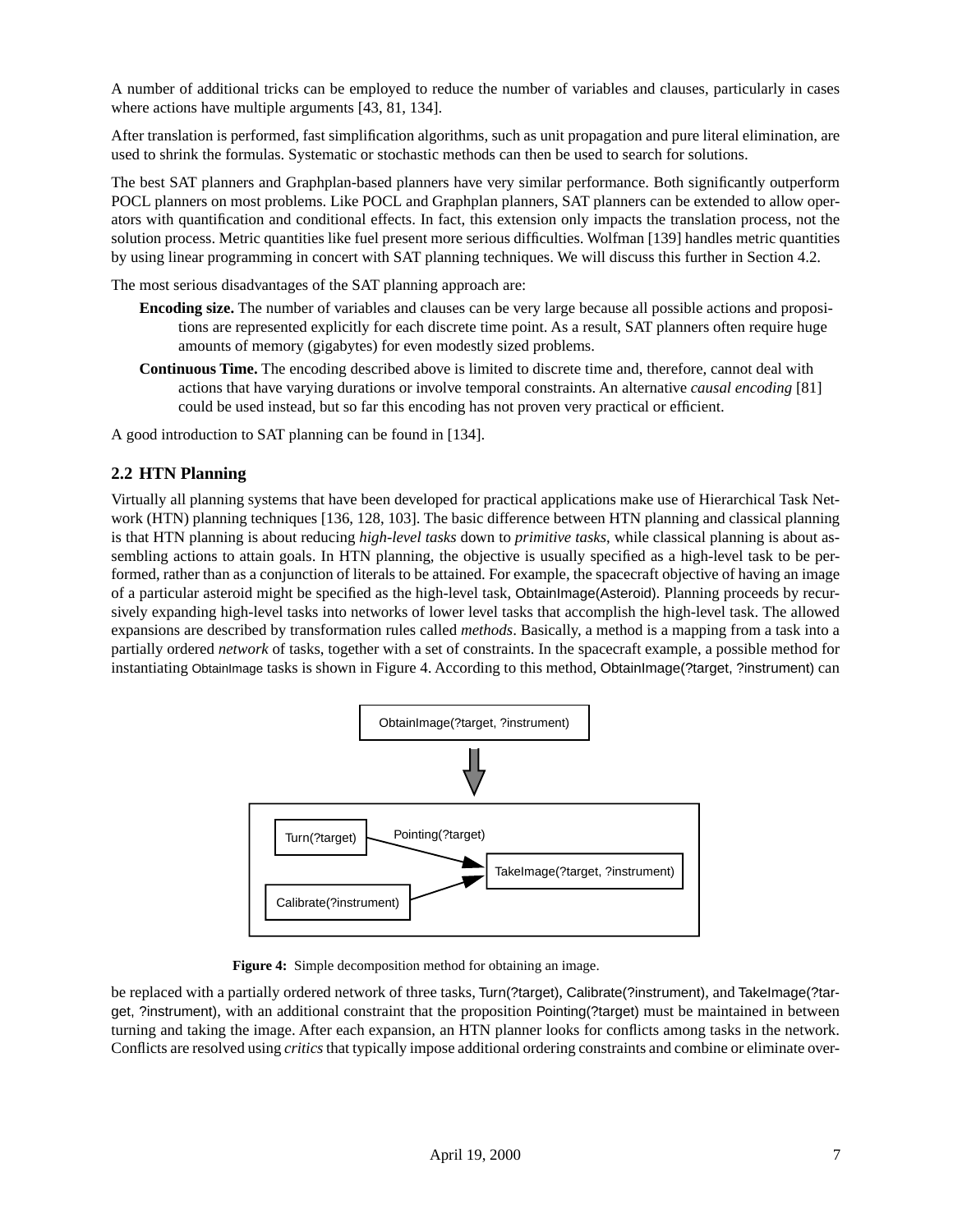lapping actions. Planning is complete when the resulting network contains only primitive tasks and the set of constraints is consistent. Figure 5 shows a simple pseudo-code algorithm for HTN planning.

| $HTN-Plan(N)$                                                      |  |  |
|--------------------------------------------------------------------|--|--|
| 1. If N contains conflicts,                                        |  |  |
| 2.<br>If there is no way to resolve the conflicts then <b>fail</b> |  |  |
| 3.<br>Else choose a way of resolving the conflicts and apply it    |  |  |
| 4. If N contains only primitive tasks, return(N)                   |  |  |
| 5. Select a non-primitive task t in N                              |  |  |
| 6. Choose a method $t \rightarrow E$ for task t                    |  |  |
| 7. $N' \leftarrow$ Replace t with E in N                           |  |  |
| 8. $HTN-Plan(N')$                                                  |  |  |
|                                                                    |  |  |

**Figure 5:** The basic HTN decomposition procedure for a task network N. **Choose** indicates a backtrack point.

Time and metric quantities do not present as much difficulty for HTN planning systems. These constraints can be specified within the methods and can be checked for consistency along with ordering and protection constraints. In fact, several existing HTN planning systems provide the capability for time and metric constraints [136, 128]. It is also relatively easy to combine an HTN planning system with an underlying scheduling system – once a task network has been reduced to primitive tasks, a scheduling system can be used to optimize the order of the resulting network.

The greatest strength of HTN planning is that the search can be tightly controlled by careful design of the methods. In classical planning, the preconditions and effects of an action specify when the action *could* be used and what it *could* be used to achieve. In HTN planning, methods specify precisely what combinations of actions *should* be used for particular purposes. In a sense, an HTN planner is told *how* to use actions, while a classical planner must figure this out from the action description.

There are three principle criticisms that have been levied against HTN planning:

- **Semantics.** Historically, many HTN planning systems have not had clearly defined semantics for the decomposition methods or for the system behavior. As a result, it has been difficult to judge or evaluate such things as consistency and completeness. Although some systems still suffer from a lack of rigor, there have been recent efforts by Erol [45, 46] and others [140, 79, 13] to provide a clear theoretical framework for HTN planning.
- **Engineering.** In general, it is difficult to develop a comprehensive set of methods for an application. One must anticipate all the different kinds of tasks that the system will be expected to address and all useful ways that those tasks could be accomplished. Methods must then be developed to cover all of those possibilities. If there are many different kinds of tasks, and/or many different ways in which tasks can be achieved, this becomes a daunting engineering task. Changes to the domain can also be problematic; e.g. if new instrument capabilities are added to our spacecraft, a whole host of new methods may be required to use those capabilities, even if those capabilities overlap those provided by existing instruments.
- **Brittleness.** HTN planners are often seen as brittle, because they are unable to handle tasks that were not explicitly anticipated by the designer, even if the available primitive actions are sufficient for constructing a suitable plan.

There is no denying that most practical planning systems have used HTN techniques [136, 128, 103], and anyone currently considering a serious planning application would be well advised to consider this approach. Nevertheless, many researchers are dissatisfied with HTN planning because it is closer to "programming" a particular application, rather than providing a declarative description of the available actions and using general techniques to do the planning.

There is no comprehensive overview article that describes different HTN planning systems and techniques, but a clear introduction to the basic mechanisms of HTN planning can be found in [45].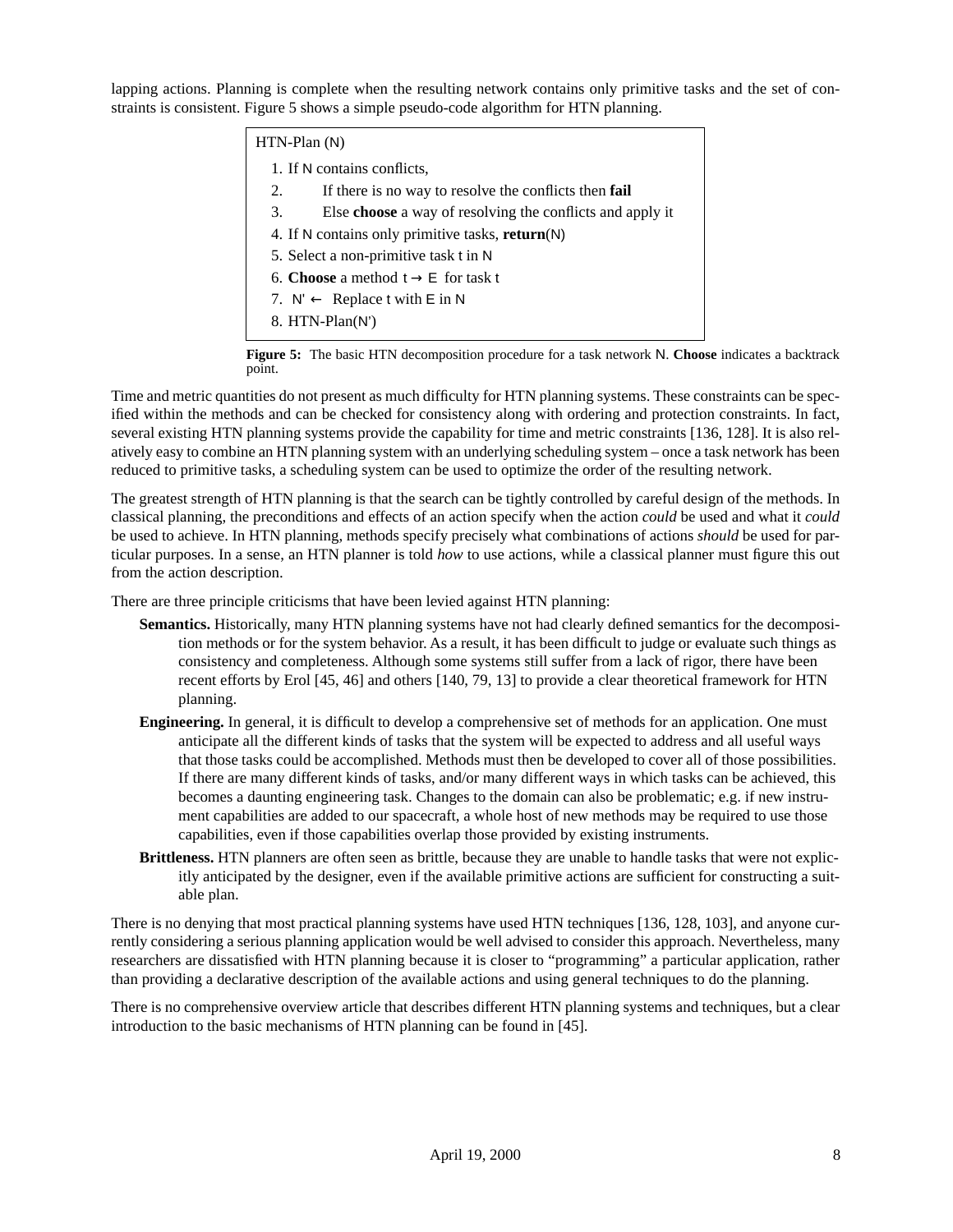### **2.3 MDP Techniques**

For many years, researchers in Operations Research and Decision Sciences have modeled sequential decision problems using Markov Decision Processes (MDPs). In the last ten years, there has been growing interest within the AI community in using this technology for solving planning problems that involve uncertainty.

Basically, an MDP is a state space in which transitions between states are probabilistic in nature. For example, suppose that the imager in the spacecraft has a sticky shutter that sometimes fails to open. Thus, when the spacecraft attempts to take an image in a particular direction, it may or may not get one. Part of the MDP for this scenario is illustrated in Figure 6.



**Figure 6:** A fragment of the spacecraft MDP.

MDPs are traditionally solved using powerful techniques called *value-iteration* and *policy-iteration* [117]. These techniques find optimal *policies* for an MDP, which amount to conditional plans that specify which action should be taken in every possible state of the MDP.

The principal difficulty with using MDPs for planning has always been the size of the state space. If the spacecraft

contains 50 switches, each of which can be either on or off, then there are  $2^{50}$  different possible states just for the switches alone. As a result, much of the AI work in this area has concentrated on limiting the size of the state space by:

- using more compact representations that exploit the fact that, typically, many propositions and actions are independent or nearly so.
- using approximation techniques that expand only the most probable and seemingly useful portions of the state space.

These techniques have been successfully used to solve planning problems in certain carefully circumscribed domains. In particular, they have proven useful in robot navigation tasks, where there is uncertainty in the robot's location and orientation after moving [33]. The size of the state space is still a significant obstacle in broader application of these techniques. To be fair, alternative approaches (extensions of POCL, Graphplan, and SAT techniques) for planning under uncertainty have not proven very practical either.

Apart from the issue of state space size, there are some other significant limitations of the MDP framework:

- **Complete Observability.** The MDP framework assumes that, after performing an action with an uncertain outcome, the agent (our spacecraft) can observe the resulting state. This is not a viable assumption in a world where machines have limited sensors and sensing is costly. Such problems can be represented in Partially Observable Markov Decision Processes (POMDPs), but the representation and solution techniques have generally not proven tractable for anything beyond very tiny problems.
- **Atomic Time.** There is no explicit model of time in the representation. Actions are modeled as if they were discrete, instantaneous, and uninterruptable. Allowing concurrent action or exogenous events results in a further explosion in the size of the state space.
- **Goals.** It is somewhat difficult to express goal attainment problems in the MDP framework. In general, they must be modeled as infinite horizon problems or as a succession of longer and longer finite horizon problems.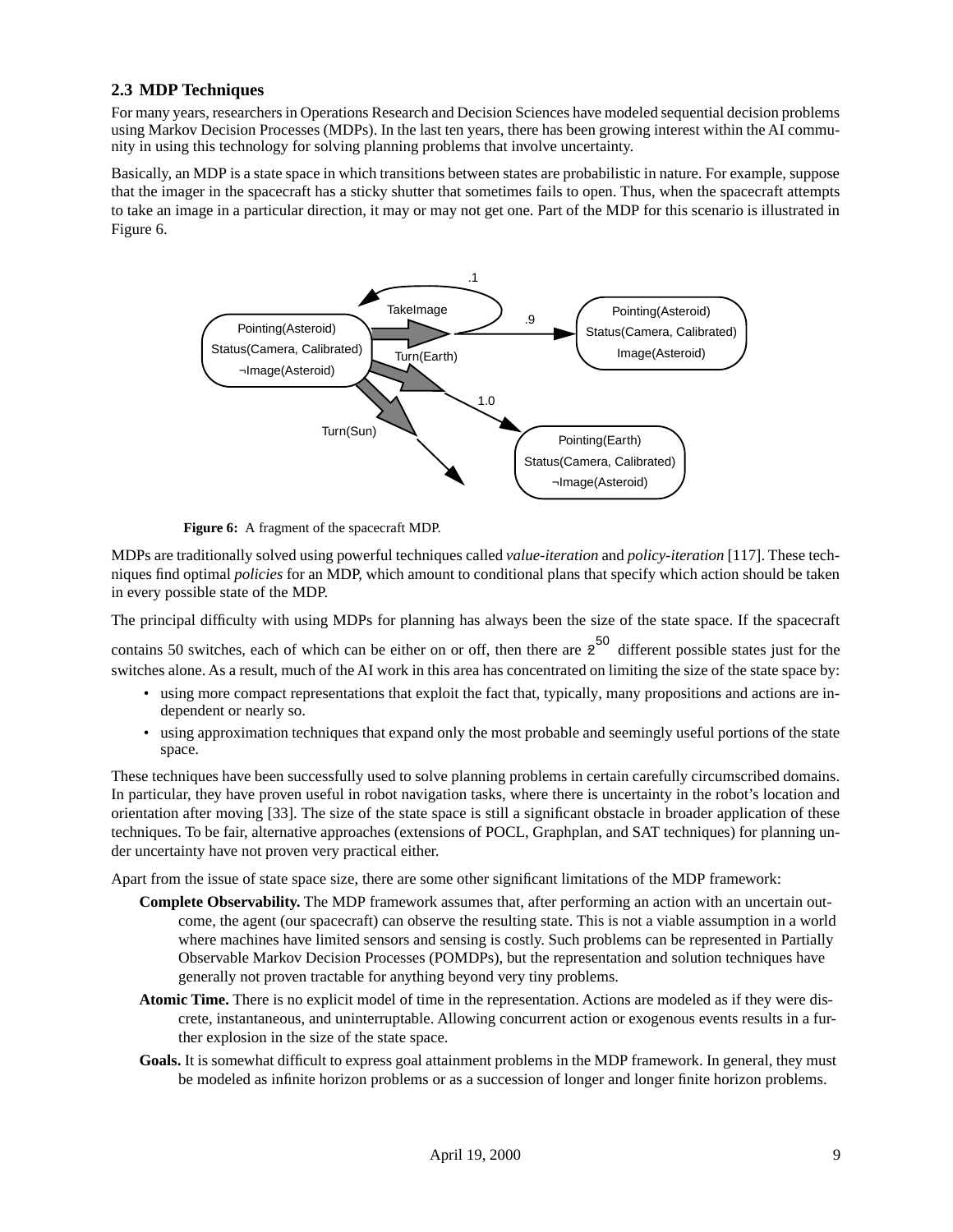Another issue is that optimal policies are often large and difficult to understand. If humans must examine, understand, and carry out plans, then it is better to have a simpler, more compact plan that covers only the most critical or likely contingencies. Limited contingency planning has been explored within the classical planning framework [42], but it is not yet clear how to do it within the MDP framework.

Since our spacecraft example did not include uncertainty, the primary strength of the MDP approach is not needed for this problem. In general, optimization is more easily handled in the MDP approach than in the classical planning or HTN approaches; however, in this case, the inability to model time is more serious. The order in which observations are performed influences the duration of the turns, which in turn influences the completion time for observations. It is not obvious how to do this in the MDP framework without dramatically increasing the size of the search space.

Introductions to the use of MDP techniques in planning can be found in [21, 24]. Many of the issues and limitations listed above are discussed, along with recent work on overcoming those limitations.

## **3 Scheduling**

Scheduling did not receive serious attention in AI until the early 1980s when Fox et al. began work on the ISIS constraint-directed scheduling system [50]. Since that time, a growing number of AI researchers have been working in the area. The common conception of scheduling in AI is that it is a special case of planning in which the actions are already chosen, leaving only the problem of determining a feasible order. This is an unfortunate trivialization of scheduling. Two well known OR textbooks on the subject [11, 112] define scheduling as the problem of assigning limited resources to tasks over time to optimize one or more objectives. There are three important things to note about this definition:

- Reasoning about time and resources is at the very core of scheduling problems. As we noted earlier, these issues have received only limited attention within the AI planning community.
- Scheduling problems are almost always optimization problems. Often it is easy to find a legal schedule by just stretching out the tasks over a long period. Finding a good schedule is much tougher.
- Scheduling problems also involve *choices*. Often this is not just confined to choices of task ordering but includes choices about which resources to use for each given task. For a given task, several alternative resources may be available that have differing costs and/or durations.

The types of choices in a scheduling problem can also extend beyond ordering and resource choices. Alternative processes may be available for some steps in a scheduling problem. For example, it might be possible to either drill or punch a hole, and these two possibilities require different machines and have different costs. Tasks can also have setup steps – optional steps that may need to be performed before the task. In our spacecraft example, instrument calibration could be regarded as a setup step, because we only need to do it once for any sequence of observations using the same instrument.

Given that scheduling problems can involve choices among resources and perhaps even process alternatives, what distinguishes scheduling from the general definition of planning we gave in the beginning of Section 2? The difference is a subtle one: scheduling problems only involve a small, fixed set of choices, while planning problems often involve cascading sets of choices that interact in complex ways. In a scheduling problem, the set of tasks is given, although some tasks may be optional and some may allow simple process alternatives. In a planning problem, it is usually unknown how many tasks or actions are even required to achieve the objective.

There is a vast literature on scheduling in OR (see [10, 11, 26, 112, 113] for introductions). What distinguishes most AI work on scheduling from the OR work is that AI work tends to focus on general representations and techniques that cover a range of different types of scheduling problems. In contrast, OR work is often focused on developing optimized techniques for specific classes of scheduling problems like flow-shop, job-shop, and sports team scheduling problems. As an example, consider a recently published text on scheduling [26]. In this text, scheduling problems are taxonomized according to roughly 10 features; each feature having between 2 and 10 values. Specific solution approaches are then presented for many of these problem classes, often based on specialized representations and algorithms. In addition, some of the algorithms and the corresponding computational complexity results depend directly on problem details, such as the number of available resources.

The purpose of this section is not to examine the multitude of different methods for solving particular classes of scheduling problems. Instead, we concentrate on approaches to *general* scheduling problems and discuss how these general approaches differ from both AI planning techniques and the more traditional OR scheduling techniques. To better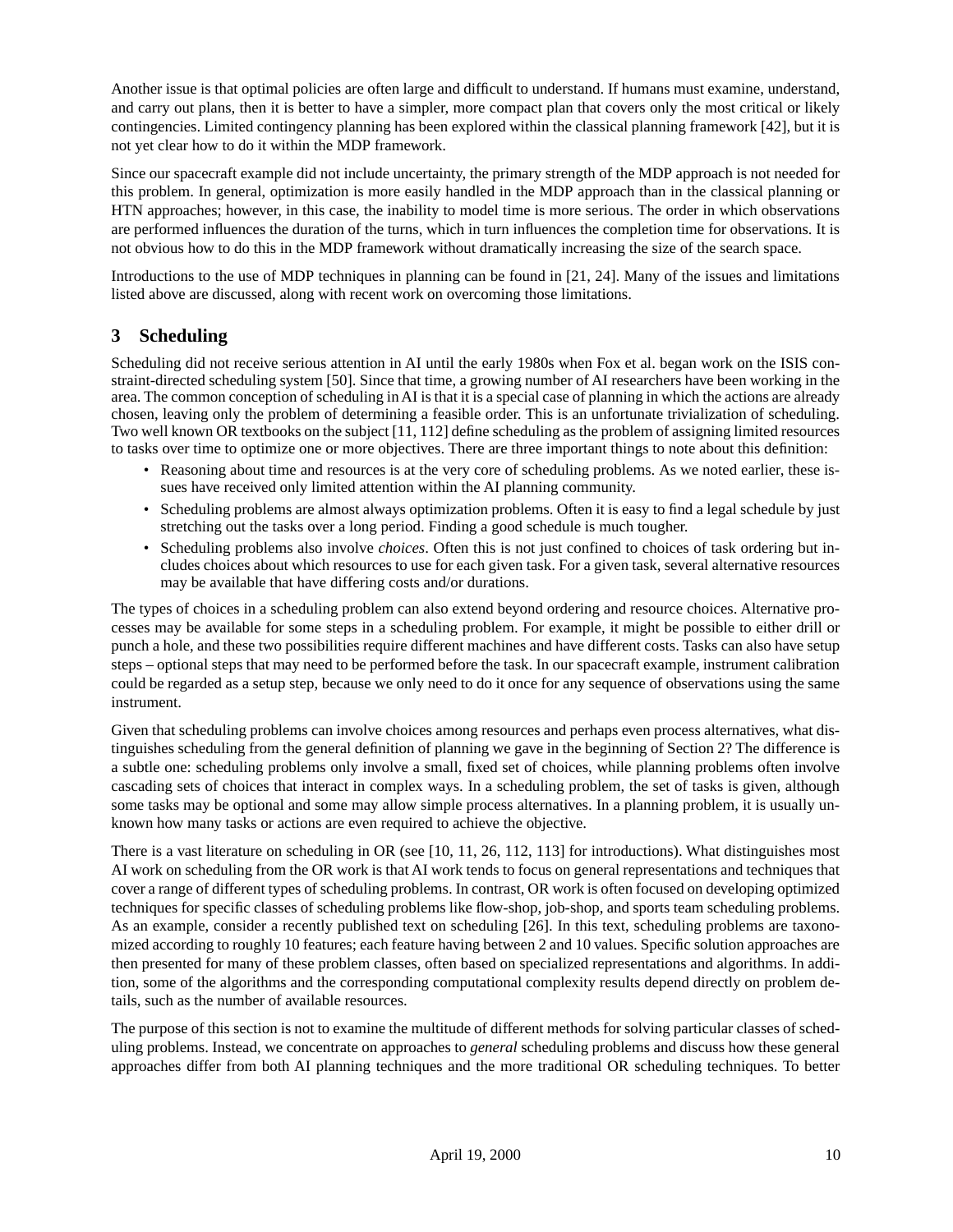ground the overview of general AI scheduling techniques, we start out by focusing on a fairly general class of scheduling problems known as resource-constrained project scheduling (RCPS) problems. Later, we show how the presented approaches can be extended to more complex choices, such as resources with different cost/duration functions and setup steps. An instance of an RCPS problem consists of:

- A finite set of tasks, each of a certain duration.
- A finite set of resources, each having a specified capacity.
- A specification of how much of each resource each task requires (may be none at all).
- A set of ordering constraints on the tasks.

### **3.1 Representation**

In AI, the most common approach to solving a scheduling problem is to represent it as a *constraint satisfaction problem* (CSP) and to use general constraint satisfaction techniques  $[16, 32, 126]$ .<sup>3</sup> A constraint satisfaction problem formally specifies a set of decisions to be made and a set of constraints that limit which combinations of decisions are valid. The decisions are described in terms of variables, each of which can be assigned a value from its domain of values. The constraints are described in terms of relations that specify which combinations of value assignments are valid for the participating variables.

Two main approaches have been explored in modeling scheduling problems as constraint satisfaction problems. The distinguishing factor is which decisions are being made when constructing a schedule. The possibilities are:

- Assign start times to each task so that all given time and resource constraints are satisfied.
- Impose ordering constraints among tasks so that all the given time and resource constraints are satisfied.

In this section, we first give a brief overview of these two core approaches and their strengths and weaknesses. We then go on to discuss how these two approaches map into different constraint representation techniques, including constraint optimization problems.

#### **3.1.1 Selecting Start Times**

A very natural way of representing RCPS problems as constraint satisfaction problems is to:

- Define a variable that represents the start time of each task. The variable's domain consists of all possible starting times in a discretized interval defining the scheduling horizon.
- Specify constraints enforcing the given task orderings; for example, if task A must come before task B, then the start of B must be no earlier than the start of A plus the duration of A.
- For each time point and each resource, specify the constraint that the total usage of all tasks active at that point does not exceed the capacity of any resource.

Decisions then take the form of assigning individual start times to tasks.

Much of the initial work on scheduling as constraint satisfaction was done using this approach and, for certain applications, it continues to be the favored representation. For complex resource problems, such as when capacity and usage change over time, this approach makes it possible to accurately determine the remaining resource availability for each point in time. However, there are also limitations that arise from fixing the exact time for each task and having the set of choices depend on the number of timesteps:

**Problem Size.** The set of possible choices is unnecessarily large, since the real number of choices is much smaller than the set of all possible assignments of tasks to time points. This makes it difficult to search for solutions, both due to the sheer size of the search space and due to the number of operations needed to change the solution candidate significantly.

<sup>3.</sup> The development of constraint representation and reasoning techniques has resulted in two closely related formalisms – constraint satisfaction and constraint logic programming. Although there are some differences between the two, the core scheduling approaches and techniques are essentially the same. Therefore, we will present AI scheduling techniques in terms of the core concept of constraint satisfaction problems and disregard this distinction.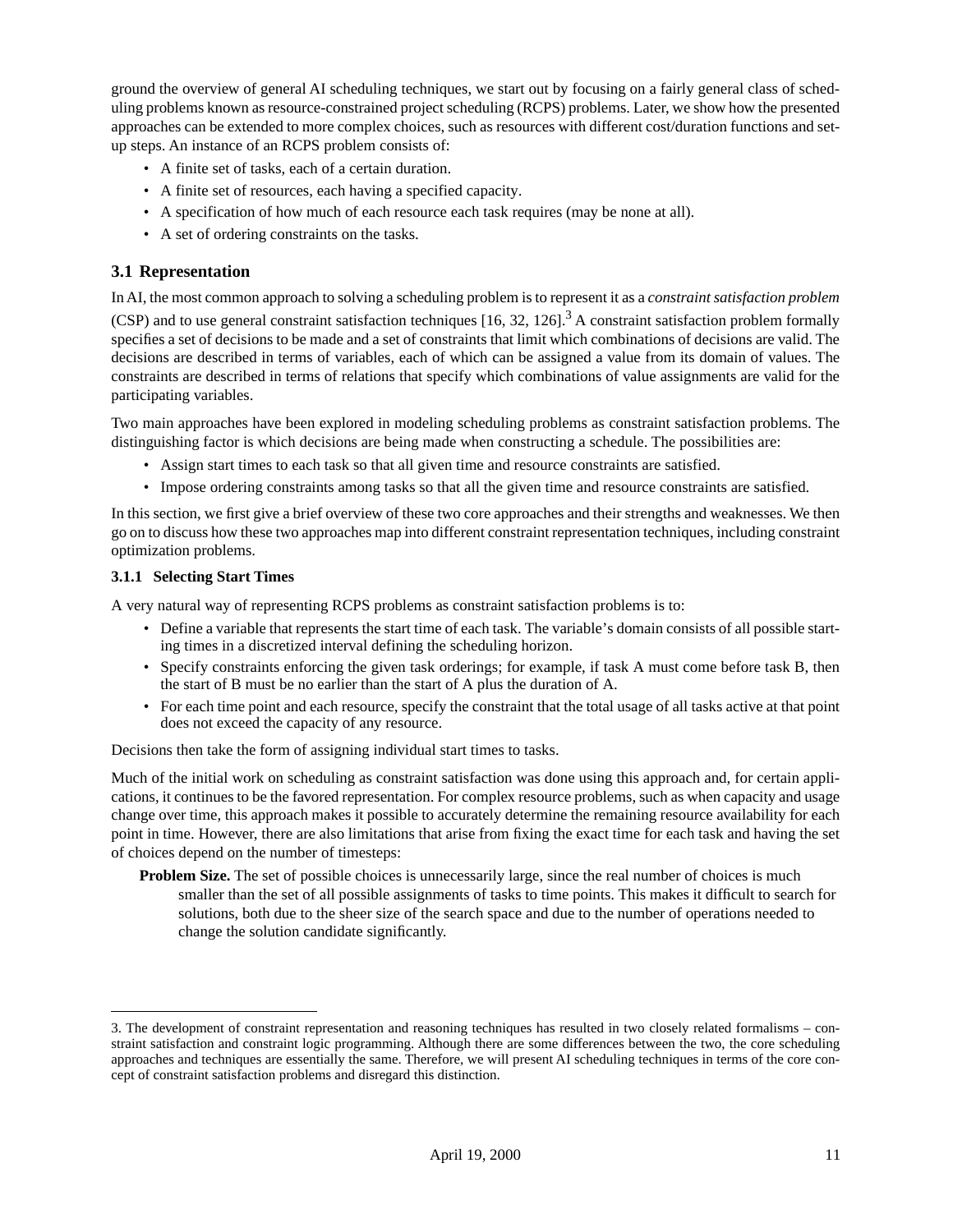**Discretized Time.** The approach depends on discretized time, making it necessary to define atomic timesteps before the problem can be solved. To make matters worse, the size of the representation depends on how time is discretized – using hours for measuring time results is a very different representation from using seconds.

### **3.1.2 Ordering Tasks**

The other common representation is based on the idea that two tasks that are ordered will not compete for the same resource. Defining ordering variables for pairs of tasks, we get the following constraint representation:

- A Boolean variable for each ordered pair of tasks, representing that the first comes before the second. (Note that this gives rise to two ordering variables for each pair of tasks. If both of these variables are assigned "false" then the two tasks may overlap; assigning "true" to both variables is disallowed.)
- Constraints among ordering variables, which both encode pre-existing ordering constraints and also enforce the proper order of tasks based on assignments to these variables.
- Constraints for determining the possible start times for each task, based on the ordering.
- Constraints enforcing that, if each task starts as early as possible, then no resource will be overused.

This representation permits the use of constraint propagation (described in section 3.2.1) to keep track of possible start times, since the only decisions made are those that order (or fail to order) operations. Keeping track of the possible start times for each task serves two purposes. First, any ordering that violates a given time bound can be identified when the set of possible start times for a task becomes empty. Second, keeping track of this derived information makes it possible to effectively determine whether resources are in danger of being over-subscribed or not and, thus, guarantee that the final schedule is valid. Keeping track of the possible start times is relatively straightforward. In fact, the most commonly used approaches are based on the same principles as Ford's algorithm [49] and other techniques from OR that determine the set of possible execution times for each task given a partial ordering of the tasks.

The task-ordering approach goes a long way towards addressing the limitations outlined above. For almost any realistic scheduling problem, the resulting search space is significantly smaller. There are more decisions to be made  $(n^2 \text{ rather})$ than n, where n is the number of tasks), but the number of options for each decision is much smaller (2 rather than T, where T is the number of time steps). The task-ordering representation is also independent of time discretization, as there are algorithms that can keep track of the range of start times without using discretized time points (see for example [37]). This is because mapping a partial ordering into a set of possible start times is a question of arithmetic calculations, not a question of selecting specific times. Consequently, minimal schedule length can be determined directly from a given partial ordering, without searching through alternative start time assignments. Finally, this representation can be very useful in situations where durations are uncertain, as a partial ordering provides much more flexibility than a fixed time-stamped schedule.

When using an ordering-based encoding, ordering decisions need only be made until the system can guarantee that no resources are over-subscribed. However, as resource demands become more complex, verifying that resources are not over-subscribed becomes more challenging. Thus, despite its advantages, the task-ordering approach still has at least one significant weakness:

**Complex Resources.** In cases where the resource requirements depend on when a task is scheduled, it is difficult to determine correctly whether or not the resource capacity is exceeded if only a bound on the task execution time is known.

Some progress has been made towards addressing this weakness for certain aspects of ordering-based scheduling. Examples include an approach to handling changing resource capacities in an ordering-based framework [31] and techniques for effectively evaluating resource contention without the use of absolute time assignments [15]. The technique presented in [12] includes necessary conditions for the existence of a solution to an RCPS problem which can be used to prune the search space. The same paper also shows that these conditions can be used to adjust time bounds and presents a way to "lazily" impose ordering constraints that mimic the order-based encoding described above.

### **3.1.3 Scheduling as Satisfiability**

In recent years, many AI researchers have studied satisfiability problems as an alternative to general constraint satisfaction problems. A satisfiability problem is a constraint satisfaction problem where each variable is a Boolean variable and each constraint is in the form of a disjunctive clause of literals, each of which represents a variable or the negation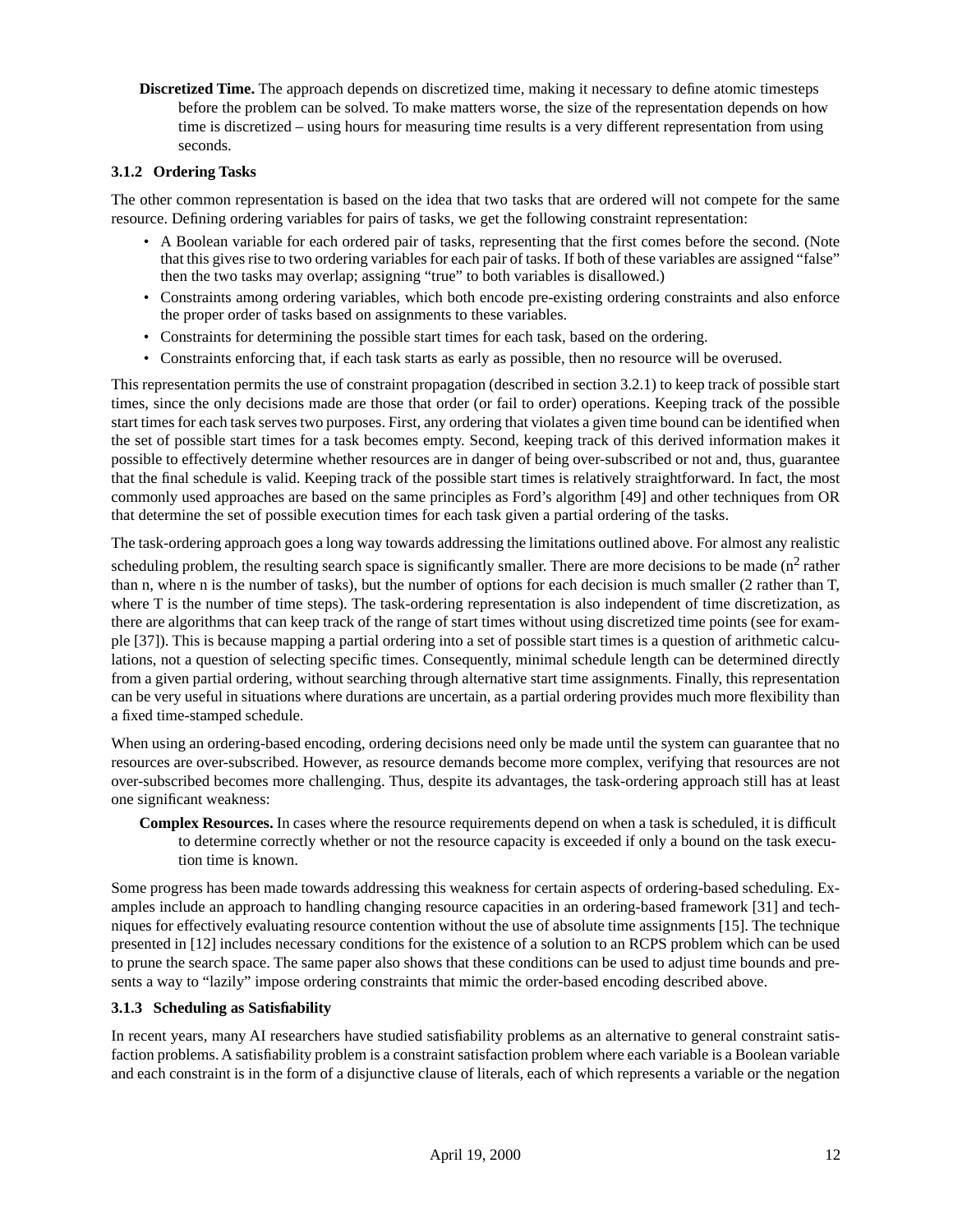of a variable. The work in this area has resulted in the development of various fast and effective satisfiability algorithms that take advantage of the uniform structure of such problems (for examples of recent developments see [14, 90, 82]). To take advantage of these fast algorithms, researchers have looked at solving scheduling problems as satisfiability problems. Just as for scheduling as general constraint satisfaction, the satisfiability approach requires scheduling problems to be translated into satisfiability problems. This process is significantly more involved since temporal information must be represented with Boolean variables, and all constraints must be specified as clauses. The details of mapping job-shop scheduling into satisfiability are given in a comparison study that applied a number of different satisfiability algorithms to the resulting problems [32]. Some of these algorithms are discussed in Section 3.2.

It should, however, be noted that applications of satisfiability translations are limited; the representation of time is discrete, and it is difficult to effectively represent arithmetic relations and functions. Furthermore, there are indications that the expense of representing the temporal constraints as clauses negates any advantages provided by the faster algorithms [74].

### **3.1.4 Scheduling as Constraint Optimization**

Although scheduling problems are often optimization problems, the core constraint approaches we have described above do not provide a mechanism for representing and utilizing evaluation functions. However, this turns out to be a relatively easy problem to fix, as a constraint satisfaction problem is easily extended to a *constraint optimization problem* (COP). All that is required is a function that maps a solution to a real-valued cost or score function[114]. Constraint optimization problems (COPs) have not been studied as extensively as regular CSPs, but the studies have, nonetheless, provided a number of useful techniques for solving COPs. Many of these methods are adaptations of constraint satisfaction methods, while others make use of earlier optimization methods like simulated annealing. Later, when we turn our attention to methods for solving constraint scheduling problems, we will return to the issue of optimizing schedules within the constraint reasoning framework.

### **3.1.5 Extensions**

Various extensions to the RCPS problem have been explored in the AI scheduling community. The simplest extension is where there is a choice between resources, such as in multiple-machine job-shop scheduling. This can effectively be represented by a variable for each task-resource pair that indicates the choice of which resource the task will utilize. Within the constraint representation, it is relatively straightforward to make duration and other aspects of the task depend on the resource chosen and to make the resource demand depend on when the task is performed. Additionally, constraint-based approaches can handle other types of extensions, such as setup steps that may or may not need to occur before a task. Examples of such setup steps include the need to calibrate a camera that has not been used for a certain amount of time and the need to warm up an engine that has long been idle. Setup steps can be represented as optional tasks with zero duration/cost under certain circumstances and non-zero duration/cost under others.

### **3.1.6 Limitations**

Although the constraint framework is very general and can represent complex scheduling problems, there is a limit to how far the paradigm can be extended. Consider all of the choices for our ambitious spacecraft: choosing to do a particular experiment leads to a choice of which instrument to use, which leads to a choice of which calibration target to use. Furthermore, the order in which experiments are performed influences all of these choices. Representing this problem as a CSP would require that every conceivable task, choice, and decision point would have to be represented explicitly in the constraint network. Not only will this result in a large problem with hundreds, if not thousands, of variables and constraints, but each constraint will be quite complex. In effect, when there is a choice of tasks to perform, the constraints involving those tasks must be made conditional on the presence or absence of the task. For example, consider the constraint that an experiment must fit within a particular time window; this constraint would seem to be representable with two inequalities. Taking into account the possible duration of turning, the possibility of having to calibrate the instrument and the choice of possible calibration targets, this simple pair of inequalities has been turned into a complex, conditional arithmetic constraint.

In sum, as more choice is introduced into a scheduling problem, the number of variables becomes large and the constraints become complex and cumbersome. As a result, this approach often becomes impractical for problems (like the spacecraft problem) that have many interacting choices.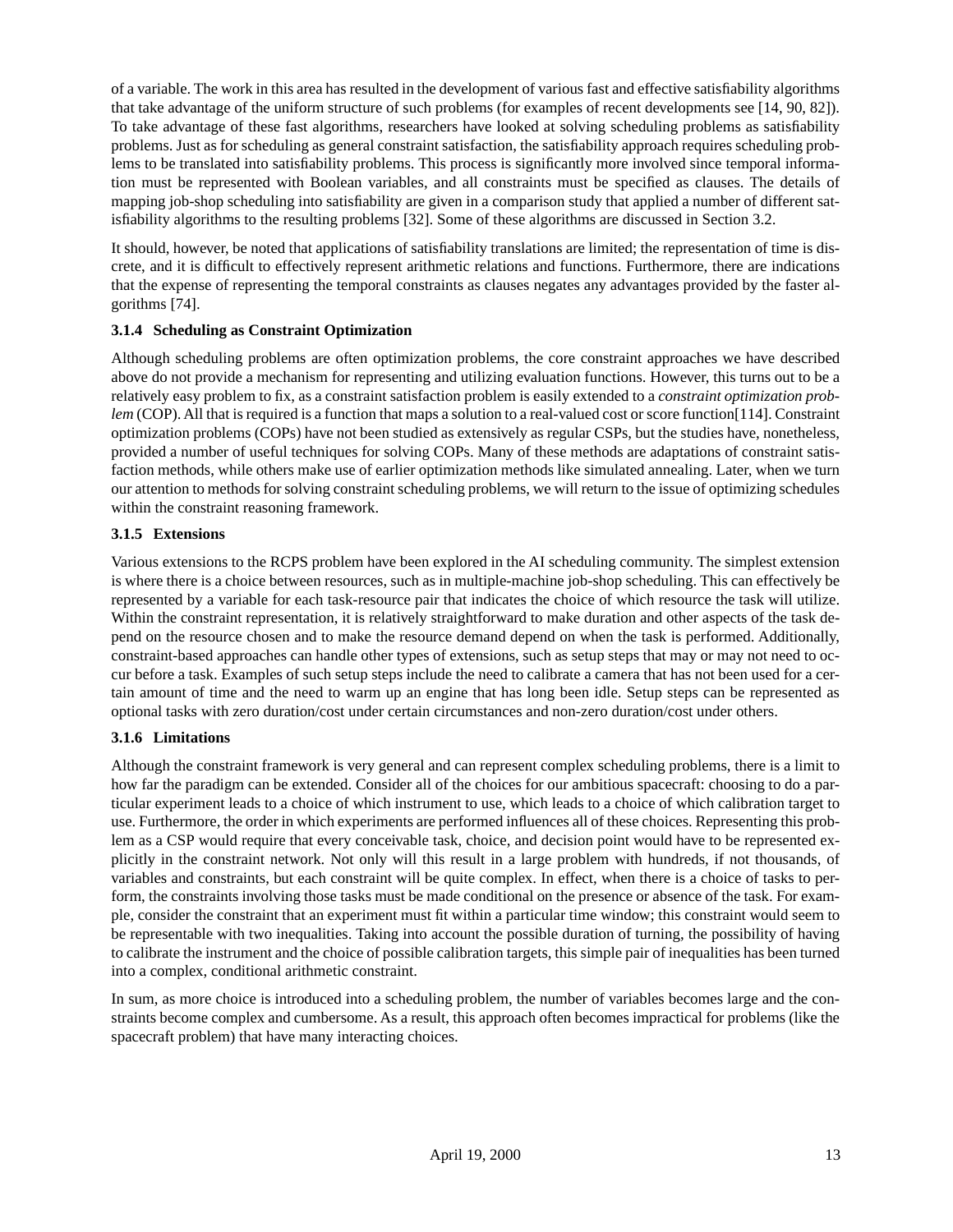### **3.2 Solving Constraint Satisfaction Problems**

There are a wide variety of algorithms for solving CSPs, but most fall into one of two categories. *Constructive search* strategies attempt to build a solution by incrementally making commitments to variables, checking the constraints, and backtracking when violations are found. *Local search* strategies begin with a complete assignment of values to the variables and attempt to "repair" violated constraints by changing the value of a variable in one of those constraints. In the following sections, we discuss these paradigms in more detail and compare the two paradigms.

### **3.2.1 Constructive Search**

Figure 7 shows a simple constructive search algorithm for solving CSPs. At each level of the search, an unassigned

| ConstructiveSearch(CSP)                                         |
|-----------------------------------------------------------------|
| 1. If any constraint is violated then <b>fail</b>               |
| 2. Else, if all variables are assigned values then return (CSP) |
| 3. Select an unassigned variable v                              |
| 4. Choose a value $v_i$ for v                                   |
| 5. Let CSP' = propagate(CSP $\cup$ v = v <sub>i</sub> )         |
| 6. ConstructiveSearch(CSP')                                     |
|                                                                 |

**Figure 7:** A simple constructive search algorithm for CSPs using chronological backtracking. **Choose** indicates a backtrack point.

variable is selected, and the procedure tries each of the different possible values for that variable, calling itself recursively on the resulting instantiated version of the original CSP. If an assignment proves inconsistent, the procedure fails, and backtracking occurs. This procedure has several components: *variable ordering*, *value ordering, propagation strategy*, and *backtracking strategy*. The choices made for these components have dramatic impact on performance. There has been extensive research on these topics, leading to significant improvements in the performance of CSP solvers. Because CSP techniques have served as the basis for most AI approaches to scheduling, we summarize the most significant developments next.

### **Variable Ordering**

Variable ordering concerns the selection of which variable to work on next (Step 3). There is considerable debate about what makes for a good variable ordering strategy. The best known general heuristic is the *Minimum Remaining Values*  $(MRV)$  heuristic<sup>4</sup> [9, 60, 123, 56, 36, 71], which chooses the variable with the fewest remaining values. Basically, this strategy tries to keep the branching factor of the search space small for as long as possible. Propagation often aids this process by continually reducing the domains of the remaining variables [17]. In practice, MRV is inexpensive to compute and works very well on many CSP problems, at least compared to most other purely syntactic strategies [36, 56, 60].

Unfortunately, for scheduling problems where the variables are ordering decisions, MRV does not help much. The reason is that there are  $n^2$  ordering variables, all of which have two values. In this case, more powerful heuristics are needed to select ordering variables for tasks that share "bottleneck" resources. The slack-based heuristics developed by Smith and Cheng [126] choose ordering variables according to the width of task start windows and the overlap between windows. Sadeh [122] pioneered more elaborate resource profile analysis to determine which tasks are probabilistically most likely to contend for bottleneck resources. The strategy is to select ordering variables for those tasks. Although these heuristics are expensive to compute, they appear to give much better advice for scheduling problems.<sup>5</sup>

<sup>4.</sup> Other authors have called this heuristic *dynamic variable ordering* [56], *dynamic search rearrangement*, and *fail first* [60, 123].

<sup>5.</sup> One way to interpret these heuristics is that they perform MRV on the "dependent" variables of the ordering variables, i.e. the domain of values remaining for the start times of jobs.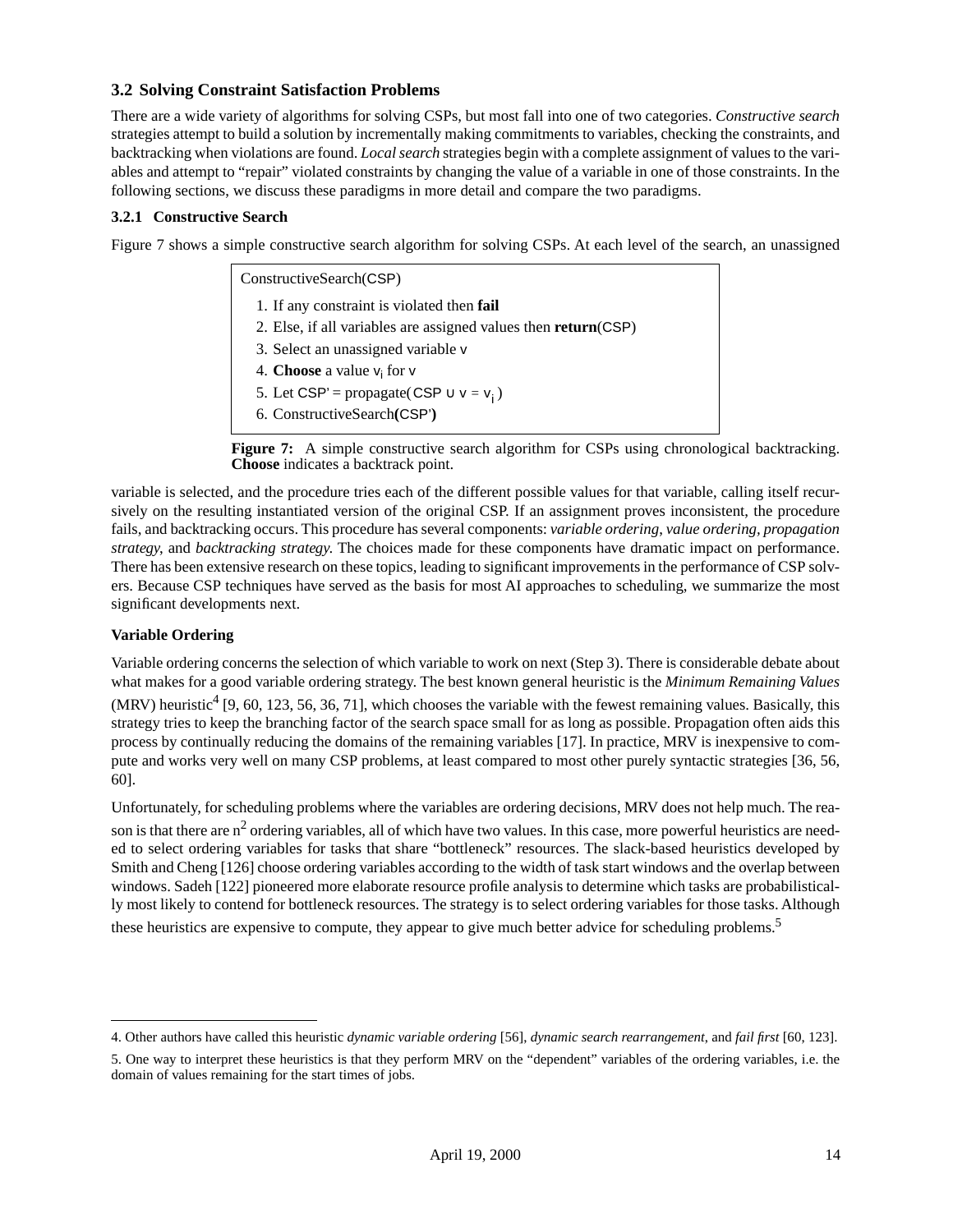### **Value Ordering**

Value ordering concerns the choice of a value for a selected variable (Step 4). If the perfect choice is made at each level of the search (and the problem has a solution), then a solution will be found without *any* backtracking. However, even if the value ordering strategy is not perfect, good value choices reduce the amount of backtracking required to find a solution. A common strategy for value ordering is to choose a value that causes the least restriction of the domains of the remaining uninstantiated variables, thereby increasing the chances that a solution will be possible. For scheduling problems, one approach is to choose the ordering for two tasks that leaves the greatest time flexibility for the tasks [126]. Another approach is to use analysis of resource profiles to choose orderings that provide the most reduction in the demand of critical resources, thereby reducing the chances of a resource conflict [122].

For CSP problems where solutions are hard to find, value ordering seems to be less critical than variable ordering. For such problems, much of the search time is spent investigating dead ends (i.e., subproblems that turn out to have no solution). Unfortunately, value ordering does not help if a problem (or subproblem) is unsolvable, because all values must be investigated to discover that fact. Order simply does not matter. Thus, for a value ordering strategy to be useful, it must be accurate enough to avoid a significant fraction of the dead ends. In contrast, for problems where many solutions are possible, value ordering is more important, because even a decent strategy can lead to a solution very quickly. In the case of optimization, a good value ordering strategy can lead to better solutions early, which in turn makes branch-and-bound techniques more effective.

#### **Propagation Strategies**

Propagation in CSP solvers (Step 5) is the mechanism for drawing conclusions from new variable assignments. Propagation strategies range from simple, quick consistency checking strategies, like *forward checking*, to powerful but costly *k-consistency* strategies that can infer new k-ary constraints among the remaining variables [53]. In between these two extremes lie several useful strategies that prune the domains of uninstantiated variables. The best known of these strategies is *arc-consistency* [94], which examines individual constraints to eliminate any values of the participating variables that will not satisfy the constraint, given the domains of the other participating variables. For example, suppose that both the variables x and y have domains  $\{1, 2, 3\}$ , and suppose we have the constraint that  $x < y$ . By arcconsistency, the value 3 can be eliminated for x and the value 1 can be eliminated for y. In solving a CSP, choosing and instantiating a variable can cause a cascade of propagation using arc-consistency. The advantage of this is that constructive search does not need to consider these eliminated variable assignments, thereby reducing search cost [120]. Arc-consistency has been extended in various ways to work with n-ary constraints and continuous variables. PERT chart analysis is a special case of the latter extension.

Another form of propagation commonly used in scheduling applications is called *edge-finding* [27, 104] (see also [16] for a more general discussion). Edge-finding is similar to arc-consistency in that it reduces the legal domains for variables. However, instead of dealing with a single constraint, edge-finding deals with a group of constraints that tie a set of tasks to a common resource. Figure 8 shows an example of four tasks, A, B, C, and D, that each require exclusive use of a common resource. Task A can start at any time within the interval [0, 4], while tasks B, C, and D can start



Figure 8: Example of a task window that can be narrowed by edge-finding.

within the interval [1,3]. If we consider any two (or three) of the tasks, none of the start times can be eliminated. However, if we consider the four tasks together, it is possible to conclude that task A must start no earlier than at time 4; if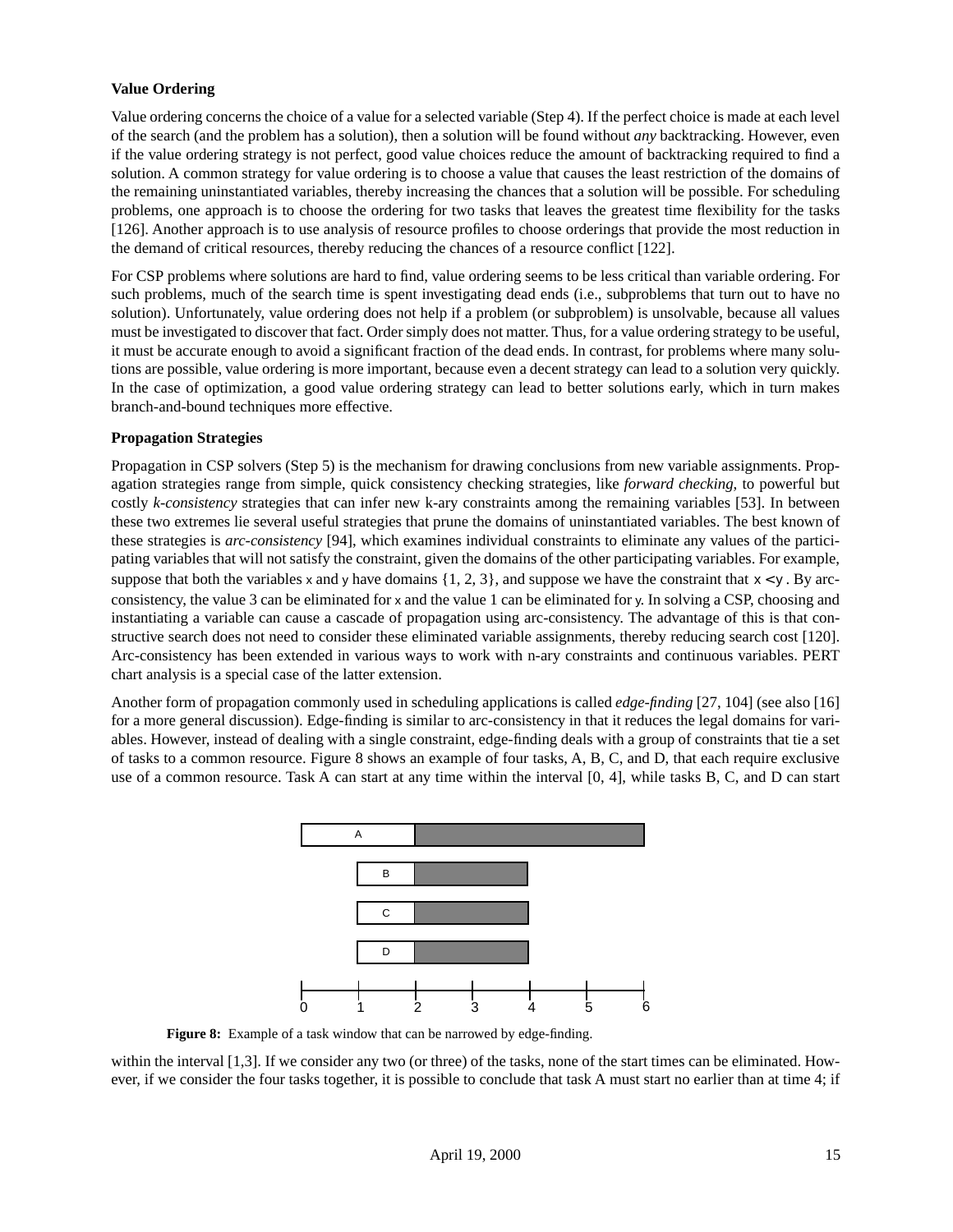task A is scheduled before that, there is not enough room for the remaining tasks in the window [1,4]. Edge-finding can significantly reduce the time required to solve scheduling problems  $[104]$ <sup>6</sup>

For scheduling problems, as well as general CSPs, the simple, fast propagation strategies have generally proven to be the most useful. Forward checking, arc-consistency, edge-finding, and variations of these strategies are the most commonly used. More complex consistency techniques have generally proven too costly in either time or storage requirements [14].

### **Backtracking Strategies**

The procedure in Figure 7 performs *chronological backtracking*. When a variable assignment fails, it backs up one level and tries another assignment for the preceding variable. If the possibilities for that variable are exhausted, it backs up another level, and so on. Many constructive search algorithms for CSPs use more sophisticated backtracking strategies that identify the variables responsible for the failure and backtrack directly to the appropriate level. These strategies include *backmarking*, *backjumping, conflict-directed backjumping* (CBJ) [see 71, 101, 115 for overviews], and *dynamic backtracking* [62, 14]. Of these, CBJ has generally proven to be the best compromise between cost and power.

It is worth noting that different backtracking techniques can also be used for constraint optimization problems. All of the techniques above can be combined with branch-and-bound style algorithms [10] which prune search if the minimum cost of any satisfying solution exceeds a lower bound. The addition of branch-and-bound pruning provides more opportunity for pruning and permits propagation techniques and heuristics to take advantage of the optimization criteria, as well as the constraints.

Not all CSP backtracking techniques are based on backtracking to a recent conflict; an extreme, but often effective, alternative is to backtrack all the way to the first decision. The simplest such techniques, called *iterative* or *stochastic sampling* methods [89, 25], are based on starting over whenever a conflict is found. Slightly more sophisticated techniques [73, 69] allow for limited chronological backtracking before the search process is restarted. Limited discrepancy search (LDS) [72] is an interesting approach that combines elements of traditional backtracking and sampling. LDS uses a basic backtracking scheme to systematically sample the complete set of possible solutions, in order of increasing number of discrepancies from the given heuristics. The intuition behind LDS is that the value heuristics are correct most of the time, so only a small number of deviations need to be made to find a solution. As a result, it is often more effective to search in order of increased number of discrepancies, rather than simply follow the structure of the search space.

### **3.2.2 Local Search**

Local search techniques provide a very different way of solving CSPs than constructive search techniques. Local search typically begins with a full assignment of values to variables, even though some of the constraints may be violated. The basic idea is to then gradually modify the assignment by changing the value of some or all of the variables in an attempt to move closer to a valid solution. This is done by repeatedly generating a "neighborhood" of new assignments, ranking those assignments, and choosing the best one. Each of these actions is called a *move*. Since the effectiveness of this approach is highly dependent on the initial assignment, a new initial assignment is often generated after a specified number of moves have failed to find a solution. Each of these cycles, consisting of generating an initial assignment and performing a number of moves, is called a *try*. After enough tries, without a solution being found, the process terminates with a failure indication. This process is shown in Figure 9.

The sketch in Figure 9 describes a family of local search algorithms. To instantiate an algorithm, one must specify the procedures used to *generate neighbors*, *rank the neighbors*, and *select the neighbor* to move to next. The performance of local search depends heavily on these procedures.

A neighbor is an assignment that is "nearby" the existing assignment; typically, this means an assignment that differs in the value of exactly one variable (although other variations have been explored). Neighborhood generation procedures differ in terms of how many and which neighbors they generate. One approach [96, 30] is to select a single vari-

<sup>6.</sup> Interestingly, edge-finding appears to be closely related to Freuder's notion of *Neighborhood Inverse Consistency* (NIC) [55]. In NIC, values are eliminated for a variable by trying them in the reduced CSP consisting of all constraints connected to the variable, the variables in those constraints, and the constraints between those "neighboring" variables.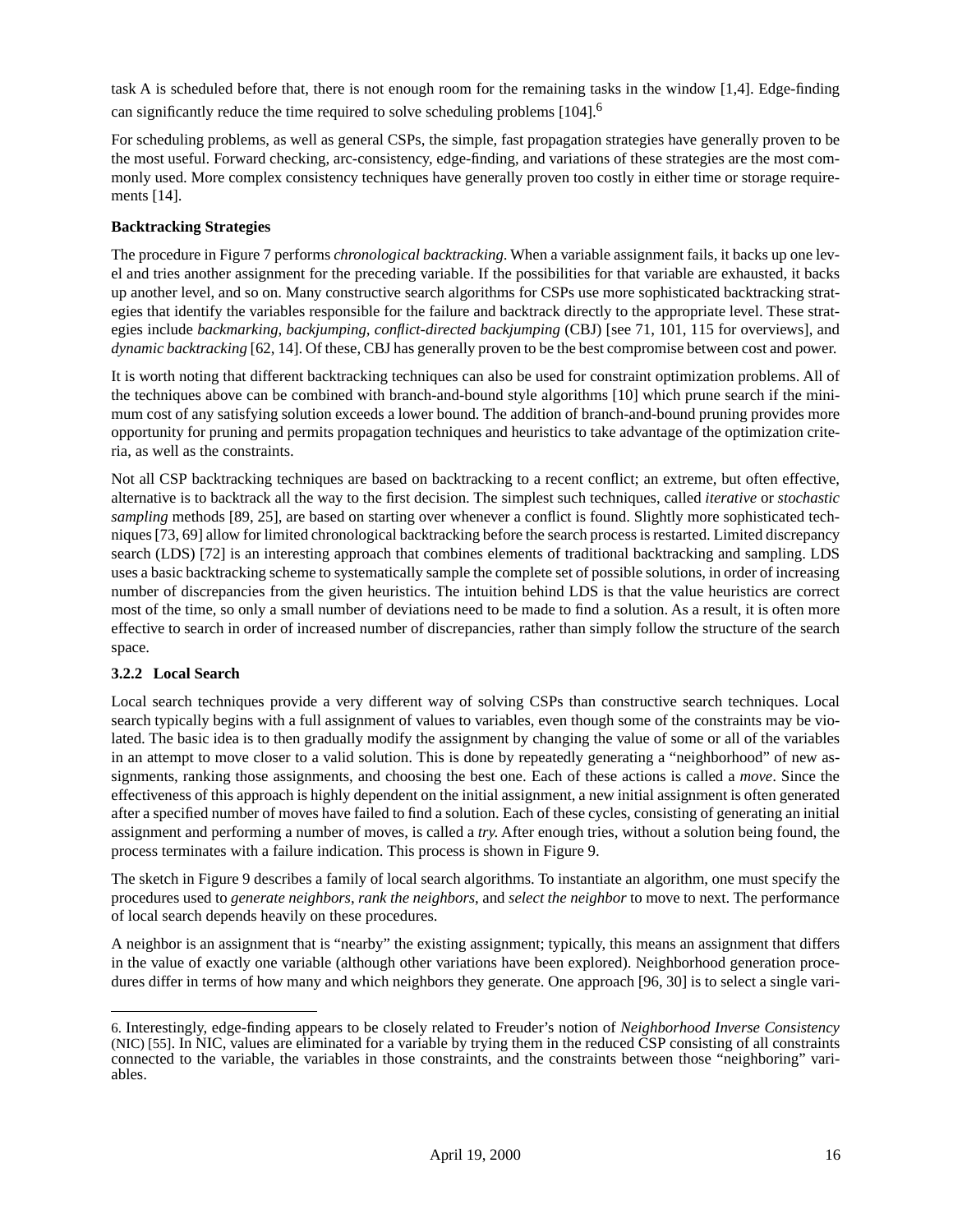| LocalSearch(CSP) |                                                             |  |
|------------------|-------------------------------------------------------------|--|
|                  | 1. Repeat for tries                                         |  |
| 2.               | Generate an initial assignment, A, for the variables in CSP |  |
| 3.               | Repeat for moves                                            |  |
| 4.               | If no constraints are violated return(A)                    |  |
| 5.               | Select a neighboring assignment, A'                         |  |
| 6.               | Set $A \leftarrow A'$                                       |  |
|                  |                                                             |  |

**Figure 9:** Local Search algorithm sketch.

able that is in a violated constraint and then generate the set of assignments that only differ in the value for the selected variable. This approach generates a relatively small set of neighbors. A more thorough, but more expensive, approach is to generate neighbors for every variable that occurs in any violated constraint [30].

Once the assignments have been generated, they are ranked. Typically, the ranking is based on the number of satisfied constraints [97, 30, 96], but the constraints can also be weighted according to how important they are to satisfy [114]. After the assignments are ranked, one of the neighbors is selected as the new current assignment. A common strategy is to select the highest ranking neighbor, but probabilistic selection strategies have also been employed [30]. Other forms of selection permit any improving state to be selected (see for example [59, 97]).

Local search algorithms may suffer from problems with *plateaus*, *local minima*, and *cycling*. Plateaus are large regions of the search space in which no assignment improves the value of the objective function. In these regions, local search algorithms have little guidance and often wander aimlessly. Local minima are regions where all neighboring assignments are worse than the current assignment. Greedy selection heuristics can lead to cycling behavior in local minima, because a neighboring state is selected in one move and the local minima is selected again during the next move (see [52] for a discussion of these issues for satisfiability problems).

The AI community has developed some techniques to address these problems. One method used to escape local minima and plateaus is *random noise* [121]; rather than always choosing the best neighboring assignment, a random neighbor is occasionally chosen instead. This approach has led to significant improvement for a number of local search methods. Random moves force local search away from local minima, cycles, and plateaus, permitting exploration of other parts of the search space, similar to the popular simulated annealing approach [84]. Another technique for escaping local minima, plateaus and cycles is to change the ranking of neighbors during search. This can be accomplished by either learning new constraints [28] or by increasing the penalty for violating certain constraints [51, 132]. The latter techniques essentially modify the ranking function in order to make the current assignment less attractive, leading the search algorithm to explore other parts of the search space. Tabu search [65] has a similar objective: it directly breaks cycling by preventing the return to recently explored options.

Empirical studies have shown that local search methods often solve problems faster than constructive search techniques. For this reason, these methods have been used for solving a number of large practical problems. There are, however, two significant drawbacks to the use of local search:

- **Completeness.** With constructive search, if there is a solution, it will eventually be found. There is no such guarantee for local search. In addition, a local search procedure can only fail to find a solution; it can never conclude that there is no solution. This means that local search methods always take a long time before failing, even on very small unsolvable problems.
- **Optimization.** It is difficult to do optimization within a local search framework. One cannot simply combine the optimization criterion with a ranking function for choosing neighbors. If the optimization function dominates, the search process is prevented from finding valid solutions. On the other hand, if violated constraints are made paramount, then the optimization function is limited to exploring solutions around the local minimum found by the search. One solution to this problem is to limit the local search neighborhood to only feasible solutions as in [6], but these are often difficult to characterize and the algorithm may be unable to find good solutions. Finally, it should be noted that repeated invocation of local search can generate a set of solutions, from which the best can be chosen. However, this is often inefficient, as there is no apparent analog to branch-and-bound.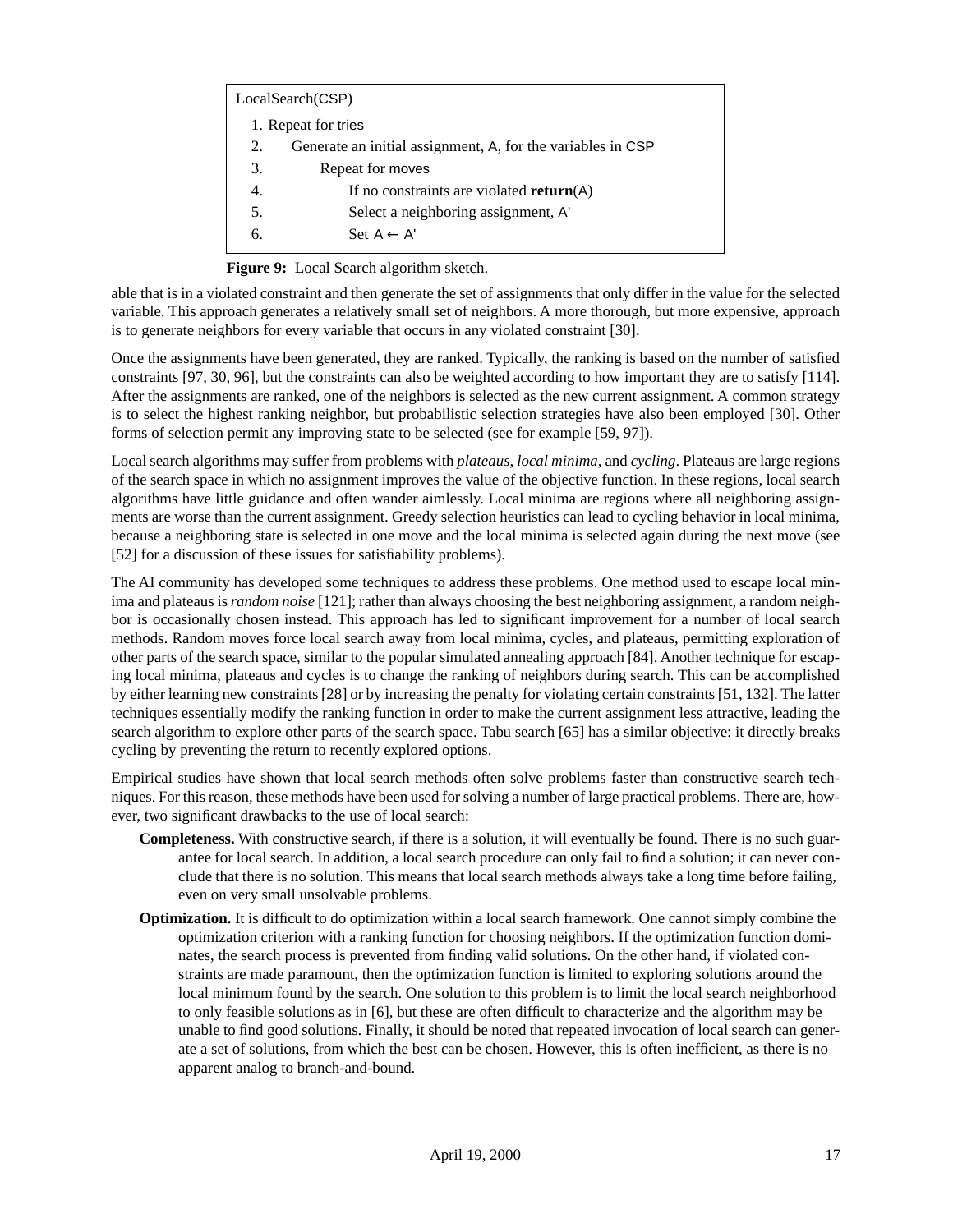For many scheduling problems, including our spacecraft problem, completeness is not a serious issue, as these problems are generally rich in valid solutions. However, as we noted above, the goal is not to simply find a solution, but to find a good solution. As a result, the difficulties associated with combining neighborhood ranking and optimization are a significant problem in using local search for scheduling.

## **4 Bridging the Gap**

As we noted in the introduction, the ambitious spacecraft problem exhibits characteristics of both planning problems and scheduling problems. Like scheduling problems, it involves time constraints, actions with differing durations, resources, metric quantities, and optimization. However, it also involves action choice – choosing to do a particular observation leads to a choice of instrument to use, which leads to a choice of which calibration target to use. The choices for different observations also interact in complex ways. Since performing an observation leaves the spacecraft pointed in a new direction, this influences the choice of subsequent observations, instruments, and calibration targets. This kind of complex and cascading action choice is the principal issue that has been addressed in most planning research.

In the preceding sections, we have discussed both AI planning and scheduling techniques with respect to the spacecraft problem. Most classical planning techniques are unable to represent or reason about resources, metric quantities, or continuous time. Most techniques also ignore optimization. As we hinted in Section 2.1.2, there have been attempts to extend classical planning techniques to treat resources [40, 88] and metric quantities [108, 85, 83, 139], and to allow optimization criteria [83, 139, 131]. There have also been attempts to extend planning techniques to deal with continuous time and time constraints [130, 4, 99, 108, 61, 76, 125]. In this section, we revisit the issues of resources, metric quantities, and continuous time, and we examine some of the recent attempts to extend planning techniques into these areas.

### **4.1 Resources**

In the AI community, the term *resource* has been used to refer to a number of different things, from discrete sharable facilities (like a group of identical machines in a factory) to continuous quantities that are consumable and renewable (like fuel). Here we will use the term resource in the former sense: to refer to something like a machine, instrument, facility, or personnel that is used exclusively during an action, but is otherwise unaffected by the action. In our spacecraft example, the attitude control system, the cameras, and many other instruments would be resources. Resources have received relatively little attention in the planning community, perhaps because many early planning formalisms did not allow concurrent actions.

In scheduling, resources are often classified as single-capacity or multiple-capacity. Single-capacity resources present no special difficulty for most planning formalisms. If two actions both require the same resource, the actions conflict and cannot be allowed to overlap. In the POCL framework, this can be enforced by adding ordering constraints be-

tween any such actions that can possibly overlap.<sup>7</sup> In Graphplan, any actions with resource conflicts can be made mutually exclusive in the plan graph. This is enough to prevent them from being scheduled concurrently. In SAT planning, mutual exclusion axioms can be added for every pair of actions with resource conflicts at each time point. These mechanisms are all straightforward, but the presence of resource conflicts may substantially increase the difficulty of finding solutions to a problem.

Multiple-capacity resources present much more difficulty, for two reasons: 1) it is more difficult to identify groups of actions with potential resource conflicts and 2) the number of potential ways of resolving the conflict grows exponentially with the number of actions involved. These are the same issues faced when dealing with multiple-capacity resources in scheduling problems. As a result, the techniques used in planning bear a close resemblance to techniques that have been developed in scheduling. The O-Plan planner uses optimistic and pessimistic resource profiles [40] to detect and resolve potential resource conflicts. The IxTeT planner [88] uses graph search algorithms to identify minimum critical sets of actions with conflicting resources. A disjunction of ordering constraints is then added to resolve the conflict.

<sup>7.</sup> This is quite similar to the mechanism of promotion and demotion for handling threats.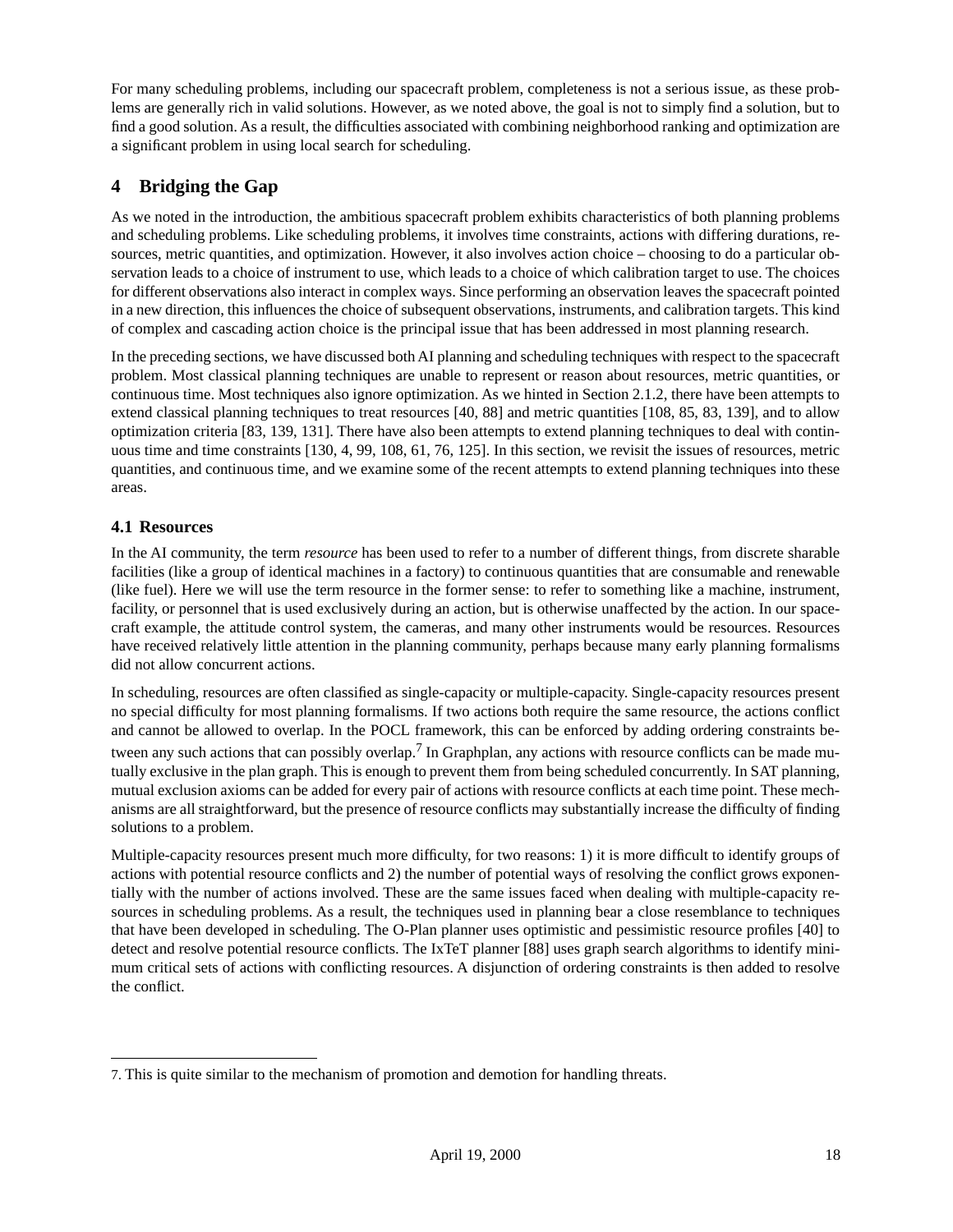### **4.2 Metric Quantities**

A number of the planning techniques discussed in Section 2.1 have been extended to allow real-valued or *metric* quantities. For the spacecraft example, the direction that the spacecraft is pointing and the fuel remaining are metric quantities. The difficulty with metric quantities is that when performing an action, the change in one quantity is often a mathematical function of the change in another. For example, in a turn operation, the amount of fuel consumed is a function of the angular distance between the current and target orientations of the spacecraft. One very simple approach is to augment the preconditions and effects of STRIPS operators with equality and inequality constraints involving arithmetic and functional expressions. Borrowing notation from Koehler [85], we might describe the turn operation as:

| Turn (?target): |                                                           |
|-----------------|-----------------------------------------------------------|
| Preconditions:  | Pointing (?direction), ?direction $\neq$ ?target,         |
|                 | Fuel $\geq$ Angle(?direction, ?target) * Consumption Rate |
| Effects:        | ¬Pointing(?direction), Pointing(?target),                 |
|                 | Fuel -= Angle(?direction, ?target) * ConsumptionRate      |

The inequality in the precondition specifies that the available fuel must be sufficient to turn the spacecraft through the desired angle. The equality in the effects specifies that the fuel will be reduced by that same amount at the conclusion of the turn. Note that, in this representation, we have not specified how the fuel changes during the turn, only what it must be before and after the turn. For many purposes this representation is sufficient. However, if two actions are allowed to use or affect the same metric quantity simultaneously, it becomes necessary to describe how the quantity changes over the course of the action. Most planners that deal with metric quantities adopt a simple discrete representation like that above [136, 85, 139] and do not allow concurrent actions to impact the same metric quantity. A few planners, like Penberthy's Zeno planner [106, 108], use a more detailed representation of how metric quantities change over time, but still place restrictions on concurrent actions affecting the same metric quantity.

The presence of metric quantities and constraints can cause great difficulty in planning. In general, the metric constraints on actions can be nonlinear or can involve derivatives. The simplest approach to dealing with metric quantities in planning is to ignore a metric constraint until the values of the variables are known precisely. At that time the constraint can be checked to see whether or not it is satisfied. If not, backtracking occurs. For a turn action, the current and target orientations, the fuel, and fuel consumption rate would all have to be known before the inequality precondition could be checked. This passive approach has been used in a few planning systems [130, 39], but the approach is quite weak, because it only detects difficulties late in the planning process and provides no guidance in actually choosing appropriate actions.

### **4.2.1 LP techniques**

Several planners have been constructed that attempt to check the consistency of sets of metric constraints even before all variables are known. In general, this can involve arbitrarily difficult mathematical reasoning, so these systems typically limit their analysis to the subset of metric constraints consisting of linear equalities and inequalities. Several recent planners have used linear programming (LP) techniques to manage these constraints [128, 106, 108, 139].

One such planner is Zeno [106, 108], a POCL planner that continually checks metric constraints using a combination of Gaussian elimination for equalities and an incremental Simplex algorithm for inequalities. Zeno deals with nonlinear constraints by waiting until enough variables are determined that they become linear. To see how Zeno works, consider the subgoal of pointing at a particular asteroid A37. Zeno would add a turn operation to the plan, would generate the subgoal Pointing(?direction), and would post the constraint Fuel ≥ Angle(?direction, A37) \* ConsumptionRate. Since Fuel and ?direction are not yet known, Zeno cannot yet do anything with this constraint. Instead, Zeno would work on the outstanding subgoal Pointing(?direction). If the spacecraft is initially pointing at Earth, the subgoal could be accomplished by requiring that ?direction = Earth. Now the inequality constraint reduces to the simple linear inequality Fuel ≥ number, which Zeno would check using its incremental Simplex algorithm. If the required fuel exceeds a maximum constraint, Fuel ≤ MaxFuel, this inconsistency would be detected by Simplex. If no violation occurs, Fuel ≥ number would be introduced as a subgoal. While Zeno exhibits an impressive collection of technical features and techniques, the planner can only handle very small problems. Basically, Zeno suffers from the same kinds of search control difficulties that plague less ambitious POCL planners. However, these problems are compounded by the fact that Zeno models continuous time and continuous change, which often means that it has a much larger set of possible action choices to investigate.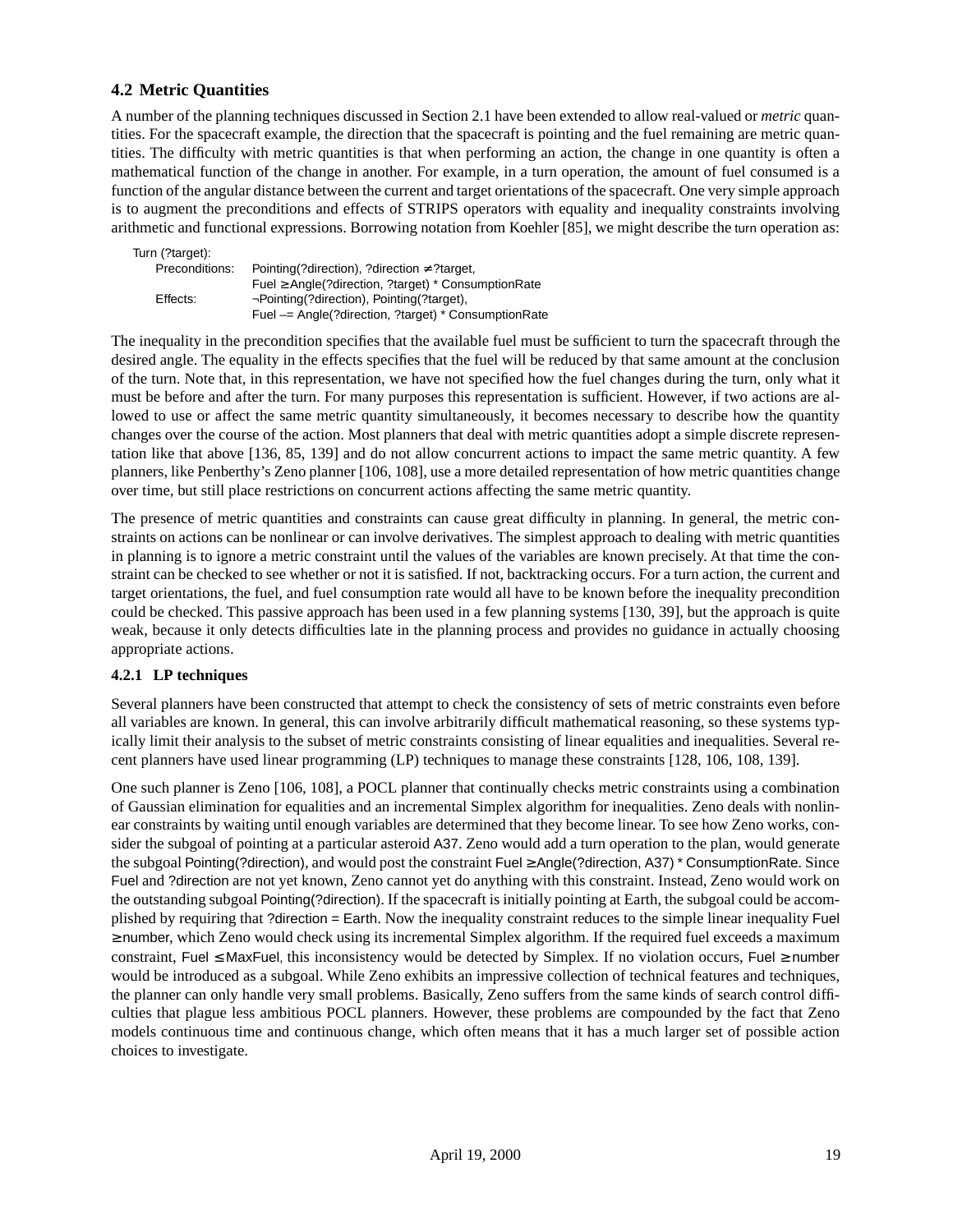A more recent effort to deal with metric quantities is the LPSAT planner [139]. LPSAT uses LP techniques in conjunction with SAT planning techniques. The planning problem is encoded as a SAT problem as described in Section 2.1.2, except that metric preconditions and effects are replaced by Boolean trigger variables in the SAT encoding. During planning, if a trigger variable becomes true, the corresponding metric constraint is passed to an incremental Simplex solver. If the Simplex solver reports that the collection of metric constraints is inconsistent, the SAT solver backtracks in order to change one or more of the trigger variables. The performance of LPSAT is quite promising, but it shares the same disadvantages as the underlying SAT approach:

- **Encoding size.** The number of variables and constraints can be very large because all possible actions and propositions are represented explicitly for each discrete time point.
- **Continuous time.** The usual encoding is limited to discrete time and, therefore, cannot deal with actions that have varying durations or involve temporal constraints.

In addition, metric quantities raise the possibility that there may be an infinite number of possible actions. For example, consider a refueling action, where the quantity is a continuous function of the duration. This corresponds to an infinite number of possible ground actions which simply cannot be handled in the SAT framework.

### **4.2.2 ILP Planning**

Another approach to handling metric quantities is to represent a planning problem as a mixed integer linear program (ILP). Two papers in this special issue [83, 131] discuss techniques for translating planning problems into ILP problems. For the most part, the encodings follow the same form as the encodings of planning problems as satisfiability problems. Variables are defined for:

- each possible action at each discrete time step
- each possible proposition at each discrete time step

Instead of true/false values, the variables take on 0/1 values, with 1 indicating that the proposition is true or the action takes place. In this formulation, the constraints between actions and propositions take the form of linear inequalities that can be constructed directly from the clauses used in the SAT planning formalism. For example, an action A having an effect E would lead to SAT clauses of the form:

$$
\neg A_t \vee E_{t+1}
$$

for each possible time instant t. These would be translated into the following linear inequalities:

$$
(1-A_t)+E_{t+1}\geq 1
$$

As with SAT planning, similar inequalities would be required for action preconditions, for explanatory frame axioms, and for action mutual exclusion. Actions involving metric constraints can be translated in a manner similar to that described for LPSAT. A standard ILP solver can then be used to solve the set of inequality constraints.

The principle advantages to the ILP approach are:

- **Uniform mechanism.** All axioms, including metric constraints, translate into equalities and inequalities. A standard ILP solver can then be used to solve the set of equations.
- **Optimization.** It becomes relatively easy to specify optimization criteria, and the ILP solver can do the optimization naturally.

Dixon and Ginsberg [38] point out that many types of exclusionary constraints can be modeled much more compactly using inequalities, although it is not yet clear whether this will have a significant impact for planning problems.

Of course the ILP approach shares two significant disadvantages with basic SAT planning approaches discussed earlier:

**Encoding size.** The number of variables and constraints can be very large because all possible actions and propositions are represented explicitly for each discrete time point. As mentioned earlier, various tricks can be used [43] to reduce the size of the encoding, but the size can still be unmanageable for even modestly sized problems.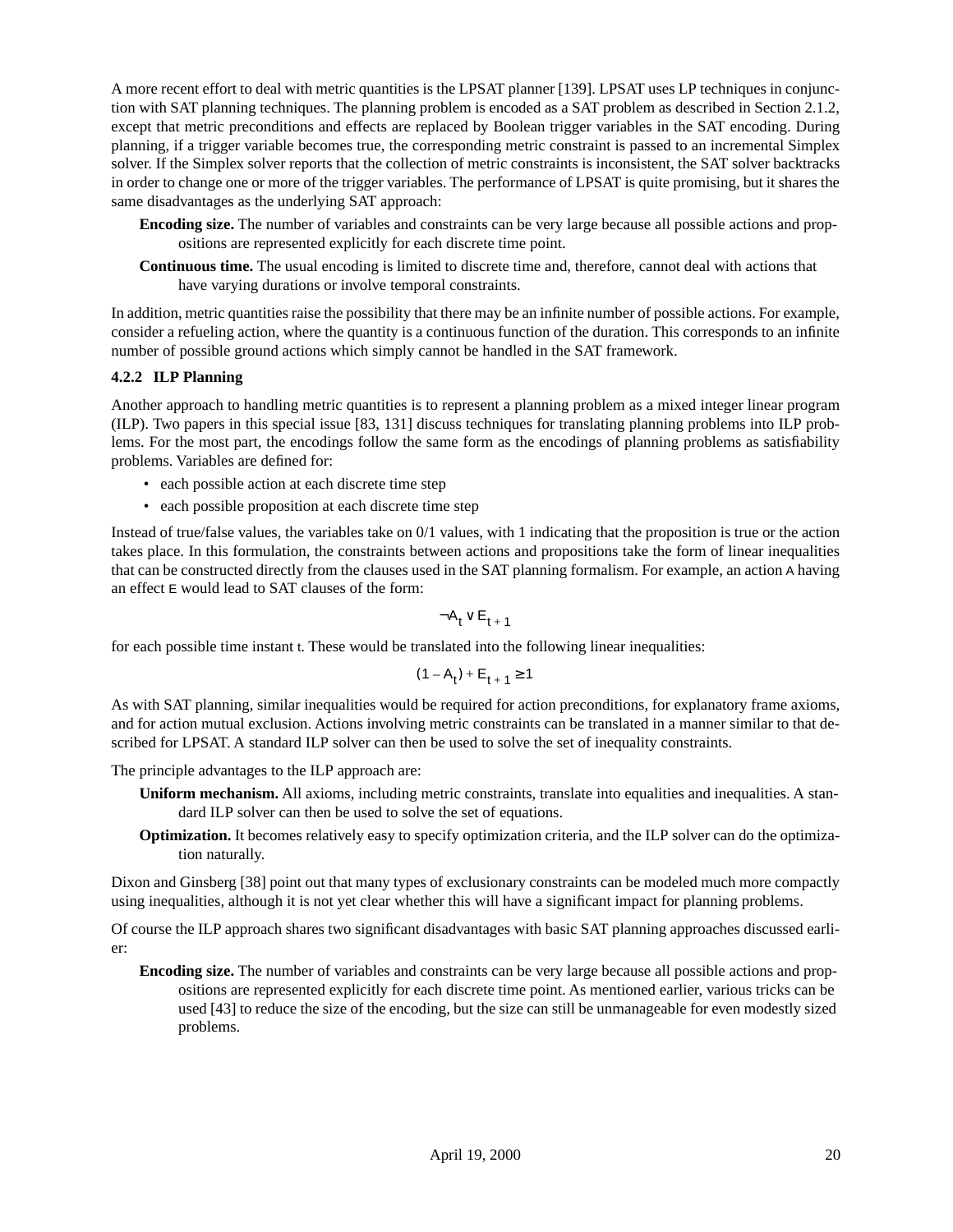**Continuous time.** The encoding described above is limited to discrete time and, therefore, cannot deal with actions that have varying durations or that involve temporal constraints. A causal encoding [81] could conceivably be used, but this has not yet been attempted.

So far, ILP methods are not yet competitive with SAT planning methods, because the LP relaxation step is somewhat costly and seems to provide very limited pruning power. However, this area has only begun to receive serious attention.

### **4.3 Time**

The STRIPS representation uses a discrete model of time, in which all actions are assumed to be instantaneous (or at least of identical duration). However, as we mentioned earlier, the POCL approach to planning does not depend on this assumption. In POCL planning, actions can be of arbitrary duration, as long as the conditions under which actions interfere are well defined. Vere was the first to exploit this in the development of the Devisor system  $[130]^{8}$ . Devisor allows actions of arbirary duration, and it also allows both goals and actions to be restricted to particular time windows. For a POCL planner, this complicates both the detection and resolution of threats, because the representation and maintenance of the time constraints between actions is more complex.

Devisor is only the first of several systems [48, 106, 108, 61, 99, 76] that have combined ideas from POCL planning with a more general representation of time and action. While we will not discuss the details and differences for all of these systems, we will describe some common ideas and a common framework that seem to be emerging from this work. In particular, many of these systems use an interval representation for actions and propositions, and they rely on constraint-satisfaction techniques to represent and manage the relationships between intervals. We will refer to this as the *Constraint-Based Interval* (CBI) approach.

### **4.3.1 The Interval Representation**

The idea of using an interval representation of time was first introduced and popularized in AI by James Allen [3]. Rather than describing the world by specifying what facts are true in discrete time slices or states, Allen describes the world by asserting that propositions hold over intervals of time. Similarly, actions and events are described as taking place over intervals. Constraints between intervals describe the relationships between actions (or events) and the propositions that must hold before and after. In our spacecraft example, we could say that the spacecraft is turning towards asteroid A37 over a particular interval I as Turning(A37)<sub>1</sub>. Similarly, we would say that the spacecraft is pointing at A37 over a particular interval J as Pointing(A37)<sub>J</sub>. Following Joslin [77, 78], we will use the term *temporally qualified assertion* (TQA) to refer to a proposition, action, or event taking place over an interval.

Allen introduced a set of seven basic interval relations (and their inverses) that can be used to describe the relationships between intervals. These are summarized pictorially in Figure 10. Using these interval relationships, we can describe how actions (or events) affect the world. To see how this can be done, recall the simple set of STRIPS operators introduced in Section 2.1 for turning, calibrating, and taking images.

```
Turn (?target):
   Preconditions: Pointing(?direction), ?direction ≠ ?target 
   Effects: ¬Pointing(?direction), Pointing(?target)
Calibrate (?instrument):
   Preconditions: Status(?instrument, On), Calibration-Target(?target), Pointing(?target)
   Effects: ¬Status(?instrument, On), Status(?instrument, Calibrated)
TakeImage ( ?target, ?instrument):
   Preconditions: Status(?instrument, Calibrated), Pointing(?target)
   Effects: Image(?target)
```
Using the interval representation, the intervals and constraints implied by a TakeImage operation over an interval A would be:

<sup>8.</sup> Technically, Devisor is based on Nonlin [127], which was a precursor to the modern notion of POCL planning.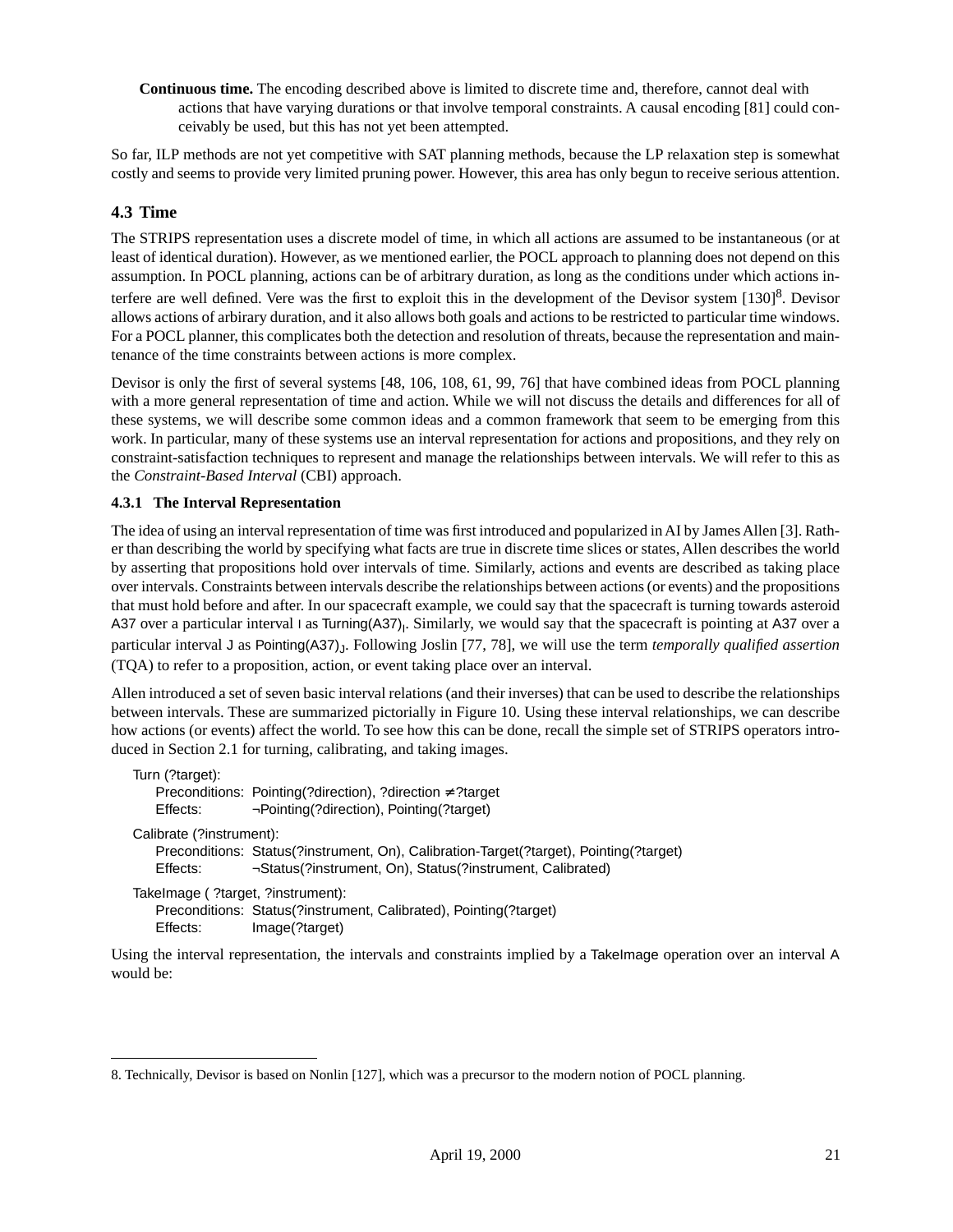

**Figure 10:** Graphical depiction of Allen's basic interval relationships.

TakeImage(?target, ?instrument)<sub>A</sub>  $\rightarrow \ \exists P$  {Status(?instrument, Calibrated)<sub>P</sub>  $\land$  Contains(P, A)} &  $\exists Q \{\text{Pointing}(? \text{target})_{Q} \land \text{contains}(Q, A)\}$ & ∃R {Image(?target)<sub>R</sub>  $\land$  Meets(A, R)}

This axiom states that if there is an action TakeImage(?target, ?instrument) over the interval A, then Status(?instrument, Calibrated) and Pointing(?target) must hold for intervals P and Q containing the TakeImage action, and Image(?target) will hold over some interval R immediately following the action. This is depicted graphically in Figure 11.



Figure 11: Graphical depiction of the interval constraints for TakeImage.

The interval representation permits much more flexibility and precision in specifying temporal relationships than is possible with simple STRIPS operators. For example, we can specify that a precondition only need hold for the first part of an action, or that some temporary condition will hold during the action itself. We can also specify that two actions must be performed simultaneously in order to achieve some condition, or that there are particular time constraints on goals, actions, or events.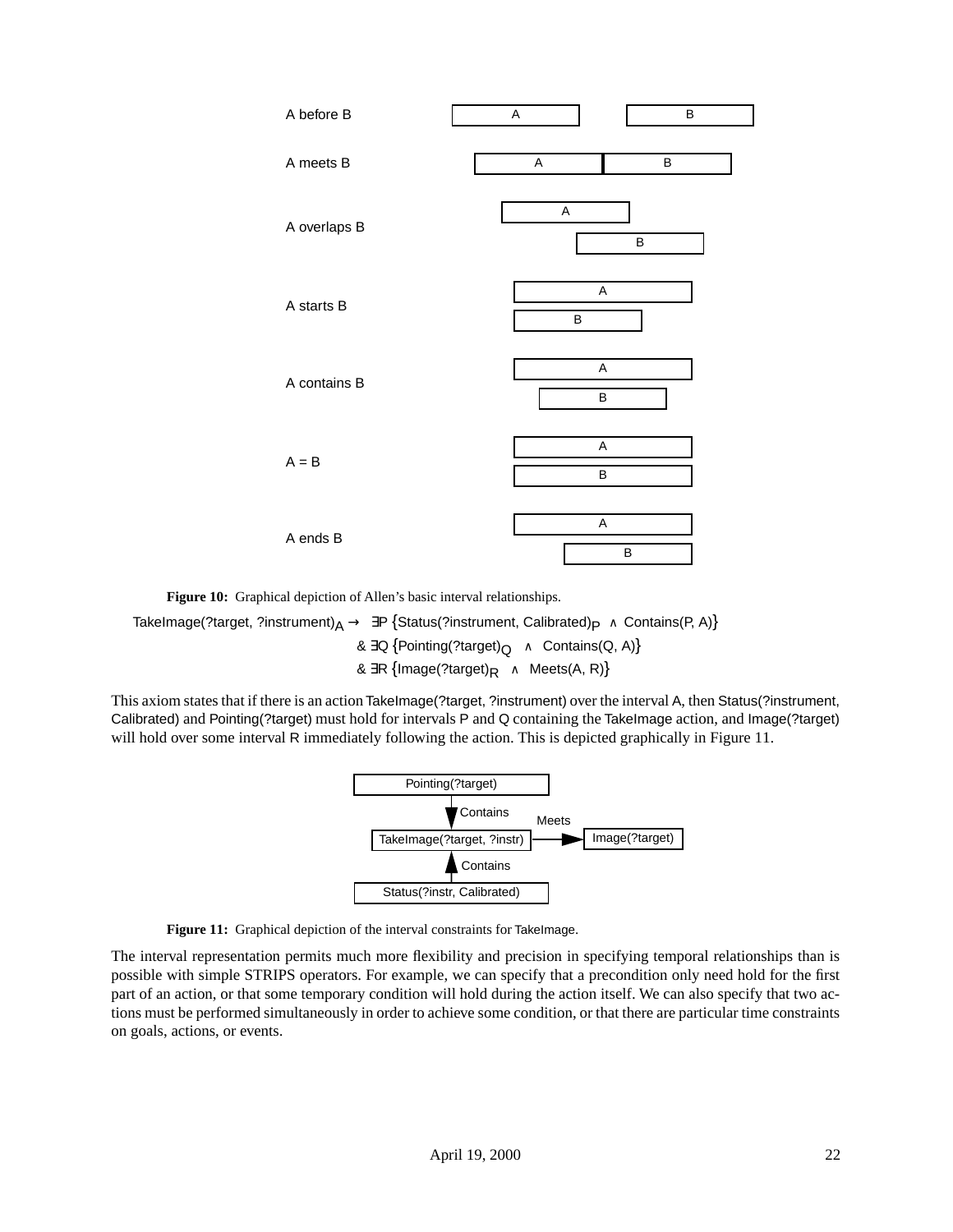Although quantified logical expressions like that given above are very general, they are also cumbersome and somewhat difficult to understand. Muscettola [99, 75] has developed a shorthand for specifying such axioms that makes interval existence implicit. For example, the TakeImage axiom above can be specified as:

| Takelmage (?target, ?instrument) | contained-by | Status(?instrument, Calibrated) |
|----------------------------------|--------------|---------------------------------|
|                                  | contained-by | Pointing(?target)               |
|                                  | meets        | Image(?target)                  |

This is interpreted to mean that if an interval exists in which a TakeImage action occurs, then other intervals exist in which Status(?instrument, Calibrated), Pointing(?target), and Image(?target) hold, and these intervals have the indicated relationships with the interval for TakeImage.<sup>9</sup> Using this notation, the constraints for the Turn and Calibrate operators would be:

| Turn (?target)          | met-by<br>meets                                 | Pointing(?direction)<br>Pointing(?target)                                                                     |
|-------------------------|-------------------------------------------------|---------------------------------------------------------------------------------------------------------------|
| Calibrate (?instrument) | met-by<br>contained-by<br>contained-by<br>meets | Status(?instrument, On)<br>CalibrationTarget(?target)<br>Pointing(?target)<br>Status(?instrument, Calibrated) |

### **4.3.2 The CBI Planning Algorithm**

With the interval representation, planning is accomplished in a way very similar to POCL planning (discussed in Section 2.1.2). The planner works backwards from the goals, adding new action TQAs to the plan, which in turn introduce new subgoal TQAs by virtue of the interval constraints. Throughout this process, additional ordering constraints may be needed between TQAs in order to eliminate conflicts. If there are no outstanding subgoals and no conflicts remain, the plan is complete. Backtracking occurs if there is no way to achieve a particular subgoal or if there is no way to satisfy the constraints governing the intervals in a partial plan. A sketch of the algorithm is shown in Figure 12.

| Expand (TQAs, constraints)                                                                         |
|----------------------------------------------------------------------------------------------------|
| 1. If the constraints are inconsistent, fail                                                       |
| 2. If all TQAs have causal explanations, return (TQAs, constraints)                                |
| 3. Select a $q \in TQAs$ with no causal explanation                                                |
| 4. Choose:                                                                                         |
| <b>Choose</b> another $p \in TQAs$ such that g can be coalesced with p under constraints C         |
| Expand (TQAs-q, constraints $\cup$ C)                                                              |
| Choose an action that would provide a causal explanation for g                                     |
| Let A be a new TQA for the action,<br>and let R be the set of new TQAs implied by the axioms for A |
| Let C be the constraints between A and R                                                           |
| Expand(TQAs $\cup$ {A} $\cup$ R, constraints $\cup$ C)                                             |

**Figure 12:** A non-deterministic CBI planning algorithm. The algorithm recursively finds a TQA without a causal explanation and either coalesces that interval with an existing interval or introduces a new interval into the plan that will provide a causal explanation for the interval. Statements beginning with **choose** are backtrack points.

To see how this algorithm works, consider our simple spacecraft problem where the goal is to obtain an image of asteroid A37. Initially, the model contains intervals for each of the initial conditions, as well as intervals for each of the

<sup>9.</sup> There is a subtle difference between the relations in the shorthand notation and the underlying interval relations of the same name. The interval relations can be inverted (i.e., Contains(I, J) implies Contained-by(J, I)), but we cannot invert the relations in the shorthand notation. For example, stating that:

Status(?instrument, Calibrated) contains TakeImage (?target, ?instrument)

would be wrong; just because an interval exists in which Status(?instrument, Calibrated) does not mean that a TakeImage action must occur. Thus, the shorthand is directional, whereas the underlying interval relations are not.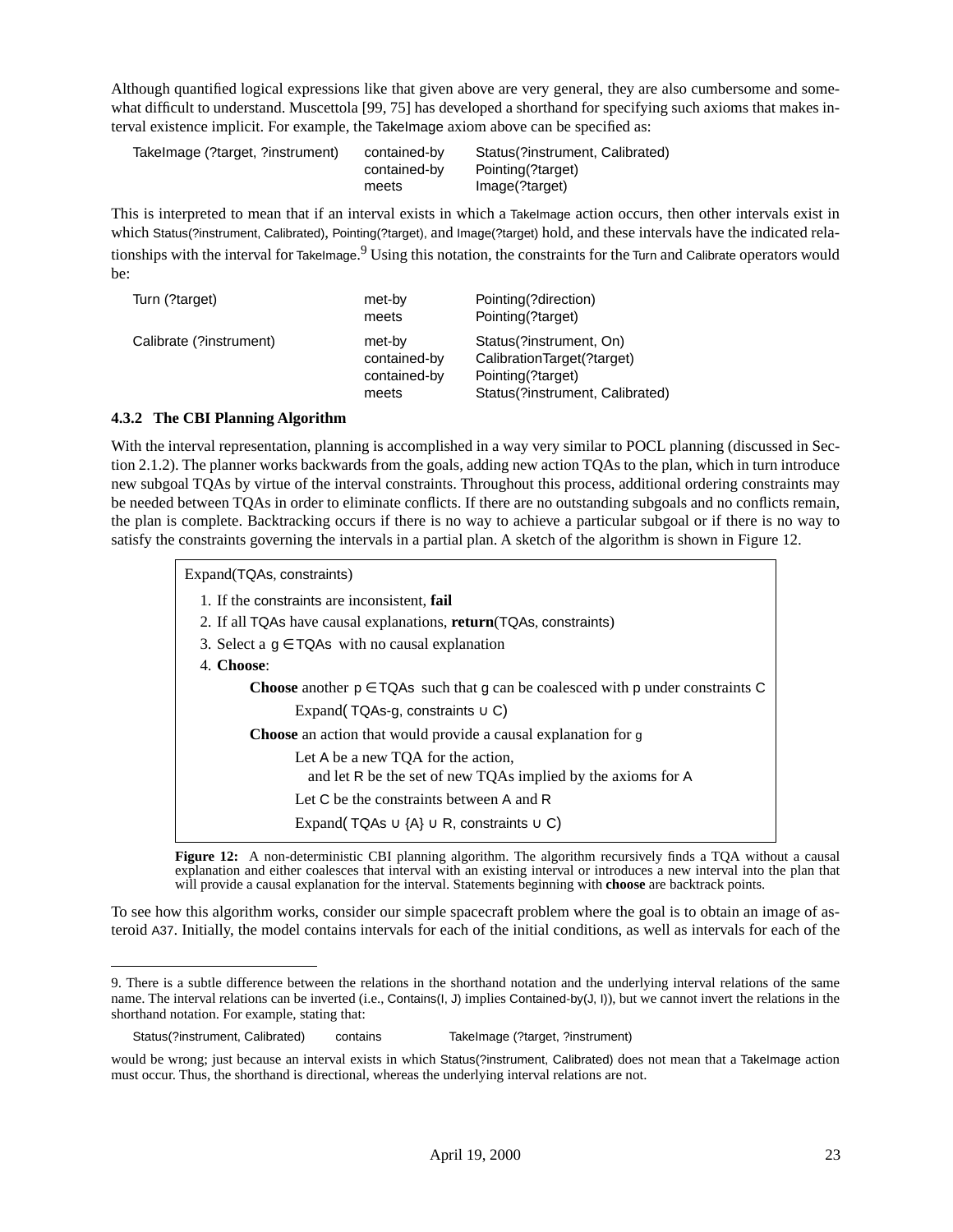goal conditions. For our simple spacecraft example, this might look like Figure 13. There are, as yet, no constraints on



**Figure 13:** Initial partial plan for the spacecraft problem.

when the intervals for the initial conditions (Pointing(Earth), Status(Camera1, Off), Status(Camera2, On), and CalibrationTarget(T17)) might end. Likewise, there are no constraints on when the interval corresponding to the goal condition Image(A37) will start (except that it must be after the Past interval). There is no causal explanation for Image(A37), so that TQA is selected by the algorithm. In our example, there is only one way of producing this TQA, and that is to introduce a TakeImage action. According to the constraints, TakeImage must be contained by an interval in which the spacecraft is pointing at the target asteroid and by an interval in which the (as yet unspecified) instrument is calibrated, so these two intervals are introduced into the plan along with the corresponding constraints. We can also infer at this stage that the interval for Pointing(A37) must come after the interval for Pointing(Earth), because Pointing(Earth) meets Past, and because the spacecraft cannot point in more than one direction at once. The resulting plan is shown in Figure 14.



Figure 14: Partial plan for the spacecraft problem after adding a TakeImage action.

There are now two TQAs in the plan without causal explanations. To achieve Pointing(A37) a Turn step must be introduced, and to achieve Status(?instr, Calibrated) a Calibrate step must be introduced. The axioms associated with these steps cause the introduction of several more TQAs as shown in Figure 15. At this stage, we cannot yet infer anything



**Figure 15:** Partial plan for the spacecraft problem after adding a Turn action.

about the temporal relationships between Pointing(?caltarget) and any of the other three pointing TQAs, because we have not yet ruled out A37, Earth, or ?direction as possible calibration targets. However, we can choose to coalesce several pairs of intervals at this stage. In particular, we can coalesce both CalibrationTarget(?caltarget) and Status(?in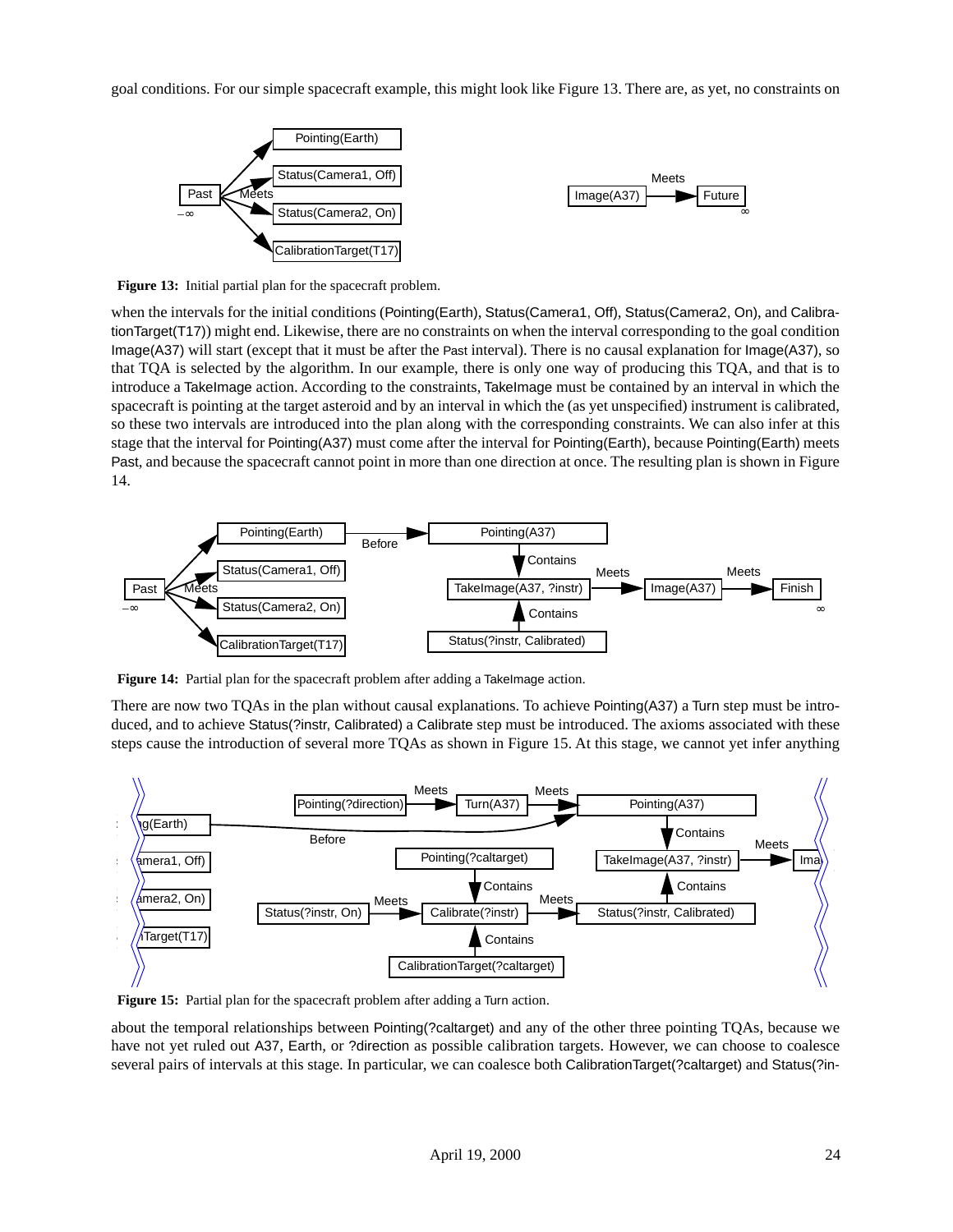str, On) with initial condition intervals, and we can coalesce Pointing(?caltarget) with Pointing(?direction). The resulting partial plan is shown in Figure 16. Only Pointing(T17) remains without a causal explanation, and it can only be achieved



**Figure 16:** Partial plan for the spacecraft problem after coalescing compatible intervals.

by introducing another Turn step. After adding this step and the intervals required by the constraints on turn, the remaining unexplained pointing interval can be coalesced with the initial conditions to give the finished plan shown in Figure 17.



**Figure 17:** Complete plan for the spacecraft problem.

For this simple example, the order in which we made decisions was quite lucky. After the second step, we could have coalesced Pointing(?caltarget) with Pointing(A37) or Pointing(Earth). Likewise, we could have coalesced Pointing(?direction) with Pointing(Earth). None of these possibilities would have worked, so the planner would have ultimately been forced to backtrack and try different alternatives.

### **4.3.3 Using Constraint Satisfaction**

So far, we have presented CBI planning in a way that emphasizes the similarities with POCL planning, but there are some important differences. For CBI planners, the temporal relationships and reasoning are often more complex. As a result, CBI planners typically make use of an underlying constraint network to keep track of the TQAs and constraints in a plan. For each interval in the plan, two variables are introduced into the constraint network, corresponding to the beginning and ending points of the interval. Constraints on the intervals then translate into simple equality and inequality constraints between end points. Interval durations translate into constraints on the distance between start and end points. Inference and consistency checking in this constraint network can often be accomplished using fast variations of arc-consistency, such as Simple Temporal Propagation [37].

In addition to handling temporal relationships, the constraint network can also be used to explicitly encode other choices, such as the possible values for uninstantiated parameters. In our example above, the variables ?instr, ?caltarget, and ?direction could appear explicitly in the network with values corresponding to the possible instantiations. If variable typing information is provided, this mechanism can be very effective in reducing the possibilities for coalescing intervals and introducing new TQAs. The constraint network can also be used to explicitly encode alternative choices for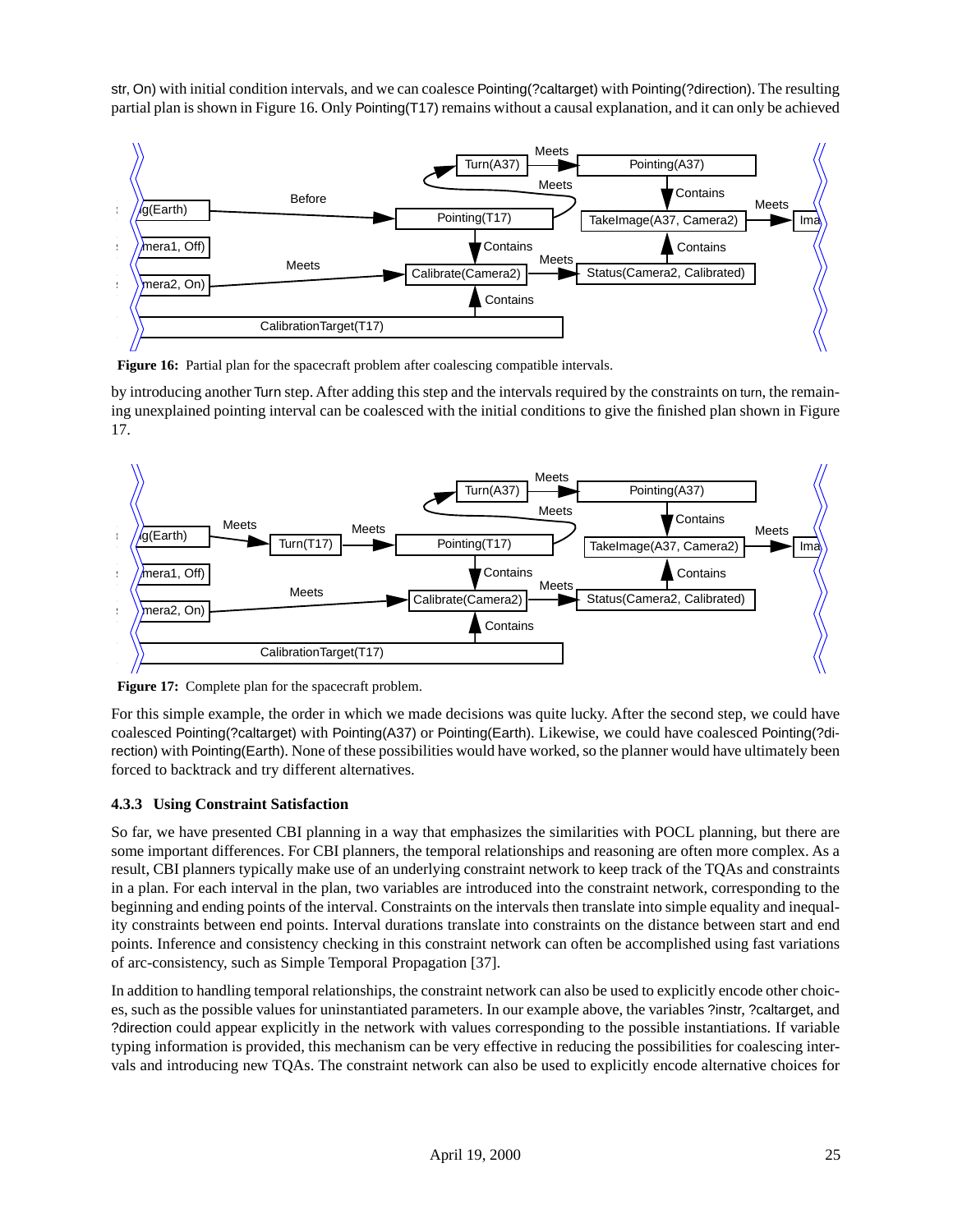achieving a particular TQA. For example, if there were more than one possible way of orienting the spacecraft in a particular direction, an explicit variable could be introduced that corresponds to that choice, and constraint propagation could potentially be used to help refine this set of choices.

CBI planners can be viewed as dynamic constraint satisfaction engines – the planner alternately adds new TQAs and constraints to the network, then uses constraint satisfaction techniques to propagate the effects of those constraints and to check for consistency. This generality is the strength of the CBI approach:

- The interval representation can be used to express a wide variety of temporal constraints on actions, events, and fluents.
- The underlying representation of partial plans as a constraint network provides a single uniform mechanism for doing temporal inference, resolving conflicts between TQAs, and refining parameter choices for actions.

As a result, the planning algorithm is particularly simple, and much of the control of the algorithm takes the form of variable and value ordering in the underlying constraint network. In short, the interval representation and dynamic constraint satisfaction provides a clean, expressive framework for tackling planning problems. This framework also seems to mesh nicely with the CSP approach to scheduling, discussed in Section 3. In particular, we believe that edge-finding techniques could be incorporated into CBI planners to narrow the possible times for intervals. Similarly, we believe that texture-based heuristics could be incorporated to help guide the process of resolving resource conflicts between intervals.

The biggest potential drawback of CBI planning is performance. To date, CBI planning has not been studied widely, and it is not as well understood as most other planning techniques. Serious comparisons with other planning techniques have not been carried out, partly because CBI techniques have been aimed at problems that require a much richer representation of time and action. From a theoretical point of view, it is not clear why CBI planners would perform any better than POCL planners (which are currently outperformed by Graphplan and SATPLAN). As we illustrated in the example above, a CBI planner goes through the same decisions and steps as a POCL planner, yet a POCL planner only keeps track of the propositions that are relevant between actions (causal links) rather than the state of all affected propositions over time.

One might argue that using an underlying constraint network and constraint satisfaction techniques allows a CBI planner to deal with temporal constraints, variable bindings, and alternative choices more efficiently. However, this seems unlikely to have a significant impact on performance, because the same fundamental set of choices must be considered by the planner. Similarly, one might argue that the use of general constraint propagation allows a CBI planner to weed out more possibilities that lead to dead-end plans. This also seems unlikely, since there is little evidence that extreme least commitment strategies (such as those suggested by Joslin [77, 78]) actually pay off.

Several planning systems have been built that use a CBI approach, including Allen's TRAINS planner [48], Joslin's Descartes [77, 78], the HSTS/Remote Agent (RA) planner [99, 75, 76], IxTeT [61, 88], and (to a large extent) Zeno [108]. The focus of Allen's work has been primarily on formal properties and on mixed initiative planning, while Joslin's planner was intended as a demonstration of how far a least-commitment approach to planning could be taken. As we mentioned earlier, Zeno concentrated on metric quantities rather than on efficient temporal reasoning. None of these planners have been extensively tested on real world or benchmark problems.

The two most practical CBI planners are IxTeT and the HSTS/RA planner, both of which have been applied to space related problems. The HSTS/RA planner was used to generate plans during the Remote Agent Experiment [100] onboard the NASA Deep Space One spacecraft. During the experiment, the planner successfully generated complex plans that included turns, observations, navigation, thrusting, communications, and other aspects of spacecraft operations, while taking into account limited resources, task durations, and time limits. Unfortunately, in order to achieve this performance, the search process had to be carefully controlled with problem-dependent, hand-crafted heuristics.

There are two unique characteristics of the HSTS/RA planner that may have also contributed to its success. First of all, the planner makes no distinction between propositions holding over intervals and actions taking place over intervals. Instead of working on proposition intervals that do not have a causal explanation, the planner works on intervals whose constraints have not yet been satisfied. For this strategy to work, explicit constraints must be provided that indicate the possible ways of achieving each proposition. (These are often referred to as explanatory frame axioms.) For example, a pointing proposition must either be true initially or it must be achieved by turning. As a result, we would need to state that: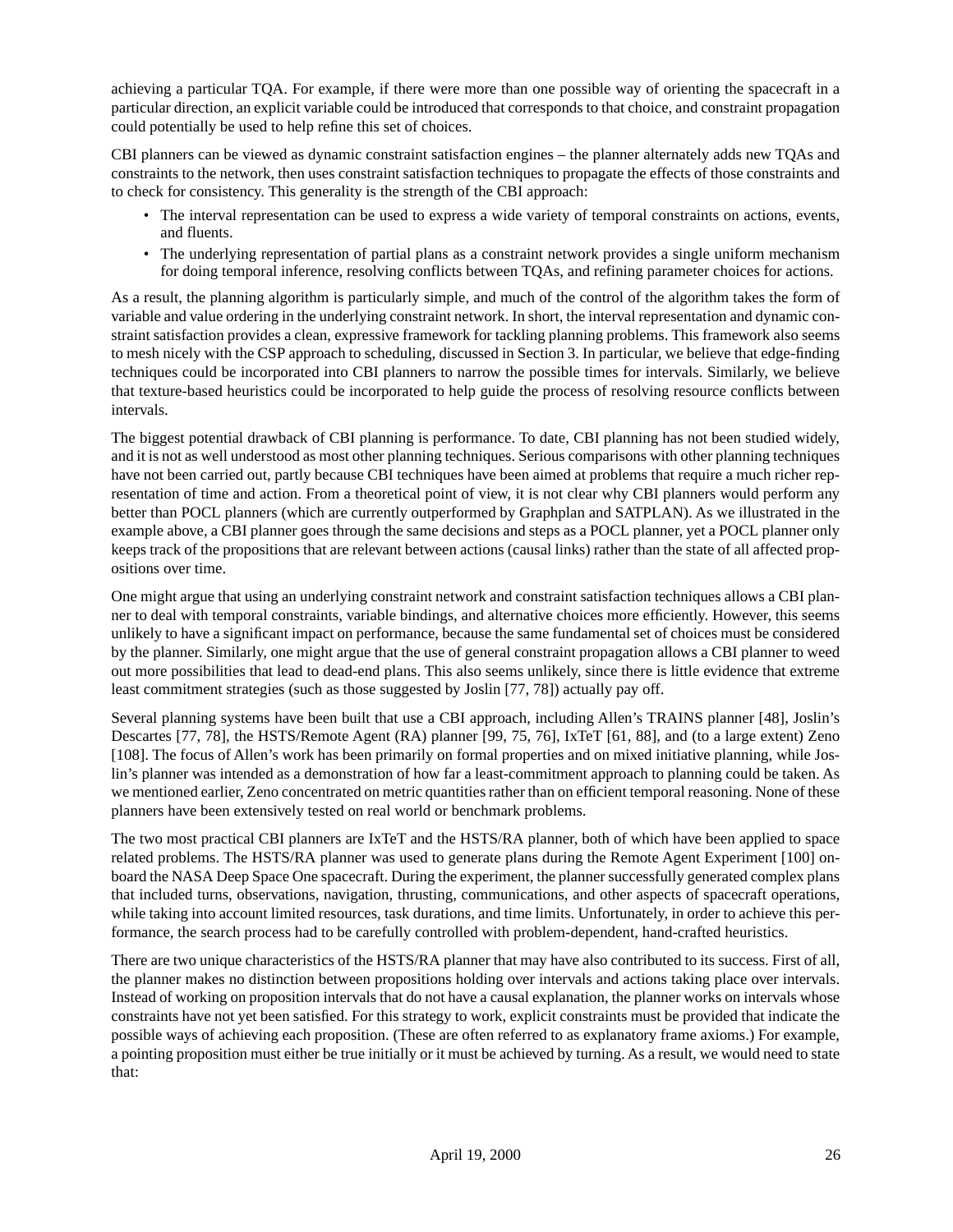| Pointing(?target) met-by |        | Past           |
|--------------------------|--------|----------------|
|                          | Ωr     |                |
|                          | met-by | Turn (?target) |

Having supplied this constraint, new turning intervals would be introduced automatically whenever a pointing interval could not be coalesced with an existing pointing interval. The potential advantage of this approach is that it allows the designer to carefully control which actions are considered for given subgoals in much the same way as in an HTN planner.

A second characteristic of the HSTS/RA planner that may have contributed to its success is that it represents the world using variable/value assignments rather than propositions. In our spacecraft example, there would be one variable or *timeline*, for each camera's status, for the direction in which the spacecraft is pointing, and for the contents of the image buffer. The constraints are therefore specified in terms of the intervals over which variables take on particular values. For example, the constraints on a turning activity could be specified as:  $10$ 

| Pointing=Turn (?target) | met-by | Pointing=?direction |
|-------------------------|--------|---------------------|
|                         | meets  | Pointing=?target    |

In this case, there is an interval in which the Pointing variable has the value ?direction, followed by an interval in which the Pointing value is in transition, followed by an interval in which the Pointing value is ?target. This kind of variable/ value or functional representation has a subtle advantage over the propositional representation: no explicit axioms or reasoning steps are required to recognize that Pointing cannot take on two values at once. Recognizing that two intervals are in conflict happens automatically as a result of the fact that different valued intervals can never overlap for any given variable  $11$ 

## **5 Conclusions**

If we consider the different methods of planning discussed in this paper, fundamentally, there are three different ways that planning and scheduling has been done:

**Stratified P&S.** The approach usually taken in the scheduling community is to separate planning from scheduling. Action choices are made first, then the resulting scheduling problem is solved. For example, in scheduling problems where there are process alternatives for certain steps, these decisions are usually made first, then the resulting scheduling problem is solved. If there is no solution, or the solution is not good enough, an alternative set of choices is made and the scheduling problem is solved again.

**Interleaved P&S**. The approach taken in POCL planning (and many other classical planning techniques) allows interleaving of action choices with ordering decisions. Typically an action choice is made, and conflicts are resolved with other actions by imposing ordering constraints on the actions. Traditionally, ordering decisions for these planners have been relatively simple. The CBI approach uses a representation much closer to that used in scheduling and offers hints that powerful scheduling techniques and heuristics could be integrated into such a framework.

**Homogeneous P&S.** The approach taken in SAT planning and ILP planning is to turn a planning problem into a scheduling problem. In the resulting scheduling problem there is no distinction between action choices and ordering decisions and the decisions are made in a single homogeneous manner. To do this, the planning problem must be bounded in some way, usually by the number of discrete time steps needed.

Table 1 summarizes our assessment of four of the most promising planning approaches. Each entry in the table indicates how difficult we think it will be to extend the approach to handle the indicated issue in an effective manner. If there has already been work on an issue, we have included a reference. However, the presence of a reference does not necessarily mean that the issue has been completely or adequately addressed. For Graphplan, performance is very good. There has been some work on extending the approach to allow metric quantities [86] and continuous time [125], but this work is still preliminary and of limited scope. These extensions also seem to be complex and difficult to engineer. As a result, we believe it will be relatively hard to extend Graphlan to fully cover any of these issues. SAT planners

<sup>10.</sup> For pedagogical reasons we have taken liberties with the actual notation and algorithm used in the HSTS/RA planner.

<sup>11.</sup> Peot [109] and Geffner [22] have also argued that there are significant advantages to a functional representation.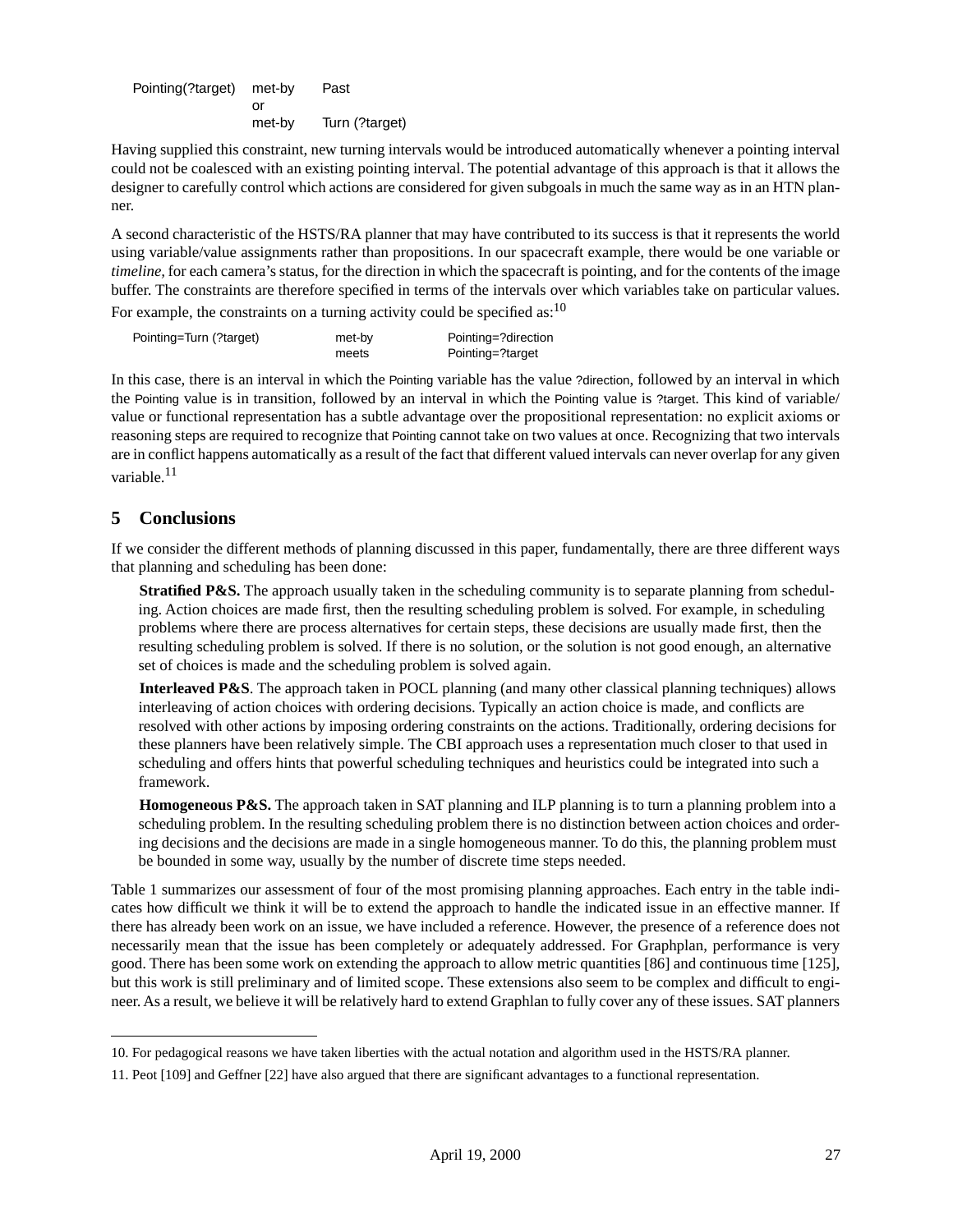have also exhibited very good performance. The work on LPSAT [139] shows that the framework can be extended to allow fairly general reasoning with metric quantities. We expect that multiple-capacity resources will yield to the same kinds of techniques used in IxTeT, although this has not yet been attempted. Branch-and-bound can be used to do optimization with systematic solvers, but when combined with metric quantities, optimization is not as straightforward or seamless as in an ILP framework. A big problem for both SAT and ILP planning is continuous time – a discrete time encoding will not work, and causal encodings have not proven very practical. The ILP approach is attractive because of the natural ability to handle multiple-capacity resources, metric quantities, and optimization. However, performance is not yet up to the standards of Graphplan or SAT planning techniques. CBI planning is attractive because of its ability to handle continuous time. In particular, the HSTS/RA planner [76] exhibits efficient handling of complex temporal constraints. Zeno [108] has shown that general metric quantities can be handled within the CBI framework. Zeno had serious performance limitations, but we believe that this was related to its handling of time, rather than to the use of LP techniques for handling metric quantities. Similarly, IxTeT [88] has shown that multiple capacity resources can be handled efficiently within the CBI framework. The primary difficulty for CBI techniques has been in controlling the underlying goal-directed planning search. We speculate that CBI planners need stronger heuristic guidance – the kind of guidance provided by a planning graph or by the kind of automated analysis used by Geffner for FSS planning [23].

|                        | <b>Multi-capacity</b><br><b>Resources</b> | <b>Metric</b><br><b>Ouantities</b> | Optimization              | <b>Continuous Time</b> | <b>Speed</b> |
|------------------------|-------------------------------------------|------------------------------------|---------------------------|------------------------|--------------|
| Graphplan              | hard?                                     | hard<br>(IPP [86])                 | hard?                     | hard<br>(TGP [125])    | good         |
| <b>SAT</b><br>planning | moderate?                                 | moderate<br>(LPSAT [139])          | moderate?                 | very hard?             | good         |
| <b>ILP</b><br>planning | easy?                                     | easy<br>$(ILP-PLAN [83])$          | easy<br>$(ILP-PLAN [83])$ | very hard?             | fair?        |
| <b>CBI</b><br>planning | moderate<br>(LxTeT [88])                  | moderate<br>(Zeno [108])           | moderate?                 | easy<br>HSTS/RA[76]    | fair?        |

Table 1: The prospects for addressing scheduling related issues in planning. Citations indicate that at least some work has been done on the topic, while "question marks" indicate our current speculation for areas that have not yet received much attention.

For many years there has been a wide gulf between planning technology and scheduling technology. Work on planning has concentrated on problems involving many levels of action choice, where the relationships between actions are varied and complex. Unfortunately, most work on classical planning has assumed a very simple, discrete model of time and has ignored issues of resources, metric quantities, and optimization. These issues are critical in most scheduling problems and, we would argue, in most realistic planning problems, such as our spacecraft problem. As a result, much of the work on classical planning does not apply to realistic scheduling problems or to our spacecraft problem.

Fortunately, there are some encouraging signs that this situation may be changing. Much of the work described in Section 4 is promising. There are still many speculative entries in Table 1, but there is hope for the ambitious spacecraft, even though much work remains to be done.

### **Acknowledgements**

Thanks to John Bresina, Carla Gomes, Keith Golden, Dan Weld, and two anonymous reviewers for comments on earlier drafts of this paper

### **6 References**

- 1. Aarts, E, and Lenstra, J. 1997. *Local Search in Combinatorial Optimization*. Wiley, 1–16.
- 2. Allen, J, Hendler, J, and Tate, A. 1990. *Readings in Planning*. Morgan Kaufmann.
- 3. Allen, J. 1984, Towards a general theory of action and time. *Artificial Intelligence* 23(2), 123–154.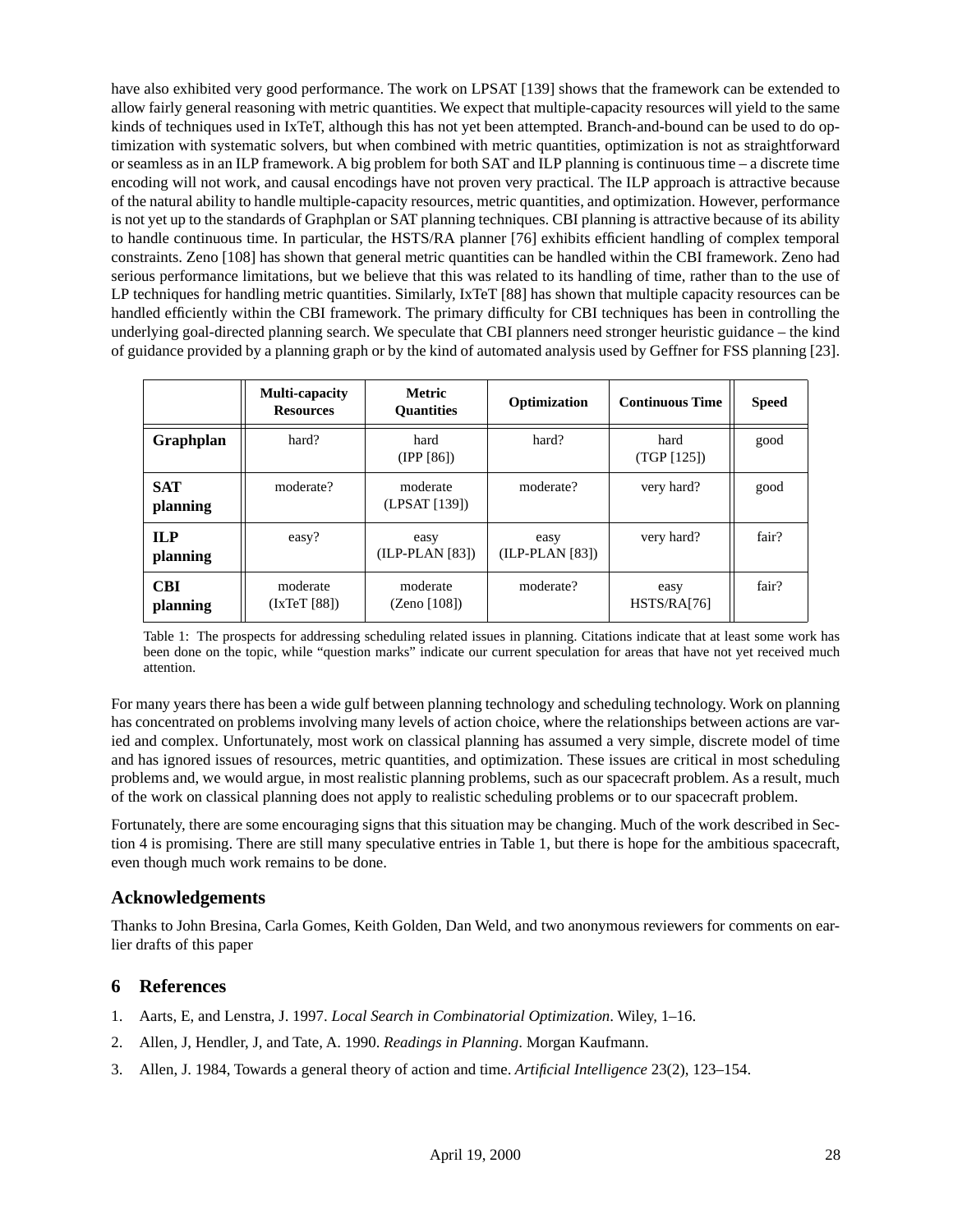4. Allen, J, and Koomen, J. 1983. Planning using a temporal world model. *Proc. 8th Int. Joint Conf. on AI*, 741–747. Reprinted in [2]

5. Anderson, C, Smith, D. and Weld, D. 1998. Conditional effects in Graphplan. *Proc. 4th Int. Conf. on AI Planning Systems* 44–53.

6. Baar, T. and Brucker, P. and Knust, S. 1998. Tabu search algorithms and lower bounds for the resource constrained project scheduling problem. In S. Voss, S. Martello, I. Osman and C. Roucairol (eds) *Meta Heuristics: Advances and Trends in Local Search Paradigms for Optimization*. Kluwer, 1-18

7. Bacchus, F, and Kabanza, F. 2000. Using temporal logics to express search control knowledge for planning. *Artificial Intelligence* 116, 123–191.

8. Bacchus, F, and Teh, Y. 1998. Making forward chaining relevant. *Proc. 4th Int. Conf. on AI Planning Systems*, 54- 61.

9. Bacchus, F, and van Run, P. 1995. Dynamic variable ordering in CSPs. *Proc. 1st Int. Conf. on Principles and Practice of Constraint Programming*, 258–275, Lecture Notes in Computer Science #976, Springer-Verlag.

10. Baker, K. 1974. *Introduction to Sequencing and Scheduling*. Wiley.

11. Baker, K. 1998. *Elements of Sequencing and Scheduling*.

12. Baptiste, P, LePape, C, and Nuijten, W. 1998. Satisfiability tests and time bound adjustments for cumulative scheduling problems. Research Report, Universitè de Technologie de Compiègne.

13. Barrett, A. 1997. *Hierarchical Task Network Planning with an Expressive Action Language*. Ph.D. dissertation, Dept. of Computer Science and Engineering, U. Washington.

14. Bayardo, R. 1996. A complexity analysis of space bounded learning algorithms for the constraint satisfaction problem. *Proc. 13th National Conf. on AI*, 298–303.

15. Beck, J, Davenport, A, Sitarski, E, and Fox, M. 1997. Texture-based heuristics for scheduling revisited. *Proc. 14th Nat. Conf. on AI*. 241–248.

16. Beck, J, and Fox, M. 1998. A generic framework for constraint-directed search and scheduling. *AI Magazine* 19(4), 101–130.

17. Bessière, C, Règin, J. 1996. MAC and combined heuristics: two reasons to forsake FC (and CBJ?). *Proc. 2nd Int. Conf. on Principles and Practices of Constraint Programming*, 61–75.

18. Blum, A, and Furst, M. 1995. Fast planning through planning graph analysis. *Proc. 14th Int. Joint Conf. on AI*, 1636–1642.

19. Blum, A, and Furst, M. 1997. Fast planning through planning graph analysis. *Artificial Intelligence* 90, 281–300.

20. Blum, A, and Langeford, J. 1998. Probabilistic planning in the Graphplan framework. *Proc. AIPS-98 Workshop on Planning as Combinatorial Search*, 8-12.

21. Blythe, J. 1999. Decision-theoretic planning. *AI Magazine* 20(2), 37–54.

22. Bonet, B, and Geffner, H. 1999. Functional STRIPS: a more general language for planning and problem solving. *Proc. Logic-based AI Workshop*, Washington, D. C.

23. Bonet, B, and Geffner, H. 1999. Planning as heuristic search: new results. *Proc. 5th European Conf. on Planning*.

24. Boutilier, C, Dean, T, and Hanks, S. 1999. Decision theoretic planning: structural assumptions and computational leverage. *Journal of Artificial Intelligence Research* 11, 1–94.

25. Bresina, J. 1996. Heuristic-biased stochastic search. *Proc. 13th National Conf. on AI*, 271–278.

26. Brucker, P. 1998. *Scheduling Algorithms, second edition.* Springer-Verlag.

27. Carlier, J. and Pinson, E. 1989. An algorithm for solving the job shop scheduling problem. *Management Science, 35(2)*. 164-176

28. Cha, B, and Iwama, K. 1995. Performance tests of local search algorithms using new types. *Proc. 14th Int. Joint Conf. on AI*, 304–310

29. Chapman, D. 1987. Planning for conjunctive goals. *Artificial Intelligence* 32(3), 333–377.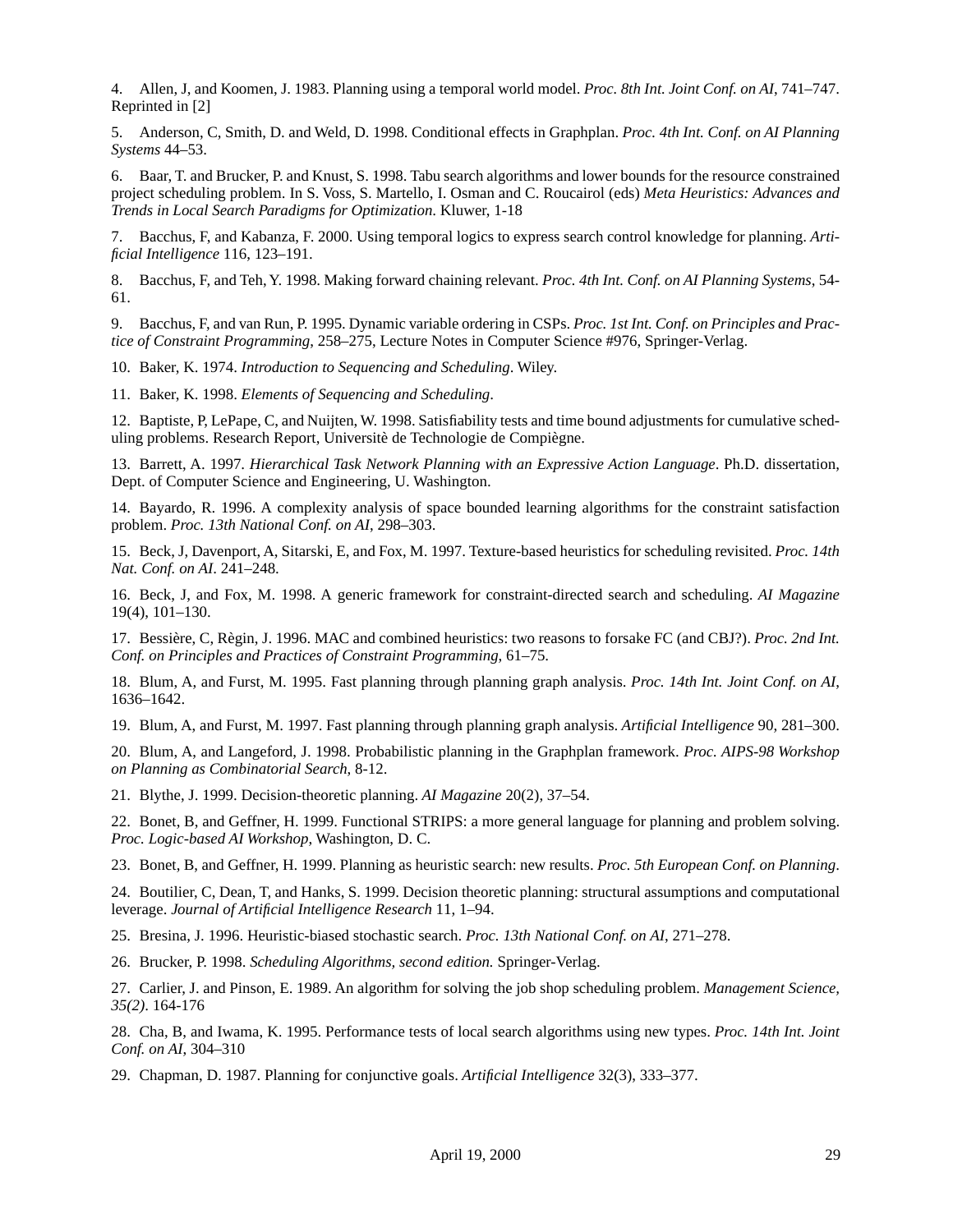30. Clark, D, Frank, J, Gent, I, McIntyre, E, Tomov, N, and Walsh, T. 1996. Local search and the number of solutions. *Proc. 2nd Int. Conf. on the Principles and Practices of Constraint Programming*, 119–133.

31. Crawford, J. 1996. An approach to resource constrained project scheduling. *Proc. 1996 AI and Manufacturing Research Planning Workshop*. Albuquerque, NM, AAAI Press.

32. Crawford, J, and Baker, A. 1994. Experimental results on the application of satisfiability algorithms to scheduling problems. *Proc. 12th National Conf. on AI*, 1092–1097.

33. Dean, T, Kaelbling, L, Kirman, J, and Nicholson, A. 1995. Planning under time constraints in stochastic domains. *AI,* 76, 35–74.

34. Dean, T, and Kambhampati, S. 1996. Planning and scheduling. In *CRC Handbook of Computer Science and Engineering*.

35. Dearden, R, and Boutilier, C. 1997. Abstraction and approximate decision theoretic planning, *Artificial Intelligence* 89, 219–283.

36. Dechter, R, and Meiri, I. 1994. Experimental evaluation of preprocessing algorithms for constraint satisfaction problems. *Artificial Intelligence* 68(2), 211–241.

37. Dechter, R, Meiri, I, and Pearl, J. 1991. Temporal constraint networks. *Artificial Intelligence* 49, 61-95.

38. Dixon, H, and Ginsberg, M. 2000. Combining satisfiability techniques from AI and OR. *The Knowledge Engineering Review* 15(1).

39. Drabble, B. 1993. Excalibur: a program for planning and reasoning with processes. *Artificial Intelligence* 62, 1– 40.

40. Drabble, B, and Tate, A. 1994. The use of optimistic and pessimistic resource profiles to inform search in an activity based planner. *Proc. 2nd Int. Conf. on AI Planning Systems*, 243–248

41. Draper, D. Hanks, S, and Weld, D. 1994. Probabilistic planning with information gathering and contingent execution. *Proc. 2nd Int. Conf. on AI Planning Systems*, 31–36.

42. Drummond, M, Bresina, J, and Swanson, K. 1994. Just-In-Case scheduling. *Proc. 12th National Conf. on AI*, 1098–1104.

43. Ernst, M, Millstein, T, and Weld, D. 1997. Automatic SAT-compilation of planning problems. *Proc. 15th Int. Joint Conf. on AI*, 1169–1176.

44. Erol, K. 1995. *Hierarchical Task Network Planning: Formalization, Analysis, and Implementation*. Ph.D. dissertation, Dept. of Computer Science, U. Maryland.

45. Erol, K, Hendler, J, and Nau, D. 1994. *Semantics for Hierarchical Task Network Planning*. Technical report CS-TR-3239, Dept. of Computer Science, U. Maryland.

46. Erol, K, Nau, D, Subrahmanian, V. 1995. Complexity, decidability and undecidability results for domain-independent planning. *Artificial Intelligence 76*, 75–88.

47. Etzioni, O, Hanks, S, Weld, D, Draper, D, Lesh, N. and Williamson, M. 1992. An approach to planning with incomplete information. *Proc. 3rd Int. Conf. on Principles of Knowledge Representation and Reasoning*, 115–125.

48. Ferguson, G, Allen, J, and Miller, B. 1996. TRAINS-95: towards a mixed-initiative planning assistant. *Proc. 3rd Int. Conf. on AI Planning Systems*, 70–77.

49. Ford Jr, L. 1956. *Network Flow Theory*. Technical report, Rand Corporation.

50. Fox, M, 1994. ISIS: a retrospective. In [141], 3–28.

51. Frank, J. 1996. Weighting for Godot: learning heuristics for GSAT. *Proc. 13th National Conf. on AI*, 338–343.

52. Frank, J, Cheeseman, P. and Stutz, J. 1997. When gravity fails: local search topology. *Journal of Artificial Intelligence Research* 7, 249–282.

53. Freuder, E. 1978. Synthesizing constraint expressions. *Communications ACM* 21(11), 958–966.

54. Freuder, E. 1990. Complexity of K-tree structured constraint satisfaction problems. *Proc. 8th National Conf. on AI*, 4–9.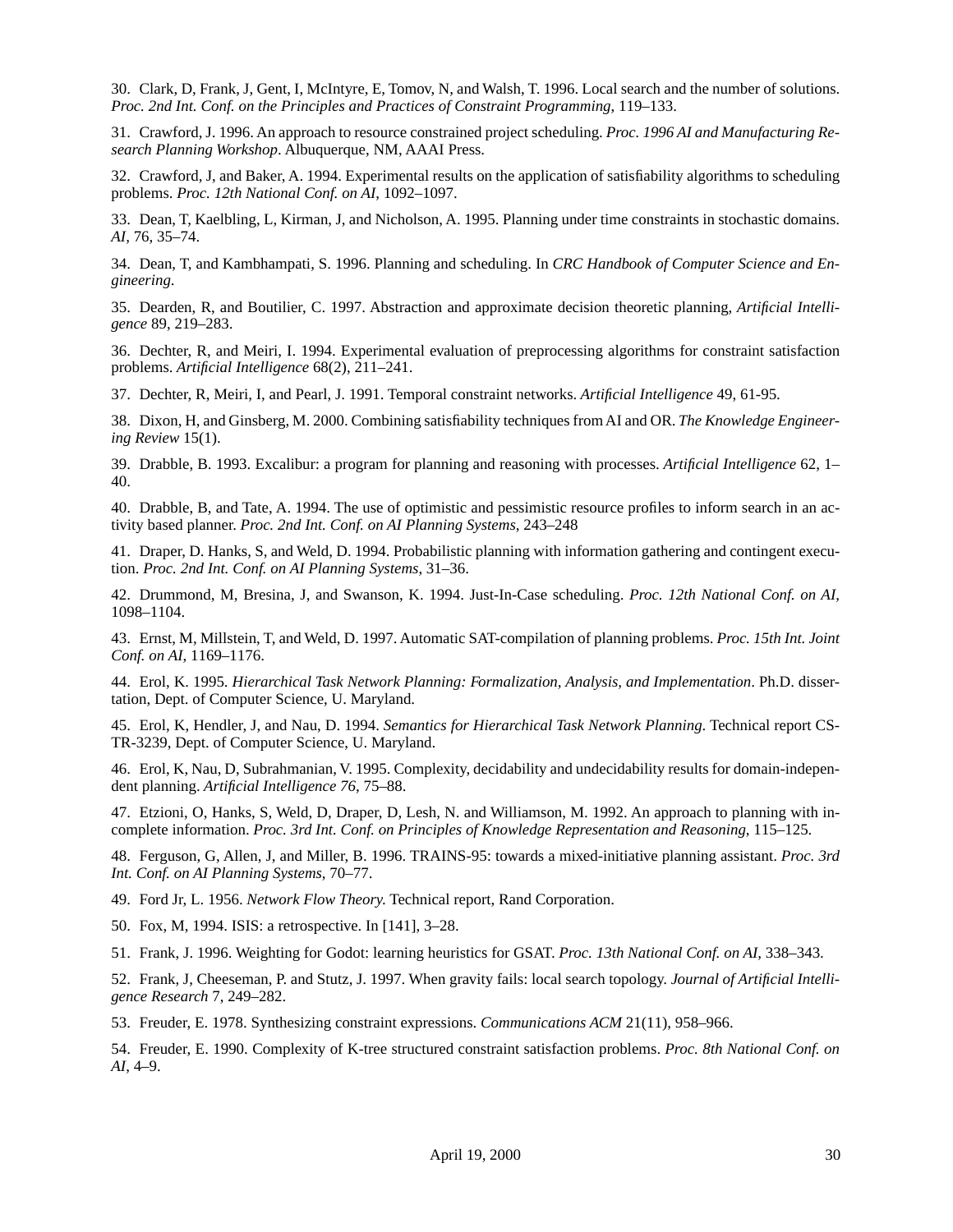55. Freuder, E, and Elfe, C. 1996. Neighborhood inverse consistency preprocessing. *Proc. 13th Nat. Conf. on AI*, 202– 208.

56. Frost, D, and Dechter, R. 1994. In search of the best constraint satisfaction search. *Proc. 12th Nat. Conf. on AI*, 301–306

57. Gazen, B, and Knoblock, C. 1997. Combining the expressivity of UCPOP with the efficiency of Graphplan. *Proc. 4th European Conf. on Planning*, 223–235.

58. Genesereth, M, and Nilsson, N. 1987. *Logical Foundations of AI*. Morgan Kaufmann.

59. Gent, I, and Walsh, T. 1993. Towards an understanding of hill-climbing procedures for SAT. *Proc. 11th National Conf. on AI*, 28–33.

60. Gent, I, McIntyre, E, Prosser, P, Smith, B, and Walsh, T. 1996. An empirical study of dynamic variable ordering heuristics for the constraint satisfaction problem. *Proc. 2nd Int. Conf. on the Principles and Practices of Constraint Programming*, 179-193.

61. Ghallab, M, and Laruelle, H. 1994. Representation and control in IxTeT, a temporal planner. *Proc. 2nd Int. Conf. on AI Planning Systems*, 61–67.

62. Ginsberg, M. 1993. Dynamic backtracking. *Journal of Artificial Intelligence Research 1*, 25–46.

63. Ginsberg, M. 1993. *Essentials of Artificial Intelligence*. Morgan Kaufmann.

64. Ginsberg, M. 1995. Approximate planning. *Artificial Intelligence 76*, 89–123.

65. Glover, F. 1989. Tabu search I. *ORSA Journal on Computing 1(3)*, 190-206.

66. Golden, K. 1998. Leap before you look: information gathering in the PUCCINI planner. *Proc. 4th Int. Conf. on AI Planning Systems*, 70–77.

67. Golden, K. and Weld, D. 1996. Representing sensing actions: the middle ground revisited. *Proc. 5th Int. Conf. on Principles of Knowledge Representation and Reasoning*, 174–185.

68. Goldman, R. and Boddy, M. 1994. Conditional linear planning. *Proc. 2nd Int. Conf. on AI Planning Systems*, 80– 85.

69. Gomes, C, and Selman, B. 1998. Boosting combinatorial search through randomization. *Proc. 15th National Conf. on AI*, 431-437.

70. Haddawy, P, and Hanks, S. 1998. Utility models for goal-directed decision-theoretic planners. *Computational Intelligence* 14(3), 392–429.

71. Haralick, R, and Elliot, G. 1980. Increasing tree search efficiency for constraint-satisfaction problems. *Artificial Intelligence* 14(3), 263–313.

72. Harvey, W, and Ginsberg, M. 1993. Limited discrepancy search. *Proc. 14th Int. Joint Conf. on AI*, 607–613.

73. Harvey, W. 1995. *Nonsystematic Backtracking Search*. Ph.D. dissertation, Dept. of Computer Science, Stanford U.

74. Jónsson, A. 1997. *Procedural Reasoning in Constraint Satisfaction*. Ph.D. dissertation, Dept. of Computer Science, Stanford U.

75. Jónsson, A, Morris, P, Muscettola, N, and Rajan, K. 1999. Next generation remote agent planner. *Proc. 5th Int. Symposium on AI, Robotics and Automation in Space*. ESTEC, Noordwijk, Netherlands, 363–370.

76. Jónsson, A, Morris, P, Muscettola, N, Rajan, K, and Smith, B. 2000. Planning in interplanetary space: theory and practice. *Proc. 5nd Int. Conf. on AI Planning & Scheduling.*

77. Joslin, D. 1996. *Passive and Active Decision Postponement in Plan Generation*. Ph.D. dissertation, Intelligent Systems Program, U. Pittsburgh.

78. Joslin, D, and Pollock, M. 1996. Is "early commitment" in plan generation ever a good idea? *Proc. 13th Nat. Conf. on AI*. 1188–1193.

79. Kambhampati, S, and Hendler, J. 1992. A validation-structure-based theory of plan modification and reuse. *Artificial Intelligence* 55, 193–258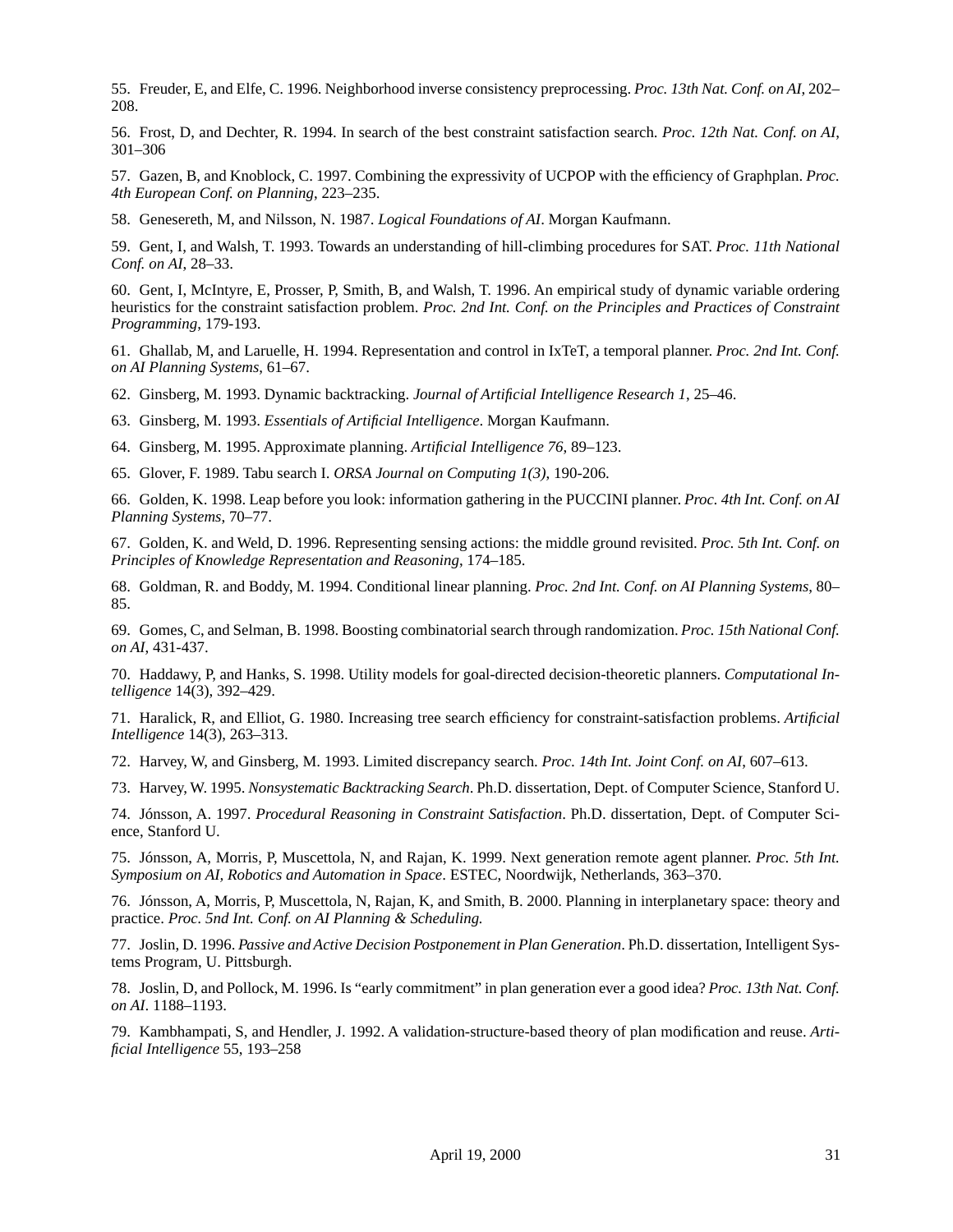80. Kambhampati, S, Knoblock, C, and Yang, Q. 1995. Planning as refinement search: a unified framework for evaluating design tradeoffs in partial order planning. *Artificial Intelligence* 76, 167–238.

81. Kautz, H, McAllester, D. and Selman, B. 1996. Encoding plans in propositional logic. *Proc. 5th Int. Conf. on Principles of Knowledge Representation and Reasoning*, 374–384.

82. Kautz, H, and Selman, B. 1996. Pushing the envelope: planning, propositional logic, and stochastic search. *Proc. 13th Nat. Conf. on AI*. 1194–1201.

83. Kautz, H, and Walser, J. 1999. State-space planning by integer optimization. *The Knowledge Engineering Review*  $15(1)$ .

84. Kirkpatrick, S, Gelatt, C. and Vecchi, M. 1983. Optimization by simulated annealing. *Science* 220(4598).

85. Koehler, J. 1998. Planning under resource constraints. *Proc. 13th European Conf. on AI* . 489–493

86. Koehler, J, Nebel, B, Hoffmann, J. and Dimopoulos, Y. 1997. Extending planning graphs to an ADL subset. *Proc. 4th European Conf. on Planning*, 275–287.

87. Kushmerick, N, Hanks, S, and Weld, D. 1995. An algorithm for probabilistic planning. *Artificial Intelligence* 76, 239–286.

88. Laborie, P, and Ghallab, M. 1995. Planning with sharable resource constraints. *Proc. 14th Int. Joint Conf. on AI*, 1643–1649.

89. Langley, P. 1992. Systematic and nonsystematic search strategies. *Proc. 1st Int. Conf. on AI Planning Systems* , 145-152.

90. Li, C. and Anbulagan. 1997. Heuristics based on unit propagation for satisfiability. *Proc. 15th Int. Joint Conf. on AI*, 366–371.

91. McAllester, D, and Rosenblitt, D. 1991. Systematic nonlinear planning. *Proc. 9th National Conf. on AI*, 634–639.

92. McDermott, D. 2000. The 1998 AI planning systems competition. *AI Magazine*, to appear.

93. McDermott, D. and Hendler, J. 1995. Planning: what it is, what it could be, an introduction to the special issue on planning and scheduling. *Artificial Intelligence* 76, 1–16.

94. Mackworth, A. 1977. Consistency in networks of relations. *Artificial Intelligence* 8, 99–118.

95. Mackworth, A. and Freuder, E. 1985. The complexity of some polynomial network consistency algorithms for constraint satisfaction. *Artificial Intelligence* 25(1), 65-74.

96. Minton, S, Johnston, M, Phillips, A, and Laird S. 1992. Minimizing conflicts: a heuristic repair method for constraint satisfaction and scheduling problems. *Artificial Intelligence* 58, 161–205.

97. Morris, P. 1993. The breakout method for escaping from local minima. *Proc. 11th National Conf. on AI*, 40–45.

98. Moscato, P. and Schaerf, A. 1997. *Local search techniques for scheduling problems: a tutorial*. Unpublished draft manuscript of ECAI-98 tutorial.

99. Muscettola, N. 1994. HSTS: integrating planning and scheduling. In [141], 169–212.

100.Muscettola, N, Nayak, P, Pell, B, and Williams, B. 1998, Remote Agent: to boldly go where no AI system has gone before, *Artificial Intelligence* 103, 5–48.

101.Nadel, B. 1989. Constraint satisfaction algorithms. *Computational Intelligence* 5, 188-224

102.Nau, D, Cao, Y, Lotem, A, and Muñoz-Avila, H. 1999. SHOP: simple hierarchical ordered planner. *Proc. 16th Int. Joint Conf. on AI*, 968–973.

103.Nau, D, Gupta, S, and Regli, W. 1995. Artificial Intelligence planning versus manufacturing-operation planning: a case study. *Proc. 14th Int. Joint Conf. on AI*, 1670–1676.

104.Nuijten, W. 1994. *Time and Resource Constrained Scheduling.* Ph.D. dissertation, U. Eindhoven.

105.Pednault, E. 1989. ADL: Exploring the middle ground between STRIPS and the situation calculus. *Proc. 1st Int. Conf. on Principles of Knowledge Representation and Reasoning*, 324–332.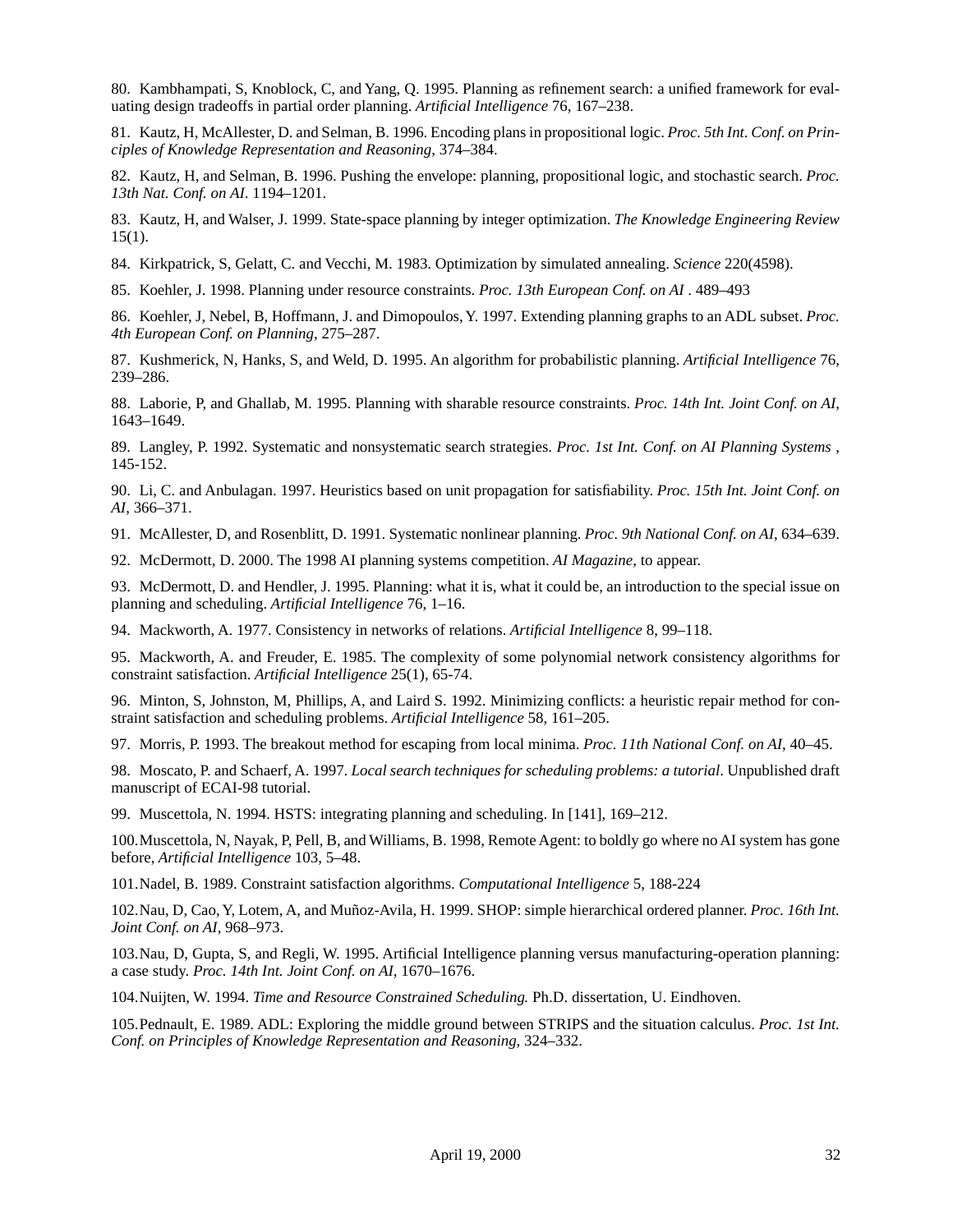106.Penberthy, J. 1993. *Planning with Continuous Change*. Ph.D. dissertation 93-12-01, Dept. of Computer Science and Engineering, U. Washington.

107.Penberthy, J. and Weld, D. 1992. UCPOP: a sound, complete, partial order planner for ADL. *Proc. 3rd Int. Conf. on Principles of Knowledge Representation and Reasoning*, 103–114.

108.Penberthy, J. and Weld, D. 1994. Temporal planning with continuous change. *Proc. 12th National Conf. on AI,* 1010–1015.

109.Peot, M. 1998. *Decision-Theoretic Planning*. Ph.D. dissertation, Dept. of Engineering-Economic Systems, Stanford U.

110.Peot, M, and Smith, D. 1992. Conditional nonlinear planning, *Proc. 1st Int. Conf. on AI Planning Systems*, 189- 197.

111.Peot, M, and Smith, D. 1993. Threat-removal strategies for partial-order planning, *Proc. 11th National Conf. on AI*, 492–499.

112.Pinedo, M. 1995. *Scheduling Theory, Algorithms and Systems*. Prentice Hall.

113.Pinson, E. 1995. The job shop scheduling problem: a concise survey and some recent developments. In P. Chrétienne, E. Coffman, J. Lenstra and Z. Liu (eds) *Scheduling Theory and its Applications*. Wiley.

114.Plaunt, C, Jónsson, A, and Frank, J. 1999. Satellite tele-communications scheduling as dynamic constraint satisfaction. *Proc. 5th Int. Symposium on AI, Robotics and Automation in Space*, 277–284.

115.Prosser, P. 1993. Domain filtering can degrade intelligent backjumping search. *Proc. 13th Int. Joint Conf. on AI*, 262-267.

116.Pryor, L. and Collins, G. 1996. Planning for contingencies: a decision-based approach. *Journal of Artificial Intelligence Research* 4, 287–339.

117.Puterman, M. 1994. *Markov Decision Processes: Discrete Stochastic Dynamic Programming*, Wiley.

118.Rich, E, and Knight, K. 1991. *Artificial Intelligence, second edition*. McGraw Hill.

119.Russell, S, and Norvig, P. 1995. *Artificial Intelligence: A Modern Approach*. Prentice Hall.

120.Sabin, D, and Freuder, E. 1997. Understanding and improving the MAC algorithm. *Proc. 3rd Int. Conf. on Principles and Practices of Constraint Programming*, 167-181

121.Selman, B. and Kautz, H. and Cohen, W. 1994. Noise strategies for local search. *Proc. 12th National Conf. on AI*, 337-343

122.Sadeh, N. 1994. *Micro-opportunistic Scheduling: the Micro-boss Factory Scheduler*. Technical report CMU-RI-TR-94-04, Carnegie Mellon Robotics Institute.

123.Smith, B. 1998. Trying harder to fail first. *Proc. 13th European Conf. on AI* , 249–253.

124.Smith, D, and Weld, D. 1998. Conformant Graphplan. *Proc. 15th National Conf. on AI*, 889–896.

125.Smith, D, and Weld, D. 1999. Temporal planning with mutual exclusion reasoning. *Proc. 16th Int. Joint Conf. on AI*, 326–333.

126.Smith, S. and Cheng, C. 1993. Slack-based heuristics for constraint satisfaction scheduling. *Proc. 11th Nat. Conf. on AI*, 139–144.

127.Tate, A. 1977. Generating project networks. *Proc. 5th Int. Joint Conf. on AI*, 888–893. Reprinted in [2].

128.Tate, A, Drabble, B, and Kirby, R. 1994. O-Plan2: an open architecture for command, planning, and control. In [141], 213–239.

129.Tsang, E. 1993. *Foundations of Constraint Satisfaction*. Academic Press.

130.Vere, S. 1983. Planning in time: windows and durations for activities and goals, *Pattern Analysis and Machine Intelligence* 5, 246–267. Reprinted in [2].

131.Vossen, T, Ball, M, Lotem, A, and Nau, D. 1999. On the use of integer programming models in AI planning. *The Knowledge Engineering Review* 15(1).